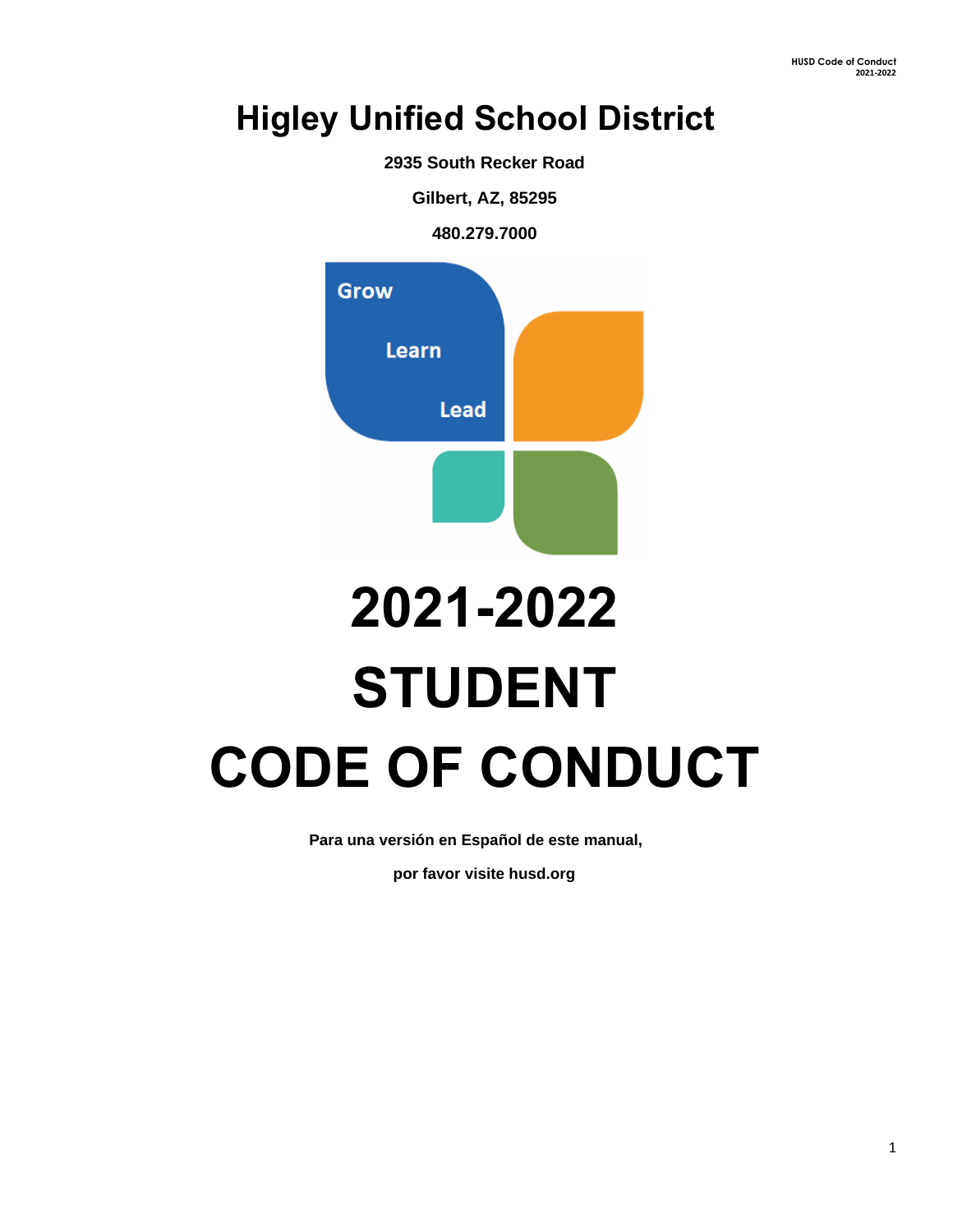#### **Bridges Elementary School**

5205 S. Soboba Street Gilbert, AZ 85298 480.279.8700 Principal: Jeffrey Beickel Assistant Principal: Todd Berg Office Manager: Karen Adamczyk

#### **Centennial Elementary School**

Gilbert, Arizona 85297 480.279.8200 Principal: Rachel Broadley Assistant Principal: Matthew Verville Office Manager: Jennifer Brewer

#### **Chaparral Elementary School**

3380 E. Frye Road Gilbert, Arizona 85295 480.279.7900 Principal: Kristine Hanson Assistant Principal: Terry Peper Dean of Students: Amanda Day Office Manager: Norma Vasquez

#### **Coronado Elementary School**

4333 S. DeAnza Boulevard Gilbert, Arizona 85297 480.279.6900 Principal: Jeff Armstrong Assistant Principal: Brian Griggs Office Manager: TBD

#### **Cortina Elementary School**

19680 S. 188th Street Queen Creek, Arizona 85142 480.279.7800 Principal: Kelly Papke Assistant Principal: Christine DeBono Office Manager: Jody Muller

#### **Gateway Pointe Elementary**

2069 S. De La Torre Drive Gilbert, Arizona 85295 480.279.7700 Principal: Kaity Harris Assistant Principal: Andrea Szabo Office Manager: Anita Melton

#### **Higley Traditional Academy**

3391 E. Vest Avenue Gilbert, Arizona 85295 480.279.6800 Principal: Caryn Bacon Assistant Principal: Melissa Garland Office Manager: Kristine Zimmerman

#### **Higley Virtual Academy**

4351 S. Ranch House Parkway Gilbert, Arizona 85297 480.279.9713 Principal: John Dolan Office Manager: Angie Marqueling

#### **Power Ranch Elementary**

4351 S. Ranch House Parkway Gilbert, Arizona 85297 480.279.7600 Principal: Chris Reuter Assistant Principal: Michelle Britton Cota Office Manager: Susana Porter

#### **San Tan Elementary**

3443 E. Calistaoga Drive Gilbert, AZ 85297 480.279.7200 Principal: Ray Mercado Assistant Principal: Lyndsey Reeves Office Manager: Michelle Ryan

#### **Cooley Middle School**

1100 S. Recker Road Gilbert, Arizona 85296 480.279.8300 Principal: Shawn Varner Assistant Principal: Luiza Schwartz Dean of Students: TBD Office Manager: Marianne Sullivan

#### **Sossaman Middle School**

18655 E. Jacaranda Boulevard Queen Creek, Arizona 85142 480.279.8500 Principal: Daniel Fox Assistant Principal: Brandon Keeling Dean of Students: Bruce Potts Office Manager: Pam Stone

#### **Higley High School**

4068 E. Pecos Road Gilbert, Arizona 85295 480.279.7300 Principal: Alan Fields Assistant Principal: Nicole Johnson Assistant Principal: Krista Tate Assistant Principal/Athletic Director: Aaron Dille Dean of Students: TBD Office Manager: Kim Brackett

#### **Williams Field High School**

2076 S. Higley Road Gilbert, Arizona 85295 480.279.8000 Principal: Steve Tannenbaum Assistant Principal: Gordon Ray Assistant Principal: Kristin Koke Assistant Principal/Athletic Director: Darrell Stangle Dean of Students: Heidi Zellner Office Manager: Kathrine Buchanan

#### **District Office**

| Community Education                   | 480.279.7055 |
|---------------------------------------|--------------|
| <b>Educational Services</b>           | 480.279.7014 |
| Food Services                         | 480.279.7120 |
| Higley Center for the Performing Arts | 480.279.7190 |
| Operations & Support                  | 480.279.7132 |
| Safe Hotline                          | 480.279.7233 |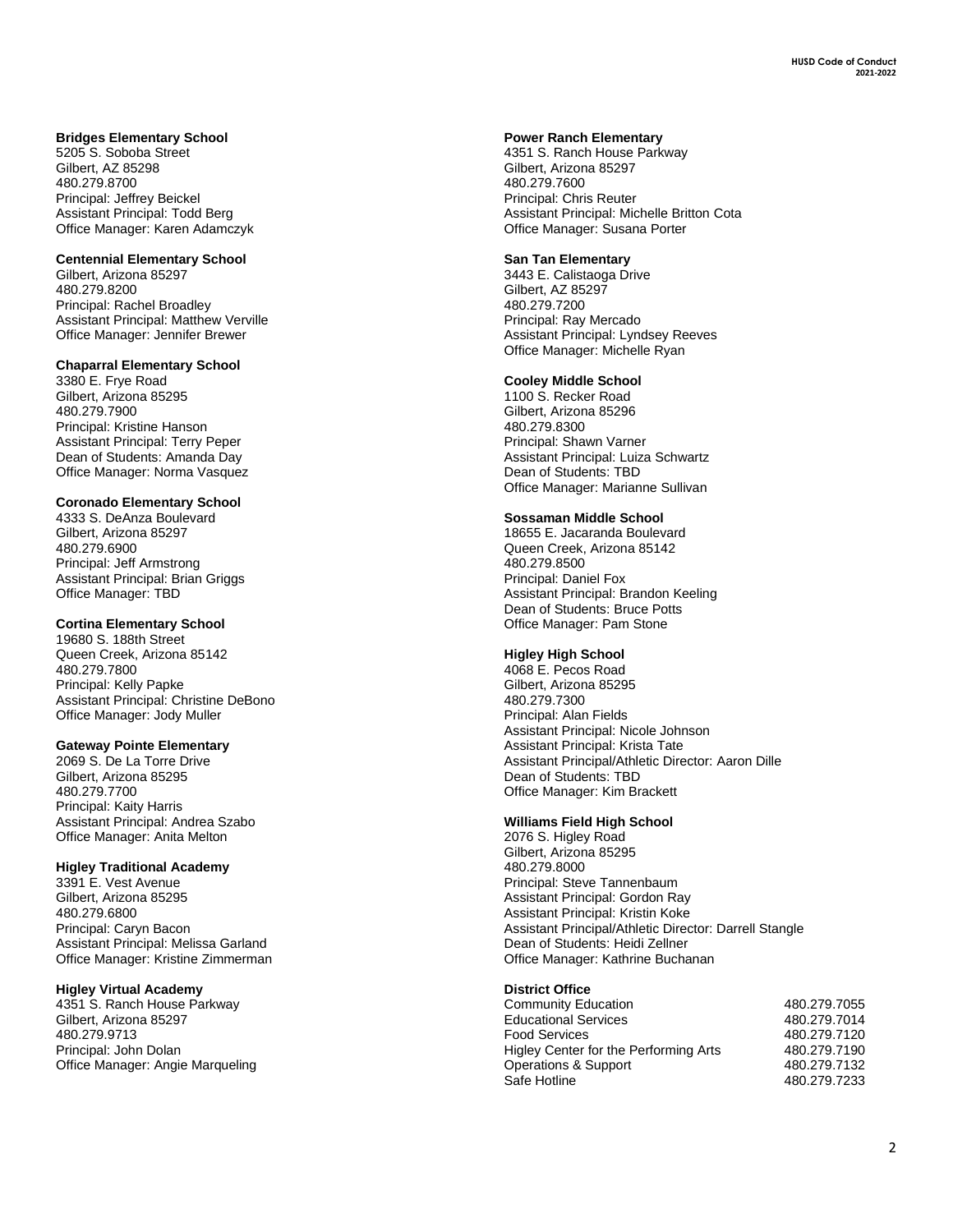# **TABLE OF CONTENTS**

[General Terms and Definit](#page-8-0)ions

[Arizona Revised Statues](#page-4-0)

[Governing Board Policies](#page-5-0) 

[Other References](#page-6-0) 

[Notice of Non-Discrimination](#page-6-1)

**Hazing** 

[Student Violence/Harassment/Intimidation/Bullying](#page-7-0) 

[General School Procedures](#page-8-0) 

[Student Dress Standards](#page-10-0)

[Student Rights and Expectations](#page-10-1)

[Searches and Police Involvement](#page-11-0) 

[Teacher and Staff Consequences for Students](#page-11-1) 

[Administrator Consequences for Students](#page-12-0) 

[Bus Rules and Consequences](#page-13-0) 

[Administrator Consequences for Student Bus Riders](#page-14-0) 

[Conduct Violations, Definitions and Consequences Matrix](#page-16-0)

[Acknowledgment of Receipt Signature Form](#page-34-0) 

[Technology Acceptable Use Policy](#page-35-0)

[Acknowledgment of Bus Rider Privileges](#page-38-0) 

[Release of Student Directory Information Form](#page-39-0) 

[Social/News Media Opt-Out](#page-40-0)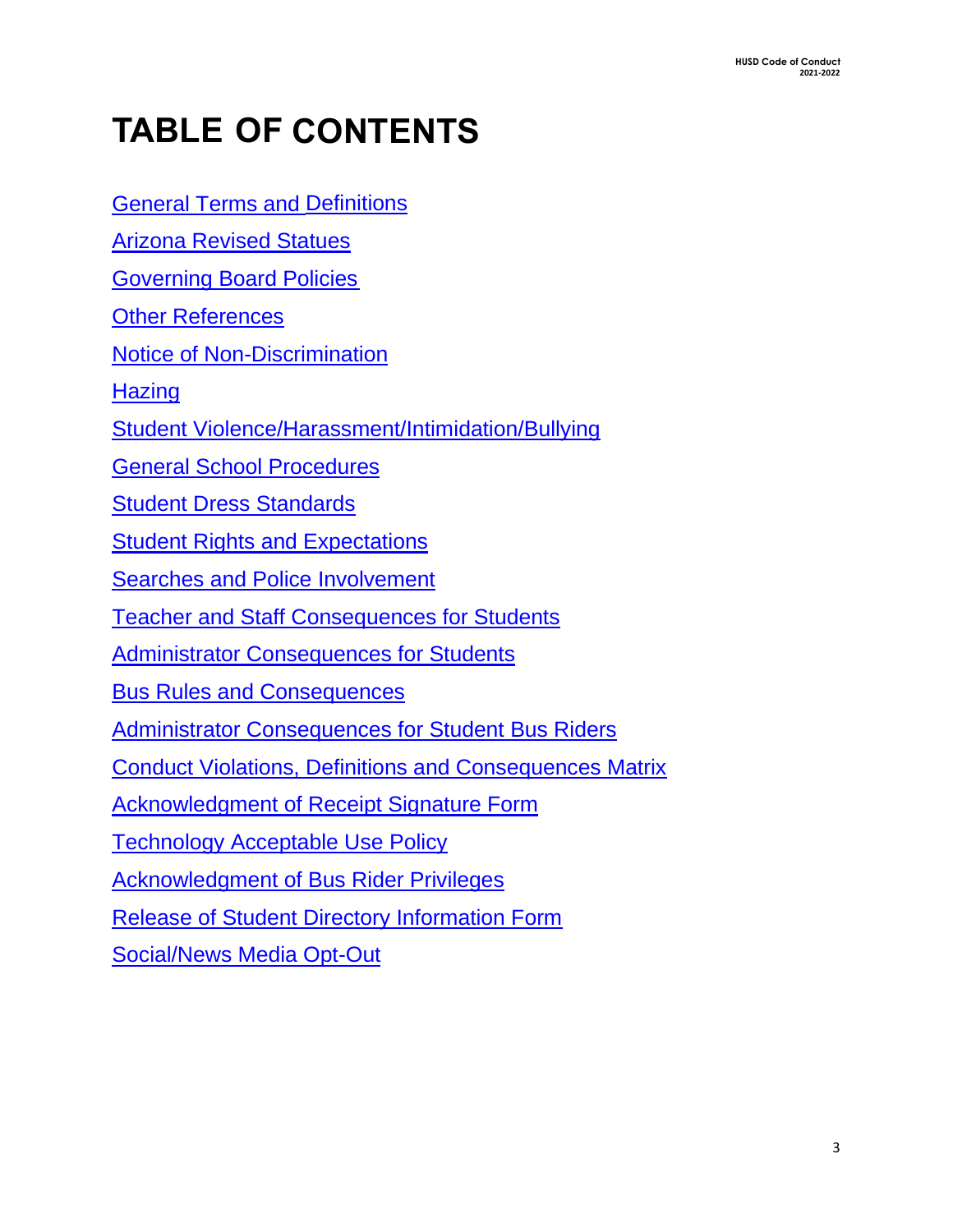### **INTRODUCTION**

The District has established guidelines for student conduct designed to ensure a safe environment for all students and staff in our schools. While students are responsible for their own actions, it is vital for the family, the school and the community to work together. Students whose actions violate school/district guidelines will be expected to accept the appropriate consequences. Students are expected to respect the rights and property of others, along with demonstrating high standards of personal integrity. This includes their time at school, going to and from school, including but not limited to bus stops, school-sponsored events, behavior outside the school day which impacts the education of students or the educational environment at school, etc.

The Higley Unified School District uses a progressive discipline philosophy. However, school administration, district administration, the hearing officer and the Governing Board have the discretion to issue appropriate consequences based on various factors. The Higley Unified School District sets not only high expectations for academics, but also for the conduct of students. The Higley Unified School District will not allow academic progress to be slowed because of the inappropriate conduct of students.

Nothing outlined in this publication is intended to restrict the District from imposing more or less severe consequences if warranted if, in the discretion of the District, the severity of harm, danger, damage or the potential for harm, danger or damage warrants it, or if one incident involves more than one infraction. In addition, based on the facts, long-term suspension or expulsion may be imposed, even if not listed below as a potential consequence.

### **GENERAL TERMS AND DEFINITIONS**

**A.R.S. §** - Arizona Revised Statutes are the laws enacted by the Arizona State Legislature, some of which apply to schools and school districts.

**District** - The Higley Unified School District #60.

**Employee** – A person employed by the Higley Unified School District #60.

**Governing Board or Board** – The governing body of the District comprised of publicly elected members of the community.

Parent – A natural or adoptive parent (unless parental rights have been judicially limited or severed), a legal guardian (court-appointed) or an individual acting as a parent in the absence of a parent or guardian.

**Policy** – A written HUSD Governing Board policy and administrative regulation, and exhibit.

**School Administrator**—The principal, assistant principal(s), principal's designee or district-level administrator serving at the school.

**Student** – Any individual who is enrolled in an educational program of the District.

**Suspension** The temporary withdrawal of the privilege of attending a school or a HUSD sponsored event for a specified period of time. Any student suspended from school is automatically suspended from all school-sponsored events, including but not limited to clubs, athletic teams, band, spirit line, winter guard, and drumline during that period of time. Please refer to the HUSD Athletic Handbook for additional information.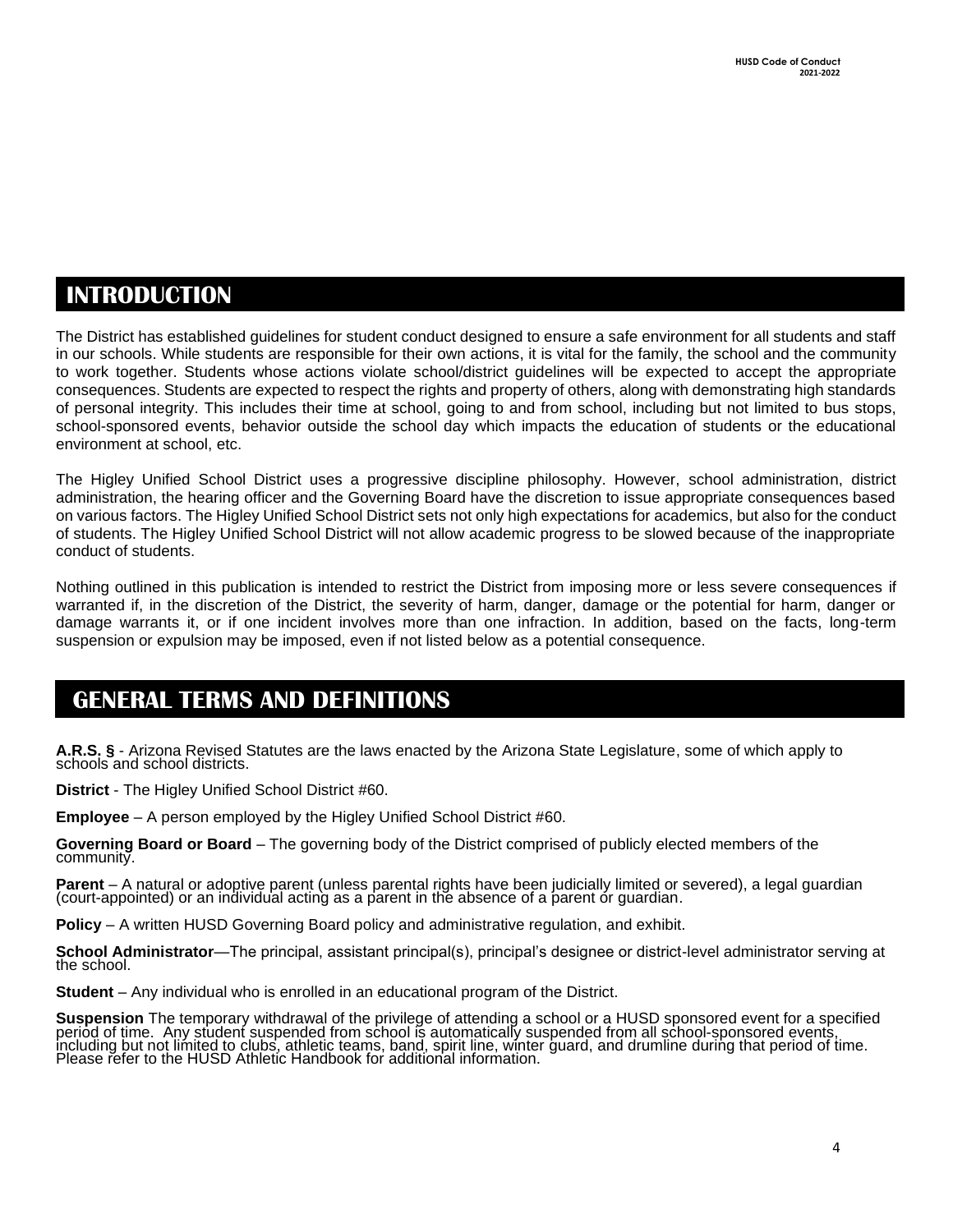### <span id="page-4-0"></span>**ARIZONA REVISED STATUTES**

| <b>Statute Title</b>      | <b>Statute Number</b>  |
|---------------------------|------------------------|
|                           |                        |
| <b>Bullying</b>           | A.R.S. § 13-1202       |
|                           |                        |
| <b>Computer Tampering</b> | A.R.S. § 13-2316       |
|                           |                        |
| <b>Disorderly Conduct</b> | A.R.S. § 13-2904       |
|                           | A.R.S. § 13-2911       |
| Loitering                 | A.R.S. § 13-2905       |
|                           |                        |
| School Day                | A.R.S. §15-341, 15-901 |
|                           | ADOT R17-9-104         |
| Suspension                | A.R.S. § 15-843        |
|                           | A.R.S. § 15-841-15-844 |
| Tobacco                   | A.R.S. § 36-798        |
|                           |                        |
| <b>Verbal Abuse</b>       | A.R.S. § 15-507        |
|                           |                        |

• To access Arizona Revised Statutes, please click the link below:

<https://www.azleg.gov/arstitle/>

• The statutes and references listed are reflective of those most commonly referred to with regard to student behavior and school disciplinary procedures and are by no means inclusive of all state and federal laws or all District procedures.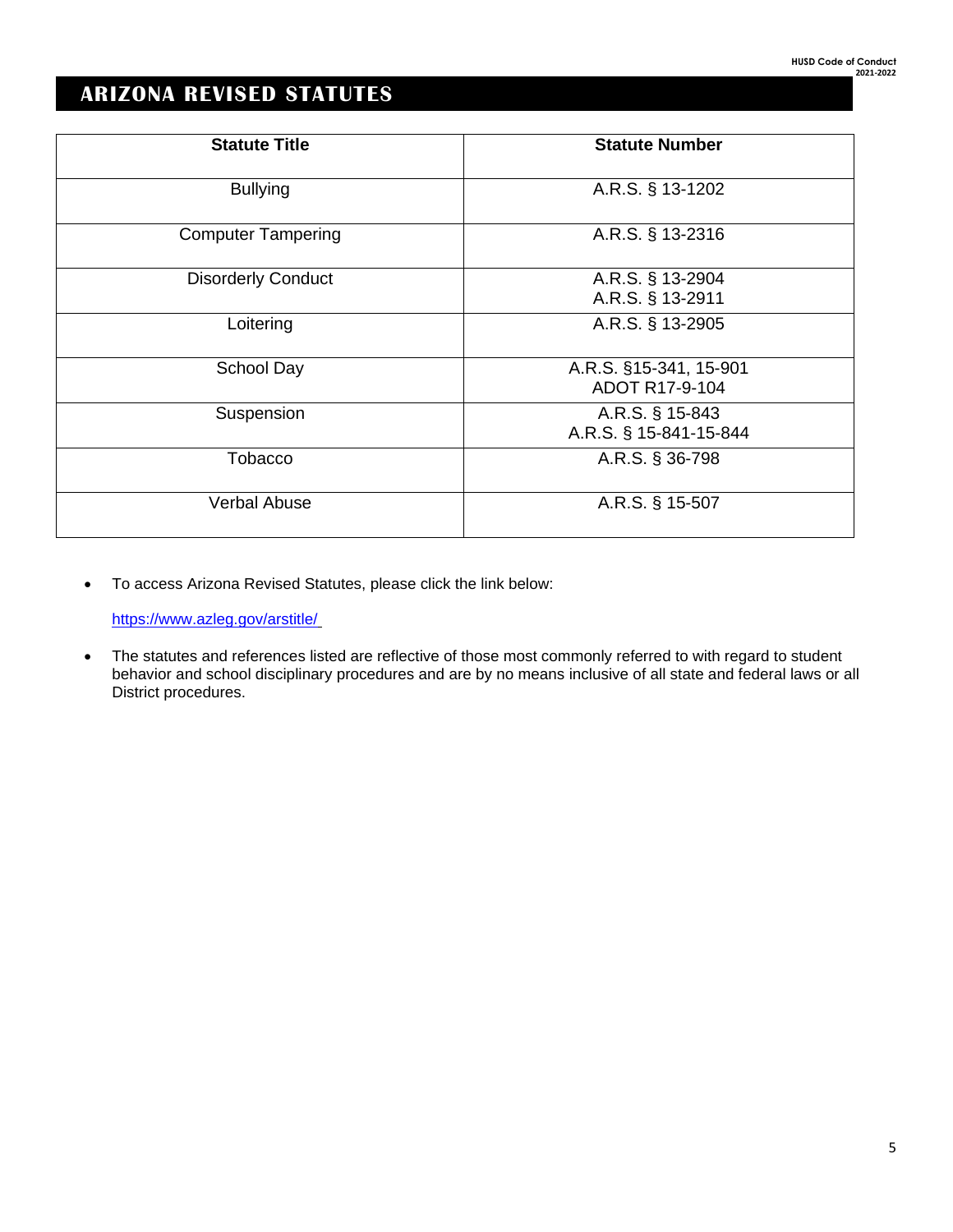### <span id="page-5-0"></span> **GOVERNING BOARD POLICIES**

**Please refer to the District website: http://www.boarddocs.com/az/husdaz/Board.nsf/Public** 

| <b>POLICY TITLE</b>                                  | <b>REFERENCE</b><br><b>NUMBER</b> | <b>POLICY TITLE</b>                                        | <b>REFERENCE</b><br><b>NUMBER</b> |
|------------------------------------------------------|-----------------------------------|------------------------------------------------------------|-----------------------------------|
| <b>ABSENCES &amp; EXCUSES</b>                        | <b>JH</b>                         | <b>SEARCHES &amp; INTERROGATIONS</b>                       | <b>JIH</b>                        |
| <b>ATTENDANCE</b>                                    | <b>JE</b>                         | <b>SCHOOL</b><br>VIOLENCE/HARASSMENT/BULLYING/INTIMIDATION | <b>JICK</b>                       |
| <b>BUS SAFETY PROGRAM</b>                            | <b>EEAE</b>                       | SEXUAL HARASSMENT                                          | <b>ACA</b>                        |
| CARE OF SCHOOL PROPERTY<br>BY STUDENTS               | <b>JICB</b>                       | STUDENT AUTOMOBILE USE AND PARKING                         | JLIE                              |
| DRUG AND ALCOHOL USE BY<br><b>STUDENTS</b>           | <b>JICH</b>                       | <b>STUDENT CONDUCT</b>                                     | <b>JIC</b>                        |
| <b>DUE PROCESS</b>                                   | <b>JIA</b>                        | STUDENT CONDUCT ON SCHOOL BUSES                            | <b>EEAEC</b>                      |
| <b>EQUAL EDUCATIONAL</b><br><b>OPPORTUNITY</b>       | <b>JB</b>                         | <b>STUDENT DISCIPLINE</b>                                  | JK                                |
| <b>EXPULSION</b>                                     | <b>JKE</b>                        | <b>STUDENT DRESS</b>                                       | <b>JICA</b>                       |
| <b>GANG ACTIVITY/SECRET</b><br><b>SOCIETIES</b>      | <b>JICF</b>                       | STUDENT FUNDRAISING ACTIVITIES                             | <b>JJE</b>                        |
| <b>HAZING</b>                                        | <b>JICFA</b>                      | <b>SUSPENSION</b>                                          | <b>JKD</b>                        |
| PUBLIC CONDUCT ON<br><b>SCHOOL PROPERTY</b>          | <b>KFA</b>                        | <b>TOBACCO USE BY STUDENTS</b>                             | <b>JICG</b>                       |
| <b>REMOVAL OF STUDENTS</b><br><b>FROM ACTIVITIES</b> | <b>JKDA</b>                       | USE OF TECHNOLOGY RESOURCES                                | <b>IJNDB</b>                      |
| <b>RESTITUTION FOR PERSONAL</b><br>PROPERTY DAMAGE   | <b>ECAD</b>                       | <b>VANDALISM</b>                                           | <b>ECAC</b>                       |
| <b>RIGHTS &amp; RESPONSIBILITIES</b>                 | JI                                | <b>WEAPONS IN SCHOOL</b>                                   | <b>JICI</b>                       |

To access HUSD Governing Board Policy, please click the link below: <https://go.boarddocs.com/az/husdaz/Board.nsf/Public>

· The policies listed are reflective of those most commonly referred to with regard to student behavior and school disciplinary procedures and are by no means inclusive of all HUSD Governing Board Policies.

· In specific accordance with policy JICK and JICF, the entire policy can be found on the following pages.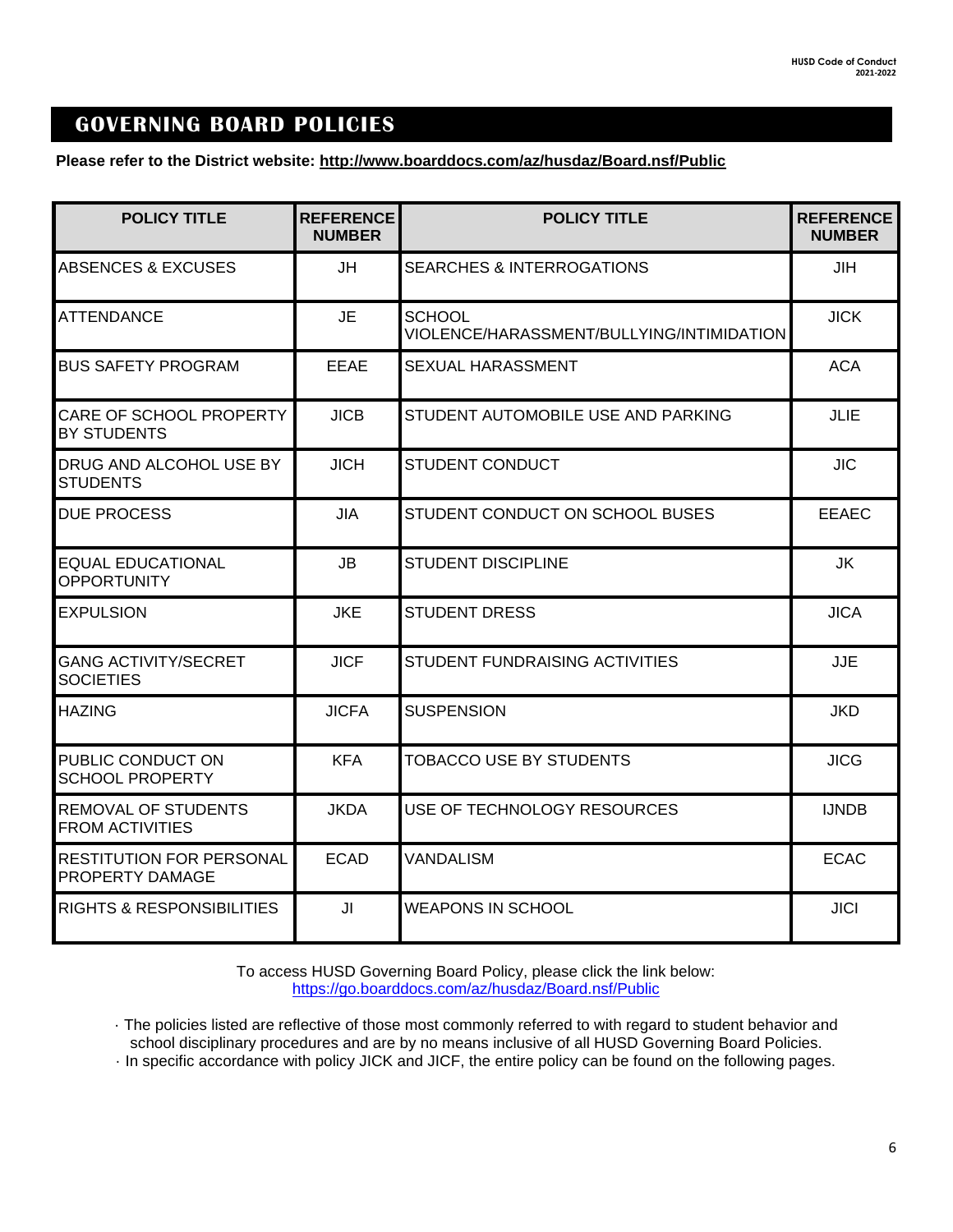### <span id="page-6-0"></span> **OTHER REFERENCES**

| <b>HUSD ATHLETIC HANDBOOK</b>                     | https://www.husd.org/athletics                                                                               |
|---------------------------------------------------|--------------------------------------------------------------------------------------------------------------|
| <b>ESTABLISHED SCHOOL</b><br><b>PROCEDURES</b>    | Please visit the school's home page from www.husd.org.                                                       |
| <b>ESTABLISHED CLASSROOM</b><br><b>PROCEDURES</b> | Please visit the teacher's homepage from the school's homepage or contact<br>the classroom teacher directly. |

### <span id="page-6-1"></span>**Notice of Non-Discrimination NOTICE OF NON-DISCRIMINATION**

The Higley Unified School District does not discriminate on the basis of race, color, national origin, sex (including sexual orientation and gender identity and expression), age, disability, veteran or military status, religion, or genetic information in the admission or access to, treatment or employment in its educational programs or activities. Inquiries or complaints concerning discrimination may be referred to the District's Compliance Officer:

Ms. Mum Martens, 480-279-7000, [Mum.Martens@husd.org](mailto:Mum.Martens@husd.org)

For inquiries or complaints relating to Section 504 of the Rehabilitation Act (which prohibits discrimination on the basis of disability), the Superintendent designates the following individual(s) as the Section 504 Coordinator:

Ms. Shauna Miller, Special Education Director, 480-279-7000, [Shauna.Miller@husd.org](mailto:Shauna.Miller@husd.org)

For inquiries or complaints relating to Title IX (which prohibits discrimination on the basis of sex, the Superintendent designates the following individual(s) to act as Title IX Coordinator:

Mr. James Walker, 480-279-7000, James. Walker@husd.org

### <span id="page-6-2"></span> **HAZING**

Policy JICFA—There shall be no hazing, solicitation to engage in hazing, or aiding and abetting another who is engaged in hazing of any person enrolled, accepted for or promoted to enrollment, or intending to enroll or be promoted to schools within twelve (12) calendar months. For purposes of this policy, a person as specified above shall be considered a "student" until graduation, transfer, promotion or withdrawal from the school.

"Hazing" means any intentional, knowing or reckless act committed by a student, whether individually or in concert with other persons, against another student and in which both of the following apply:

- The act was committed in connection with an initiation into, an affiliation with or the maintenance of membership in any organization that is affiliated with an educational institution.
- The act contributes to a substantial risk of potential physical injury, mental harm or degradation, or causes physical injury, mental harm or personal degradation.

"Organization" means an athletic team, association, order, society, corps, cooperative, club, or similar group that is affiliated with an educational institution and whose membership consists primarily of students enrolled at that educational institution.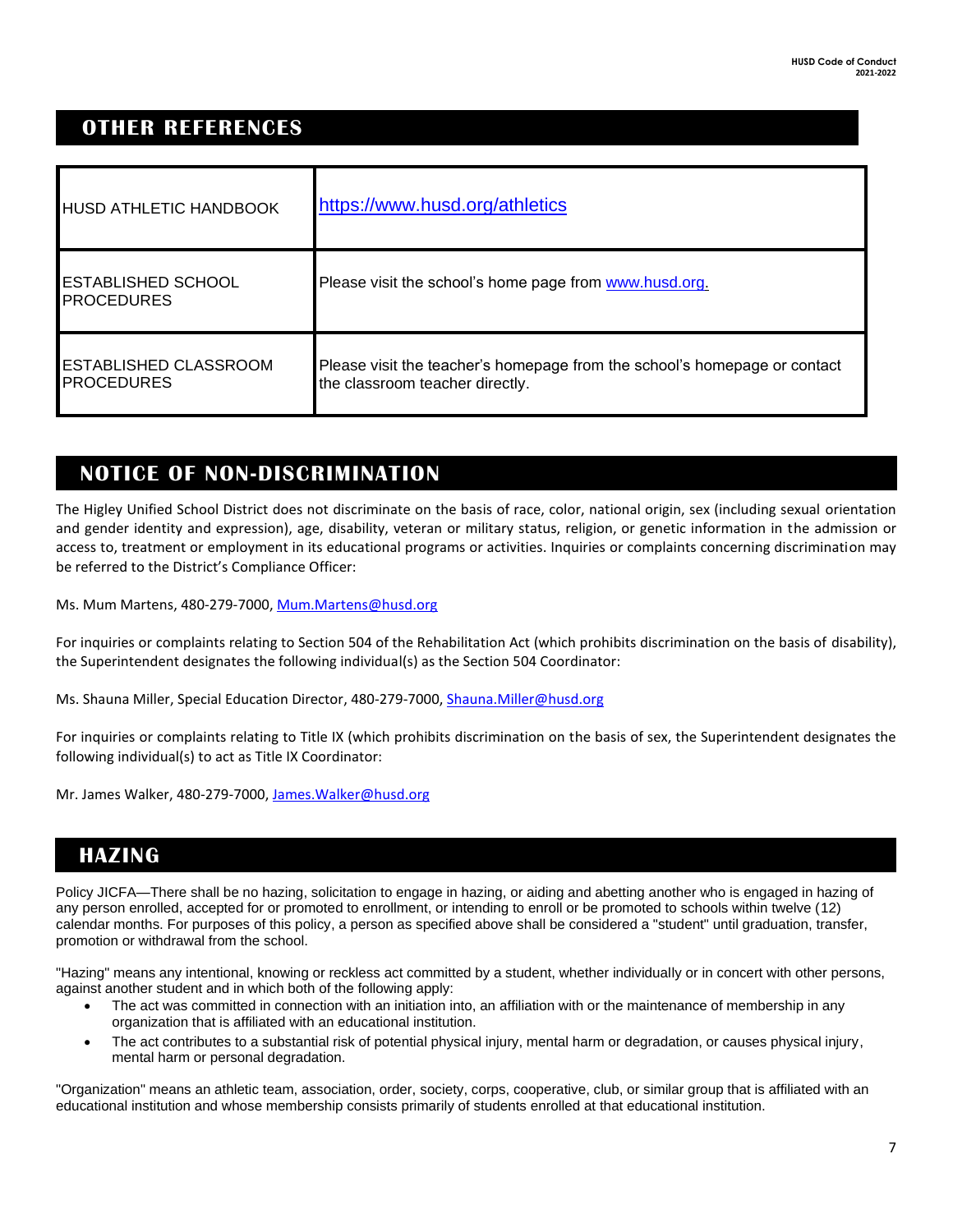### **Directions**

It is no defense to a violation of this policy if the victim consented or acquiesced to hazing. In accord with statute, violations of this policy do not include either of the following:

- Customary athletic events, contests or competitions that are sponsored by an educational institution.
- Any activity or conduct that furthers the goals of a legitimate educational curriculum, a legitimate extracurricular program or a legitimate military training program.

All students, teachers and staff shall take reasonable measures within the scope of their individual authority to prevent violations of this policy.

### **Reporting/Complaint Procedure**

Students and others may report hazing to any professional staff member. Professional staff members must report the incident to the school administrator or next higher administrative supervisor, in writing, with such details as may have been provided. A failure by a staff member to timely inform the school administrator or next higher administrative supervisor of a hazing allegation or their observation of an incident of hazing may subject the staff member to disciplinary action in accord with school policies. The staff member shall preserve the confidentiality of those involved, disclosing the incident only to the appropriate school administrator or next higher administrative supervisor or as otherwise required by law. Any instance of reported or observed hazing which includes possible child abuse or violations of statutes known to the staff member shall be treated in accord with statutory requirements and be reported to a law enforcement agency.

A person who complains or reports regarding hazing may complain or report directly to the school administrator or to a professional staff member. The professional staff member receiving the report/complaint shall retrieve sufficient detail from the person to complete the form designated for such purpose. At a minimum, the report/complaint shall be put in writing containing the identifying information on the complainant and such specificity of names, places and times as to permit an investigation to be carried out. When a professional staff member receives the information, the staff member will transmit a report to the school administrator or supervising administrator no later than the next school day following the day the staff member receives the report/complaint.

The report/complaint will be investigated by the school administrator or a supervising administrator.

The procedures to be followed are:

- An investigation of the reported incident or activity shall be made within ten (10) school days when school is in session or within fifteen (15) days during which the school offices are open for business when school is not in session. Extension of the timeline may only be by necessity as determined by the Superintendent.
- The investigator shall meet with the person who reported the incident at or before the end of the time period and shall discuss the investigation and conclusions. Confidentiality of records and student information related to disciplinary actions, if any taken, shall be observed in the process of meeting with the person who reported the incident.
- The investigator shall prepare a written report of the findings and a copy of the report shall be provided to the Superintendent.

All violations of this policy shall be treated in accord with the appropriate procedures and penalties provided for in-school policies related to the conduct and discipline of students, staff, and others.

> Everyone is responsible for safe and secure schools Call: 480-279-7233 Email: [safe.hotline@husd.org](mailto:safe.hotline@husd.org)

### <span id="page-7-0"></span>**STUDENT VIOLENCE/HARASSMENT/INTIMIDATION/BULLYING**

**Policy JICK** - The Governing Board believes it is the right of every student to be educated in a positive, safe, caring, and respectful learning environment. The Board further believes a school environment inclusive of these traits maximizes student achievement, fosters student personal growth, and helps students build a sense of community that promotes positive participation as citizens in society.

To assist in achieving a school environment based on the beliefs of the Governing Board, bullying in any form will not be tolerated.

*Bullying* may occur when a student or group of students engages in any form of behavior that includes such acts as intimidation and/or harassment that

- has the effect of physically harming a student, damaging a student's property, or placing a student in reasonable fear of harm or damage to property,
- is sufficiently severe, persistent or pervasive that the action, behavior, or threat creates an intimidating, threatening, or abusive environment in the form of physical or emotional harm,
- occurs when there is a real or perceived imbalance of power or strength, or
- may constitute a violation of law.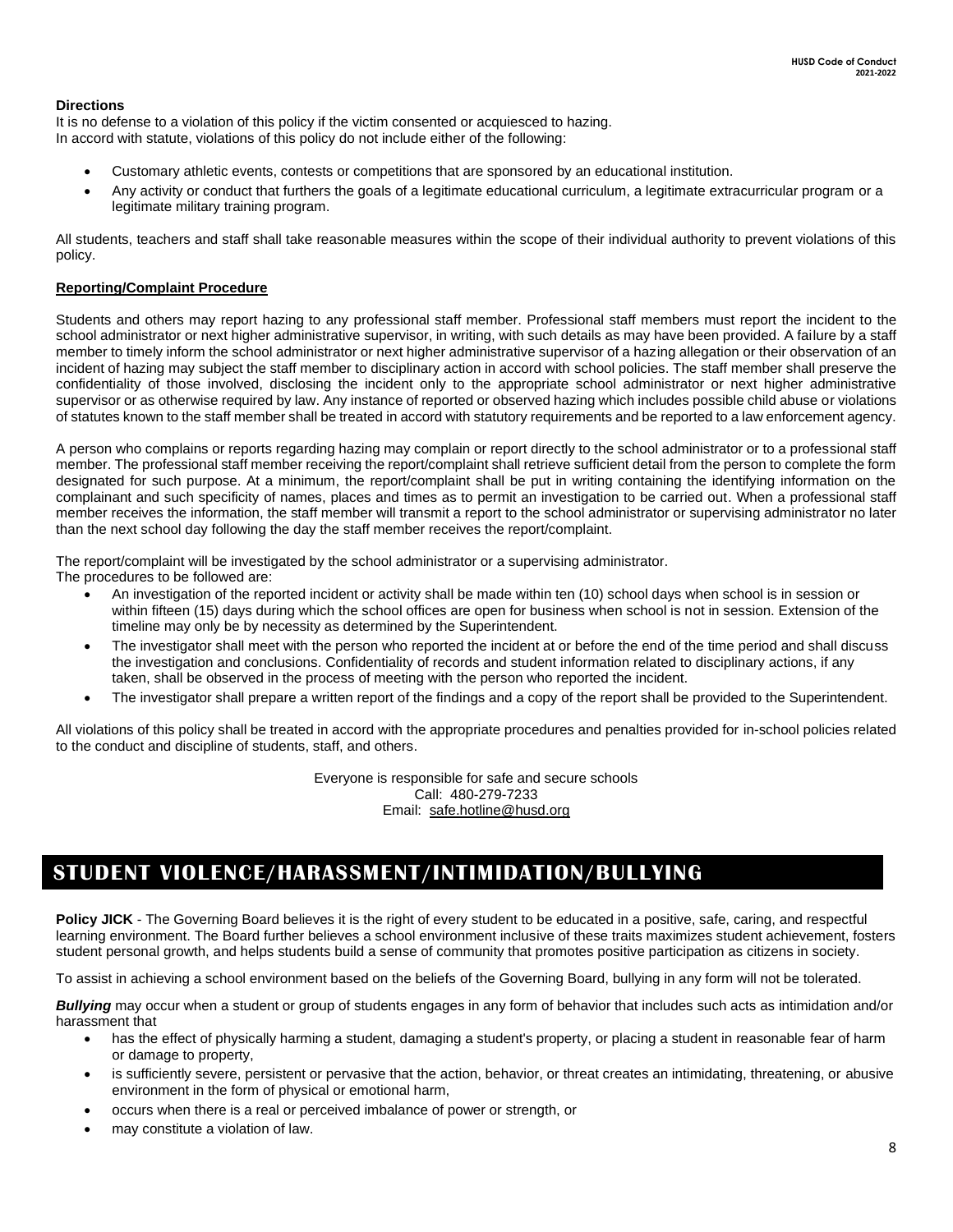*Bullying* of a student or group of students can be manifested through written, verbal, physical or emotional means and may occur in a variety of forms including, but not limited to:

- verbal, written/printed or graphic exposure to derogatory comments, extortion, exploitation, name calling, or rumor spreading either directly through another person or group or through cyberbullying,
- exposure to social exclusion or ostracism.
- physical contact including but not limited to pushing, hitting, kicking, shoving or spitting,
- damage to or theft of personal property.

*Cyberbullying* is, but not limited to, any act of bullying committed by use of electronic technology or electronic communication devices, including telephonic devices, social networking and other Internet communications on school computers, networks, forums and mailing lists, or other District-owned property, and by means of an individual's personal electronic media and equipment.

Harassment is intentional behavior by a student or group of students that is disturbing or threatening to another student or group of students. Intentional behaviors that characterize harassment include, but are not limited to, stalking, hazing, social exclusion, name calling, unwanted physical contact and unwelcome verbal or written comments, photographs and graphics. Harassment may be related, but not limited to, race, religious orientation, sexual preference, cultural background, economic status, size or personal appearance. Harassing behaviors can be direct or indirect and by use of social media.

*Intimidation* is intentional behavior by a student or group of students that places another student or group of students in fear of harm of person or property. Intimidation can be manifested emotionally or physically, either directly or indirectly, and by use of social media.

#### **Prohibitions and Discipline**

Students are prohibited from bullying on school grounds, school property, school buses, at school bus stops, at school sponsored events and activities, and through the use of electronic technology or electronic communication equipment on school computers, networks, forums or mailing lists.

Disciplinary action may result for bullying which occurs outside of the school and the school day when such bullying results in substantial physical, mental, or emotional negative effect on the victim while on school grounds, school property, school buses, at school bus stops, or at school sponsored events and activities, or when such act(s) interfere with the authority of the school system to maintain order. All suspected violations of law will be reported to local law enforcement.

#### **Reporting Incidents of Bullying**

Students who believe they are experiencing being bullied, or suspects another student is experiencing bullying, is to report the situation to the school administrator, another school employee or District bullying hotline. School personnel shall maintain the confidentiality of the reported information.

Reprisal by any student or staff member directed towards a student or employee related to the reporting of a case of bullying or a suspected case of bullying shall not be tolerated, and the individual(s) will be subject to the disciplines set out in applicable District policies and administrative regulations.

Students found to be bullying others will be disciplined up to and including suspension or expulsion from school.

Knowingly submitting a false report under this policy shall subject the student to discipline up to and including suspension. Where disciplinary action is a necessary pursuant to any part of this policy, relevant District policies shall be followed.

Law enforcement authorities shall be notified any time District officials have a reasonable belief that an incidence of bullying has occurred as it is a violation of the law.

#### **To report incidents of bullying, please click on the link below to access the reporting form: <https://www.husd.org/report-bullying>**

### <span id="page-8-0"></span>**GENERAL SCHOOL PROCEDURES**

### **ARRIVAL/DISMISSAL**

Students should not arrive at school in the morning until staff members are present to provide adequate supervision for safety's sake. Please refer to your school's webpage and parent communication for specific times.

At dismissal, students should immediately board the bus, leave for home if walking or riding a bicycle, assemble at the designated location for parent pick-up or assemble at the designated area for their after-school program. Students may not linger on campus because supervision is not provided.

It is vital that parents adhere to the school's procedures for arrival and dismissal traffic flow. The safety of every child is worth the extra minutes required to follow the established procedures. Student safety should always come before adult convenience.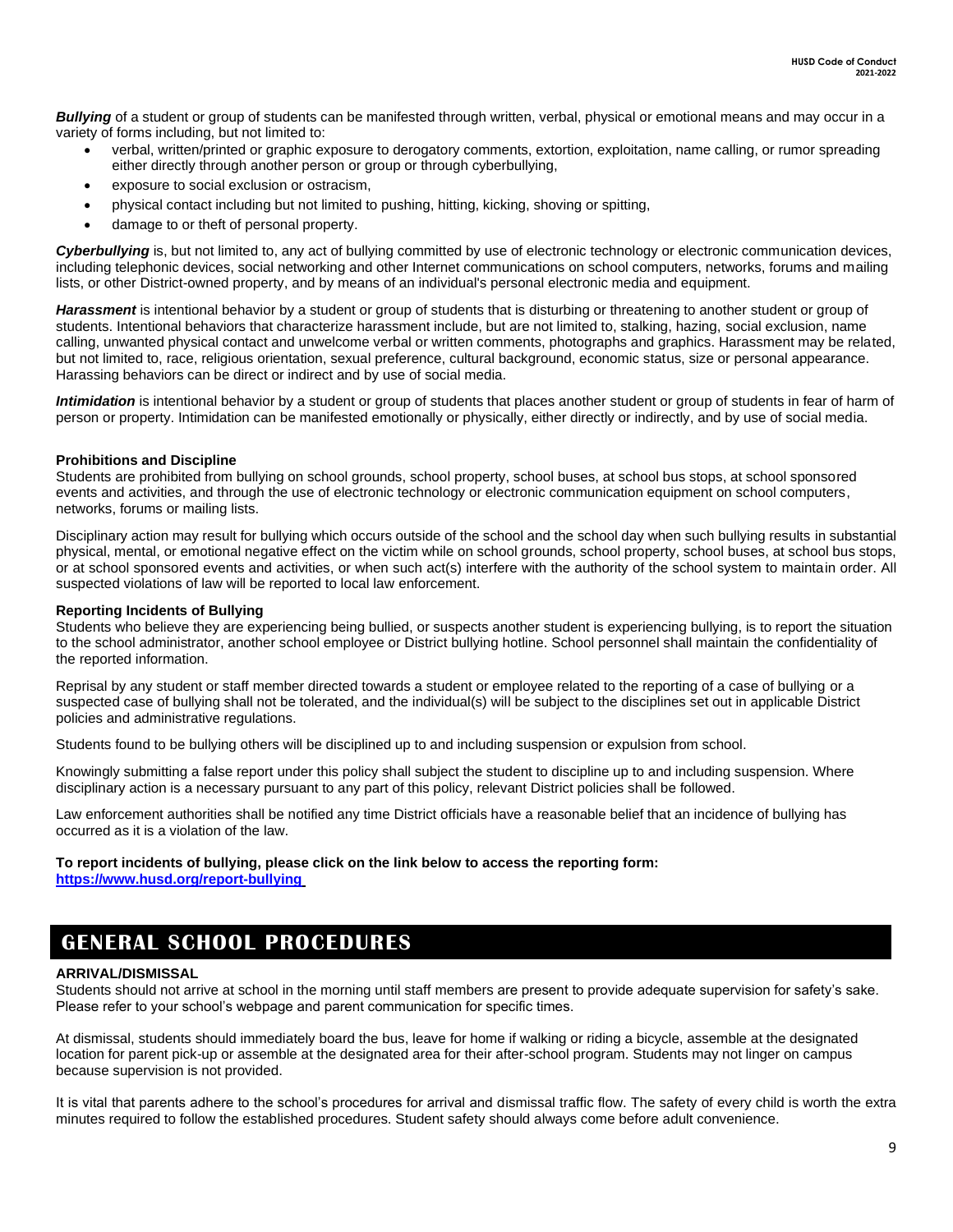#### **ATTENDANCE**

Parents/Guardians are charged by law with the responsibility for their student's attendance. If a necessary absence is known in advance, the parent/guardian is expected to inform the school. All absences not verified by either parental or administrative authorization within 24 hours will be recorded as unexcused.

Parents are asked to prioritize their child's education by scheduling medical and dental appointments outside of school hours, as well as scheduling family vacations during school breaks, holidays and summer vacation.

#### **BICYCLES, ETC.**

Schools will not store skateboards, scooters, rollerblades, etc., inside the school building. If a student chooses to use this mode of transportation, the item must be able to be secured with a locking mechanism inside of the designated bicycle storage area.

Students are expected to follow all school procedures and local laws when traveling to and from school and are encouraged to wear appropriate safety equipment. Bicycles, scooters, skateboards, etc., must be walked or carried in crosswalks and upon entering the school grounds. At no time are bicycles, scooters, skateboards to be used on school grounds.

The school will not be responsible for the loss or theft of any of these items.

#### **BUS RIDERS**

All students eligible for bus service to and from school will be issued and are required to carry a bus identification card when taking the bus. If the card is damaged or lost, there is a \$5.00 replacement fee.

Students have the privilege of riding in District buses or other District vehicles as assigned. Conduct that violates the Student Code of Conduct at bus stops, in District vehicles, in the process of boarding or exiting such vehicle, or otherwise related to the vehicle may result in disciplinary action.

Students' behavior on a school bus should be the same as that in a well-ordered classroom. To assist with maintaining order and safety, school buses are equipped with video surveillance camera systems. These systems have both audio and video recording capability. Viewing of school bus videos is restricted to School District personnel on a need-to-know basis. \*for more information, refer to page 18.

#### **ELECTRONIC INFORMATION SYSTEMS**

Personal: Students and parents assume a personal risk of theft, loss or damage of their personal electronic devices when choosing to bring them to school. Student's personal electronic devices may not be used during the school day except in the instance of being asked to use them for an explicit educational purpose and under the direct guidance of the classroom teachers. Otherwise, electronic devices are to be off and not displayed for use. If a student uses a personal electronic device to engage in misconduct under another violation area, the student may receive additional consequences. The school may also confiscate personal electronic devices.

#### **The school or District is not responsible for the loss, theft or damage of student's personal electronic devices.**

**District**: HUSD provides District technology, including but not limited to, computers, network equipment, tablets, software, web-based programs and interactive displays, for educational purposes. All electronic technologies are only to be used in support of the educational program of the District and access may be revoked at any time for any misconduct related to the use of electronic technologies.

All District-provided technology is the property of the District. The student should have **NO** expectation of privacy with their use of District provided technology. Students and/or parents will be held financially responsible for lost, stolen or damaged technology and accessories under the student's care.

#### **PERSONAL PROPERTY**

Protection and security of personal property are the student's responsibility. Examples of personal property include bicycles, skateboards, scooters, backpacks, purses, cell phones and other electronic devices, identification cards, and money.

#### **The school or District is not responsible for the loss, theft or damage of student's personal property.**

#### **PRODUCT SALES**

Students may participate in school organization fundraising sales on school campuses in accordance with the District policies for such. No other sale of items is permitted by students while on school or district property.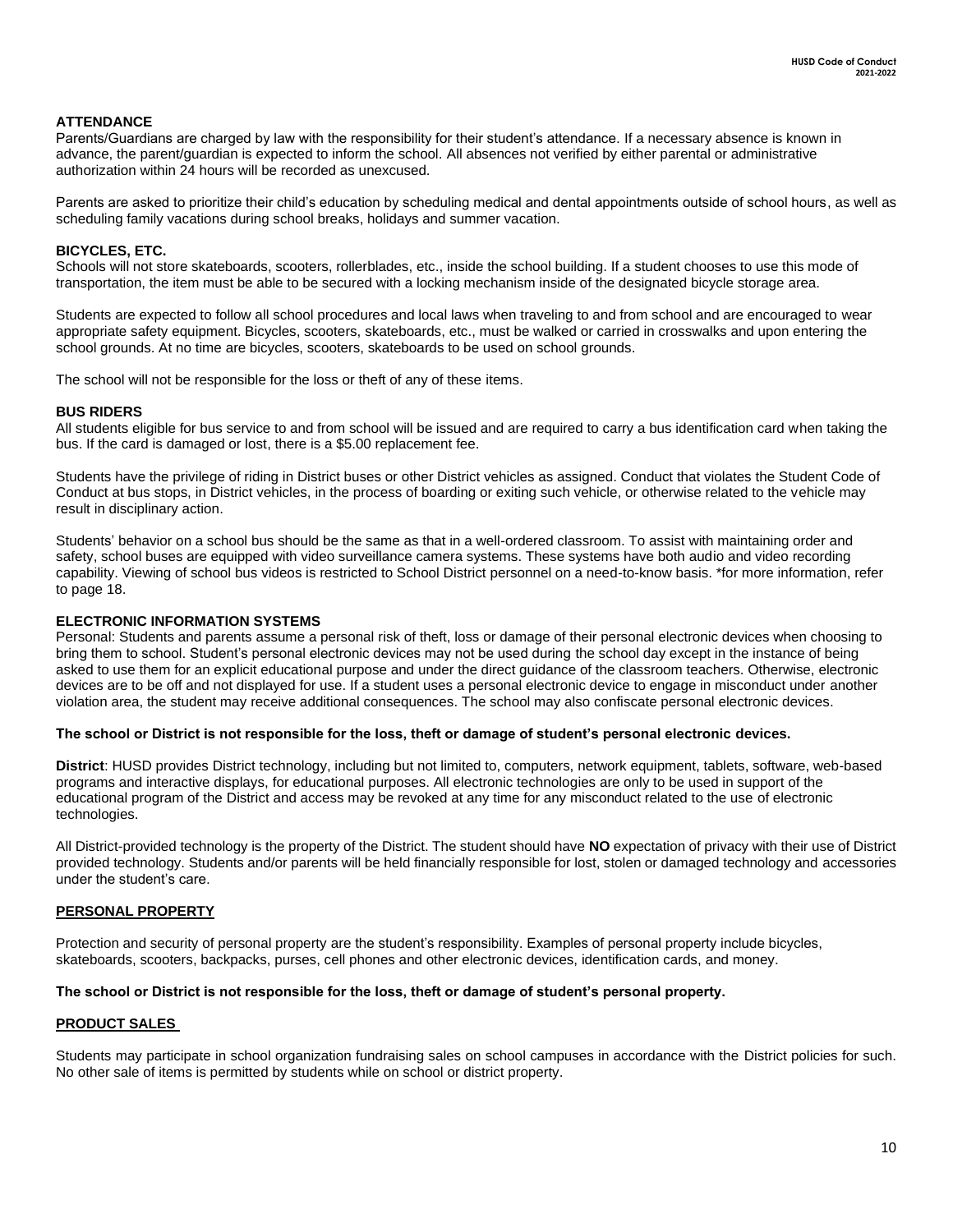### **SELF-DEFENSE**

The threat or use of force by a student is NOT considered self-defense when:

- Used in response to verbal provocation alone.
- Assistance from a school staff member is an alternative.
- The student has an opportunity to remove him/herself from the situation or otherwise flee.
- The degree of physical force is disproportionate to the situation or exceeds that which would be necessary to avoid injury or protect personal property.

### <span id="page-10-0"></span>**STUDENT DRESS STANDARDS**

The District encourages students to take pride in their attire as it relates to the school setting. Students should dress in a manner that, in addition to the following guidelines, takes into consideration the educational environment, safety, health, and welfare of self and others. To that end, students are expected to adhere to the following dress standards:

- Clothing that immodestly exposes the chest, abdomen, midriff, genital area, or buttocks is not permitted.
- Clothing items may not create an atmosphere of threat, intimidation, or undue pressure.
- Footwear must be worn at all times. Safety requirements for specific classes such as industrial technology, life management, physical education, and chemistry must be followed.
- Jewelry shall not be worn if it presents a safety hazard to self and/or others.
- Clothing may not display or suggest obscene language or symbols.
- Clothing may not display or advertise alcohol, drugs, tobacco, or any illegal or controlled substance or item.
- The only acceptable headwear allowed that may be worn at school are hats and visors in their original unaltered condition. Bandanas, hairnets, knit stocking caps and so forth, are not to be worn at school. Students shall remove their headwear when in a building or when requested to do so by a member of the administration, faculty, or staff.
- Gang clothing/paraphernalia is prohibited on school property, in school vehicles, and at school activities. Gang paraphernalia is defined as any apparel, altered apparel, jewelry, accessory, notebook, or any manner of grooming which, by nature of its color, arrangement, trademark, or any other attribute denotes membership in a gang.

Exceptions for special activities, health considerations, or religious attire may be preapproved by the principal.

Students who volunteer for extracurricular activities, such as athletics, band, chorus, etc., are subject to the standards of dress as defined by the sponsors of such activities.

### <span id="page-10-1"></span>**STUDENT RIGHTS & EXPECTATIONS**

Higley Unified School District embraces that students are afforded many basic rights. Students' basic rights include the right to a meaningful educational experience. While the District strives to provide a school experience that is fostered in a learning environment that is safe and that values students' viewpoints, opinions and unique needs and characteristics, students must also demonstrate a commitment to honoring the rights of all members of our school system. To that end, students must balance their right to an education with their responsibility for their actions, particularly when their actions are inappropriate.

When students choose to demonstrate behavior that is inappropriate in accordance with District policies and procedures, they will need to accept the consequences. District policies and Arizona state law provides the District the authority to hold students accountable for inappropriate behavior on school property at any time, including but not limited to: on the way to and from school; whenever it impacts the educational environment, during any school-sponsored activity; at school bus stops; and in other locations outside of the school grounds, additionally if the behavior has a negative impact on school district employees, students or activities.

School administrators shall handle each report of a student disciplinary situation by speaking with students to gather information. Administrators may gather information from students without parent participation or consent. When gathering information from a student accused of a violation of the Student Code of Conduct, the administrator will afford due process.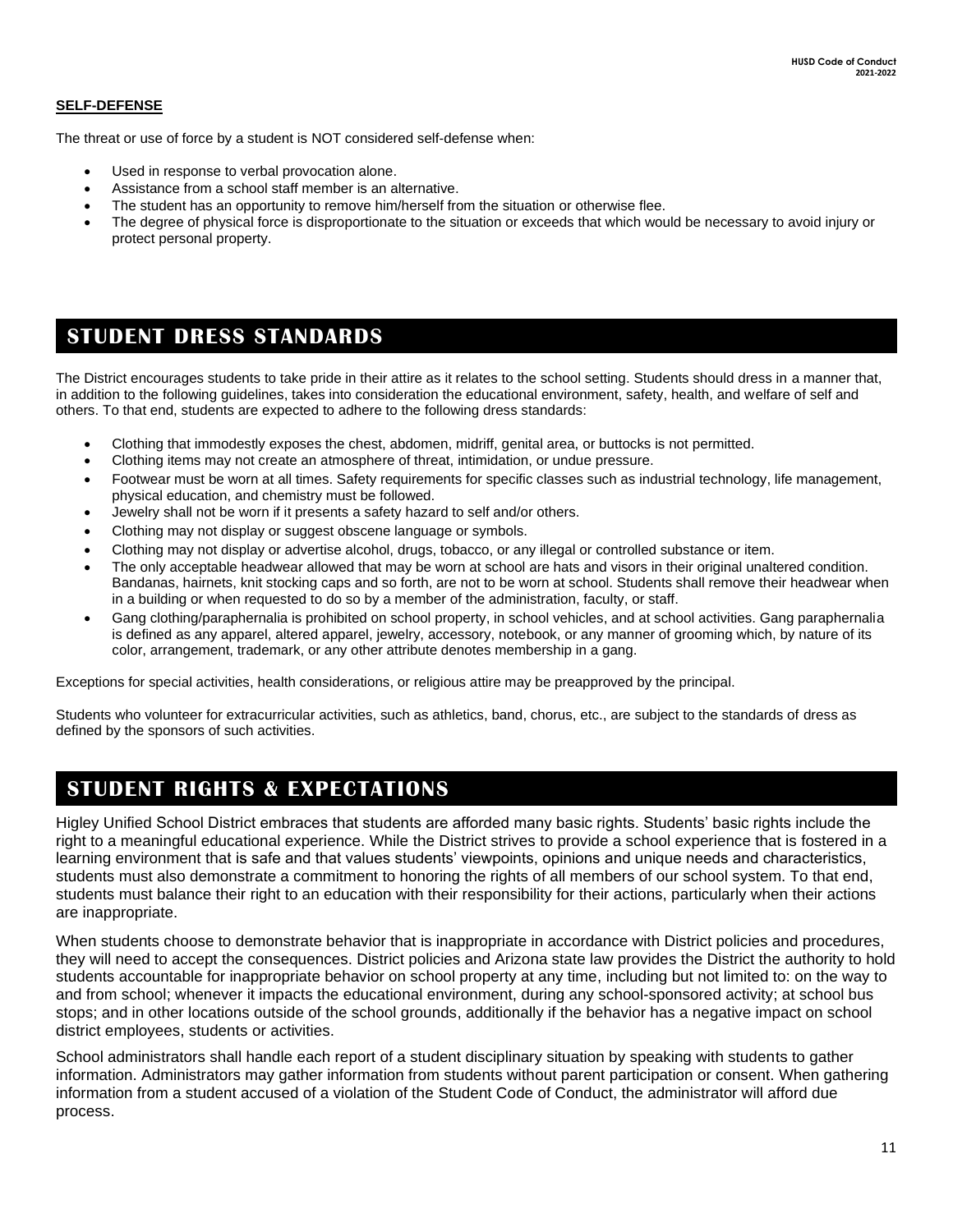### **Due Process Rights**

- 1. Students will be informed of the accusation against them and be provided with the supporting facts.
- 2. Students will have the opportunity to accept or deny the accusations.
- 3. Students will have the opportunity to present their version of the situation.

After gathering the facts and affording due process, the school administrator shall determine if a violation of the Student Code of Conduct occurred.

If the administrator determines that a violation of the Student Code of Conduct occurred, and that a consequence (other than an informal conference or verbal warning) will be assigned to the student, the parent will be contacted.

### <span id="page-11-0"></span>**SEARCHES & POLICE INVOLVEMENT**

A student's right to privacy and unreasonable search and seizure must be balanced with the school's ultimate responsibility to protect the health, safety and welfare of all students and staff.

Administrators have the authority to conduct searches when they have a reason to suspect that the search will uncover evidence that a violation of the Student Code of Conduct has occurred or that a law has been violated.

Administrators may search student desks, lockers, backpacks, purses or other personal belongings and vehicles when reasonable suspicion exists and in order to determine if a school violation has occurred or a law has been broken.

Through a partnership with the Town of Gilbert, School Resource Officers (SROs) are present on high school campuses. Officers from Gilbert and Maricopa County Sheriff's Office (MCSO) also respond to middle and elementary schools as needed. Law enforcement officers may, at times, need to speak with students.

- When parents are being investigated for suspected child abuse or other criminal activity, the District is prohibited from notifying the parents.
- When students are being investigated for something unrelated to the school, the parents will be contacted prior to the law enforcement officer being allowed to speak with the student.
- When the school has called the police for a suspected crime committed by a student in relationship to the school, the District will allow the law enforcement officer to speak with the student unless the student refuses to be interviewed or requests to have a parent present.
- If law enforcement takes a student into custody, the school must comply. Administration will notify the parent unless directed otherwise.

### <span id="page-11-1"></span>**TEACHERS & STAFF CONSEQUENCES FOR STUDENTS**

Teachers have classroom management plans that include consequences, included but not limited to those described below, for common classroom behavioral concerns. When positive behavioral change is not occurring under the classroom plan or when the offense is immediately serious, a disciplinary referral form will be generated and completed by the school administration.

Other teachers and other staff members may be responsible for supervising students in the cafeteria, on the playground, and throughout campus according to established school wide behavioral expectations. When students do not comply with staff members or respond appropriately with the informal actions described below, a disciplinary referral form will be generated and completed by the school administration.

**Conference/Behavior Plan**: The teacher or staff member will hold a conference with the student to discuss the continued inappropriate behavior and to develop a plan for changing the behavior and outlining the consequences if the behavior does not change. Parent may be notified.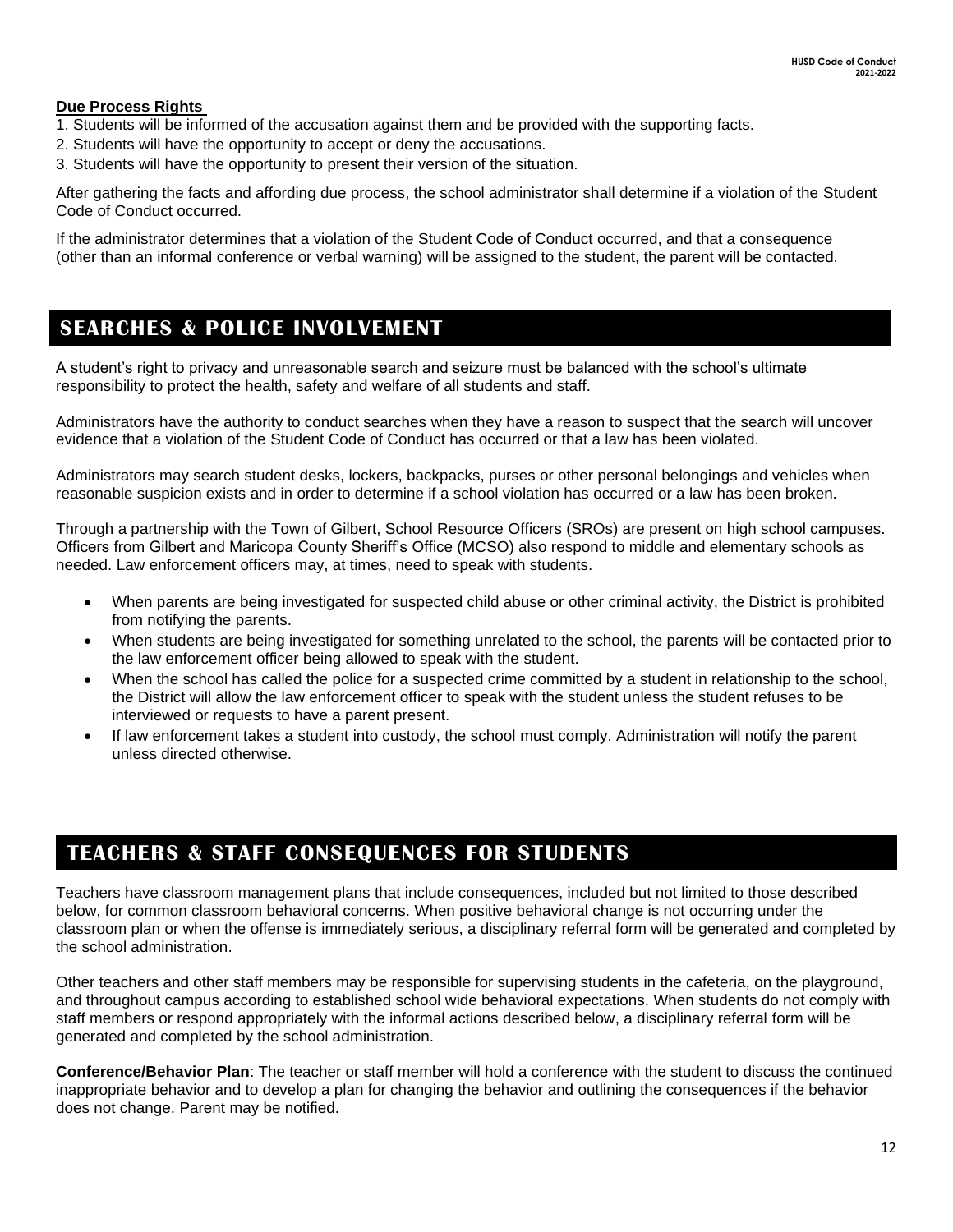**Detention:** The teacher or staff member will hold a child in the classroom or other supervised location before, during lunch or after school. Before, during and after school detentions are typically 30 minutes or less.

**Informal Talk:** The teacher or staff member informs the student of the inappropriate behavior, describes acceptable behavior and asks the student to make adjustments to his/her behavior so that the consequences do not need to progress. Parent not typically notified.

**Restriction of Privileges**: Teachers or staff members may restrict a student's participation in a special event or activity, i.e. fieldtrip, assembly, class party, etc. Parent may be contacted.

**Removal from Classroom:** (extreme circumstance) State law allows a classroom teacher to remove a student from the classroom and request that a staff committee determine whether the student should return to the classroom or be assigned elsewhere. Parent will be notified.

**Time-Out**: The teacher or staff member assigns the student to a buddy teacher classroom or other supervised location where the student is isolated from his/her classmates and the environment in which the student was making poor choices. Time-Out is typically one class period or less. Parent may be notified.

### <span id="page-12-0"></span>**ADMINISTRATOR CONSEQUENCES FOR STUDENTS**

Depending on the various factors such as, type of behavior problem, the student's disciplinary history, the seriousness of the infraction administrators may take one or more of the actions, including but not limited to those described below. Consequences may also affect participation in extracurricular activities and may include notification of law enforcement. Parents will be notified of administrator consequences for students.

**Alternative Program Assignment**: The school administrator may recommend that the student be placed at the District's alternative learning program for a minimum of five school days up to the remainder of the semester or school year. Transportation may be provided to the student. Parent will be notified.

**Denial of Bus-Riding Privileges**: The school administrator may suspend a student's privilege of riding a school bus according the guidelines on the following page. Students will be expected to arrange alternative transportation to and from school for the duration of the bus suspension. Parents will be notified.

**Saturday Detention:** The school administrator may assign the student to Saturday school.

**Diversion/Intervention Program**: The school administrator may assign the student to mandatory participation in a diversion/intervention program during a short or long-term suspension. If the administrator assigns a diversion program and if the student successfully attends the program, the administrator may choose to divert some of the days of the suspension. If the administrator assigns an intervention program, the student must successfully participate in the program to avoid other disciplinary consequences including a pending short or long-term suspension. Parent will be notified.

**Expulsion**: While the student is serving a short-term suspension of 10 days or less, the school administrator may recommend to the District an extension of the suspension to an expulsion. Upon the school administrator's recommendation of an expulsion, a hearing may be scheduled with an appointed hearing officer. After a formal hearing, the hearing officer may recommend an expulsion to the Governing Board. Only the Governing Board may impose the expulsion. An expulsion is a permanent withdrawal of the privilege of attending any schools in the Higley Unified School District unless the Governing Board readmits the student in accordance with the procedures outlined in Board policy. The parent and student will receive notification of the expulsion hearing including information about the hearing procedures and student's rights.

**In-School Suspension (ISS)**: The school administrator may assign a student to 10 days or less of suspension in school. During an in-school suspension, the student will be removed from his/her classroom and normal daily school activities and supervised in a location isolated from peers. Class work will be provided to the student. Parent will be notified.

**Out of School Suspension (OSS) (short-term)**: The school administrator has the authority to suspend a student for 10 school days or less after appropriate due process. If immediate due process is not possible because the student's presence creates a danger to the school or because the student's criminal circumstance prohibits it, due process will be afforded as soon as possible thereafter. Classwork will be provided to the student. The student may not be present on any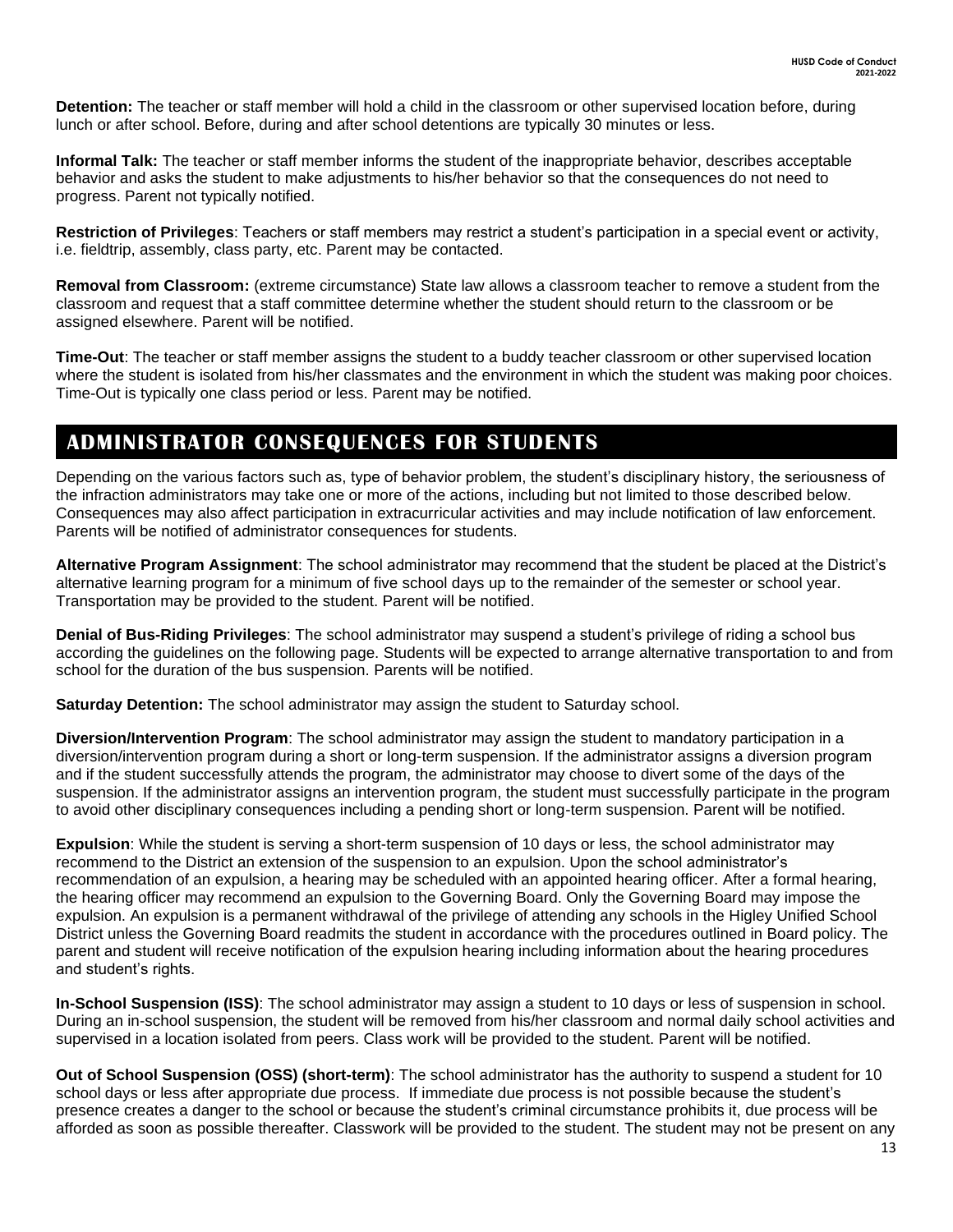district campus or at any school or district activity when serving a short-term suspension. Parents will be notified for all short-term suspensions. There is no legal right to appeal a short suspension to any person other than the school administrator.

**Out of School Suspension (long-term)**: While the student is serving a short-term suspension of 10 days or less, the school administrator may recommend to the District an extension of the suspension to 11 school days or more. Upon the school administrator's recommendation of a long-term suspension, a hearing may be scheduled with an appointed hearing officer. The parent and student will receive notification of the long-term suspension hearing including information about the hearing procedures and student's rights.

**Restitution**: The school administrator may assign a student to financial liability for damage, loss, theft of school property. If the restitution amount is greater than \$100, law enforcement authorities will be contacted.

While not a disciplinary consequence, the school administrator may also convene the Threat Assessment Team. Every instance of threating behavior will be treated seriously and examined thoroughly in determining whether a threat exists under the Threat Assessment process. According to the outcome of the Threat Assessment, a safety plan may be developed, victims may be notified, and disciplinary consequences may be assigned as described above.

### **BUS RULES & CONSEQUENCES**

### **Riding a bus is a privilege.**

- <span id="page-13-0"></span>Students may lose their bus riding privileges immediately for serious infractions.
- Bus suspensions may include field trips and activity runs.
- Students who cut, deface or otherwise damage any school vehicle may be disciplined up to expulsion including being held financially liable for the damage.
- School administrators have the authority to determine the length of bus suspension considering the infraction and behavioral history of the student involved.

### **Bus riders are expected to adhere to the following rules:**

- Follow directions immediately when asked. It is unsafe for the driver to have to argue or explain the reason for a request while operating the bus.
- Remain seated at all times and until the bus arrives at the scheduled stop.
- Keep all parts of body inside the bus and to self at all times.
- Talk quietly as would be in the classroom and use only appropriate language. Remember, younger students are watching and learning from older students.
- Throw away any garbage when exiting the bus.
- Keep the aisle clear at all times including keeping feet and legs out of the aisle.
- Water is the only allowable food or drink.
- Do not tamper with bus equipment or vandalize any parts of the bus. Students WILL be held responsible for the cost of the damage.
- ALL school expectations for appropriate behavior apply when riding the bus.
- Skateboards, longboards, and scooters are not allowed on bus.

### **Bus drivers have the authority to apply the following actions regarding student discipline. If the student's misconduct continues, the bus driver will submit a discipline referral to the school administration.**

**Assigned Seat**: The bus driver or school administration may reassign a seat. Parent may be notified.

**Conference with Administrator**: The bus driver may request that the school administrator conference with the student about the inappropriate behavior. The bus driver may be present for the conference. Parent may be notified.

**Informal Talk**: The bus driver will discuss the inappropriate behavior, describe acceptable behavior and ask the student to make adjustments to his/her behavior so that the consequences do not need to progress. Parent not typically notified.

**Pull over**: The bus driver may pull over and stop the bus when student behavior causes an endangerment and it is unsafe to drive the bus. The driver will notify the transportation department. Student discipline referrals may result if the driver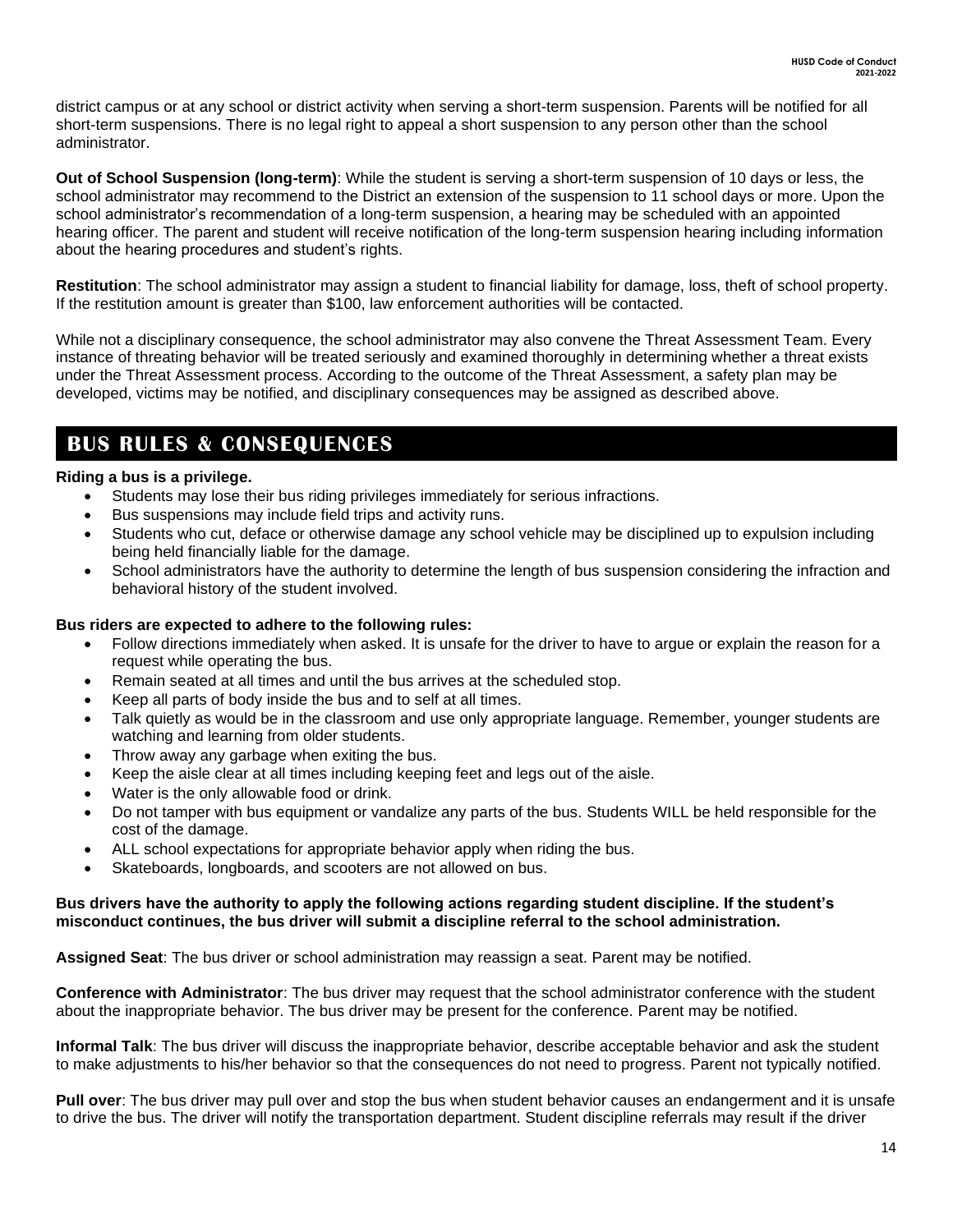takes this action.

### <span id="page-14-0"></span>**ADMINISTRATOR CONSEQUENCES FOR BUS MISCONDUCT**

| <b>LEVEL I</b>                     |   | <b>LEVEL II</b>                          |  | <b>LEVEL III</b>                     |  |
|------------------------------------|---|------------------------------------------|--|--------------------------------------|--|
| Failure to remain properly seated  | L | Profanity, obscene language              |  | Lighting matches/lighter on bus      |  |
| Loud disruptive talking or yelling |   | or gestures                              |  | Throwing objects from the bus        |  |
| Failure to take assigned seat      |   | Extending head or arm out bus window     |  | Verbal abuse of, or physical assault |  |
| Eating/drinking on bus             |   | Vandalizing district property            |  | on school employee                   |  |
| Bothering others                   | L | Verbal abuse of another student          |  | Drug/alcohol/tobacco use on bus      |  |
| Throwing objects on bus            |   | Defiant behavior shown to school         |  | Tampering with emergency equipment   |  |
| Crossing behind the bus            |   | employee                                 |  | Possession of weapon, simulated      |  |
| Continuously late to bus stop      | L | Spitting on bus/at a person/from the bus |  | Weapon, or dangerous instrument      |  |
| Inappropriate conduct at bus stop  | L | Throwing objects at the bus              |  | Shoving student into path of vehicle |  |
| Other:                             |   | Other:                                   |  | Physical assault on student on bus   |  |

The violations and definitions listed are not to be viewed as all-inclusive. School administrators have the discretion to assign a violation category to a student's misconduct based on all evidence collected and in alignment with normal practice. Nothing in this Student Code of Conduct is intended to restrict the district from imposing more or less severe consequences.

### **TYPES OF BUS INFRACTIONS**

### **Level I**

### **First Offense:**

- Conference with student.
- Parent signs and returns Bus Misconduct Report.

### **Second Offense:**

- Three-day suspension of bus riding privileges.
- Parent signs and returns Bus Misconduct Report.
- Conference with parent (by telephone or in person) and student. If parent fails to attend the conference, the student will remain suspended from the bus until the conference has occurred.

### **Third Offense:**

- Ten-day suspension of bus riding privileges.
- Parent signs and returns Bus Misconduct Report.
- Conference with parent (by telephone or in person) and student. If parent fails to attend the conference, the student will remain suspended from the bus until the conference has occurred.

### **Fourth Offense:**

- Thirty-day suspension of bus riding privileges (suspension may carry over into next school year)
- Parent signs and returns Bus Misconduct Report.
- Conference with parent (by telephone or in person) and student. If parent fails to attend the conference, the student will remain suspended from the bus until the conference has occurred.

### **Fifth Offense:**

- Forty five-day suspension of bus riding privileges (suspension may carry over into next school year)
- Parent signs and returns Bus Misconduct Report.
- Conference with parent (by telephone or in person) and student. If parent fails to attend the conference, the student will remain suspended from the bus until the conference has occurred.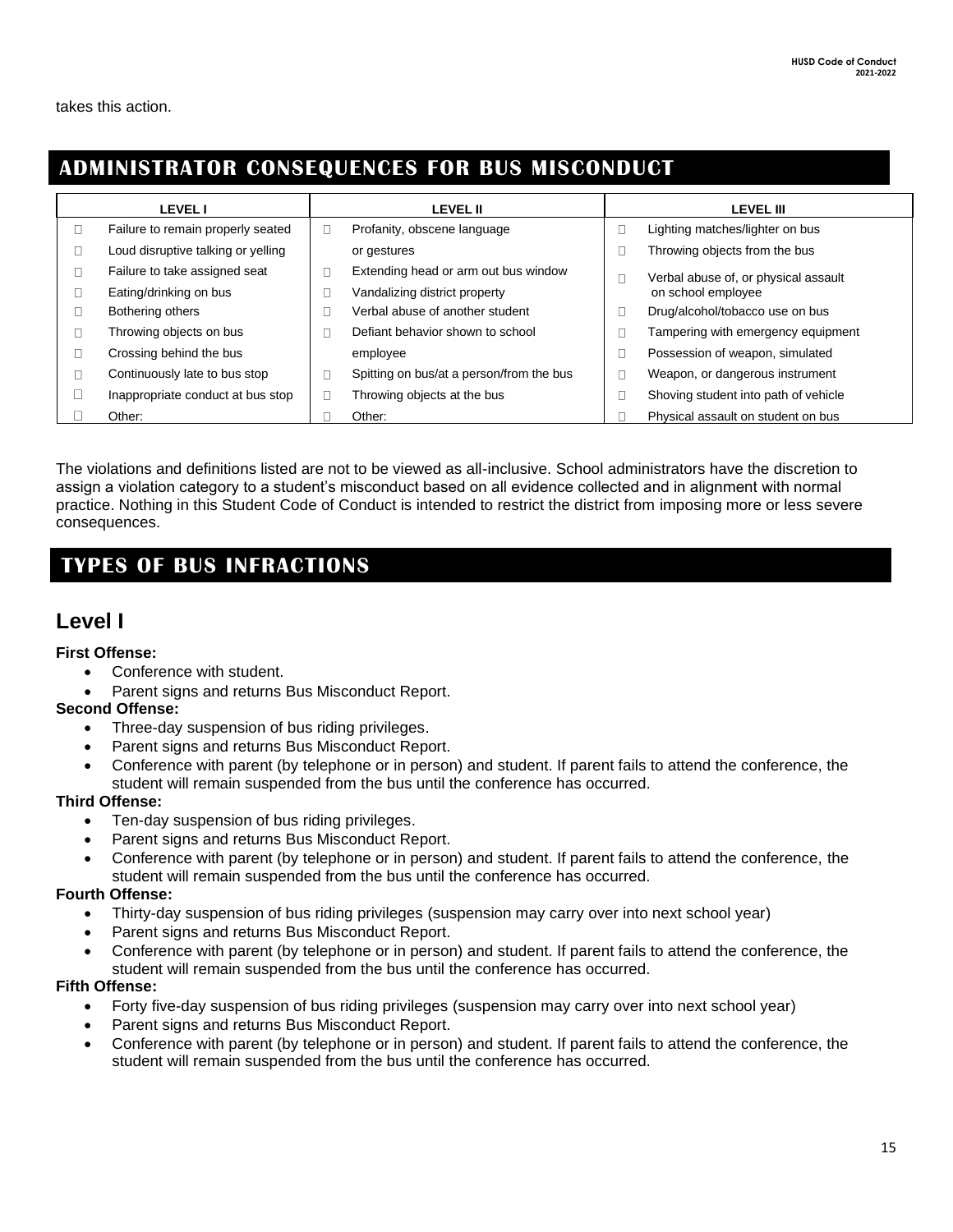### **Level II**

### **First Offense:**

- Five-day suspension of bus riding privileges.
- Parent signs and returns Bus Misconduct Report.
- Conference with parent (by telephone or in person) and student. If parent fails to attend the conference, the student will remain suspended from the bus until the conference has occurred.

### **Second Offense:**

- Ten-day suspension of bus riding privileges.
- Parent signs and returns Bus Misconduct Report.
- Conference with parent (by telephone or in person) and student. If parent fails to attend the conference, the student will remain suspended from the bus until the conference has occurred.

### **Third Offense:**

- Thirty-day suspension of bus riding privileges (suspension may carry over into next school year).
- Parent signs and returns Bus Misconduct Report. •
- Conference with parent (by telephone or in person) and student. If parent fails to attend the conference, the student will remain suspended from the bus until the conference has occurred. •

### **Fourth Offense:**

- Sixty-day suspension of bus riding privileges (suspension may carry over into next school year)
- Parent signs and returns Bus Misconduct Report. •
- Conference with parent (by telephone or in person) and student. If parent fails to attend the conference, the student will remain suspended from the bus until the conference has occurred. •

### **Level III**

### **First Offense:**

- Ten-day suspension of bus riding privileges
- Parent signs and returns Bus Misconduct Report.
- Conference with parent (by telephone or in person) and student. If parent fails to attend the conference, the student will remain suspended from the bus until the conference has occurred.

### **Second Offense:**

- Forty five-day suspension of bus riding privileges (suspension may carry over into next school year)
- Parent signs and returns Bus Misconduct Report.
- Conference with parent (by telephone or in person) and student. If parent fails to attend the conference, the student will remain suspended from the bus until the conference has occurred.

### **Third Offense:**

- One year suspension of bus riding privileges (suspension may carry over into next school year)
- Parent signs and returns Bus Misconduct Report.
- Conference with parent (by telephone or in person) and student. If parent fails to attend the conference, the student will remain suspended from the bus until the conference has occurred.

### **In addition to suspension of bus-riding privileges, the student is also subject to school consequences including suspension from school or other school privileges.**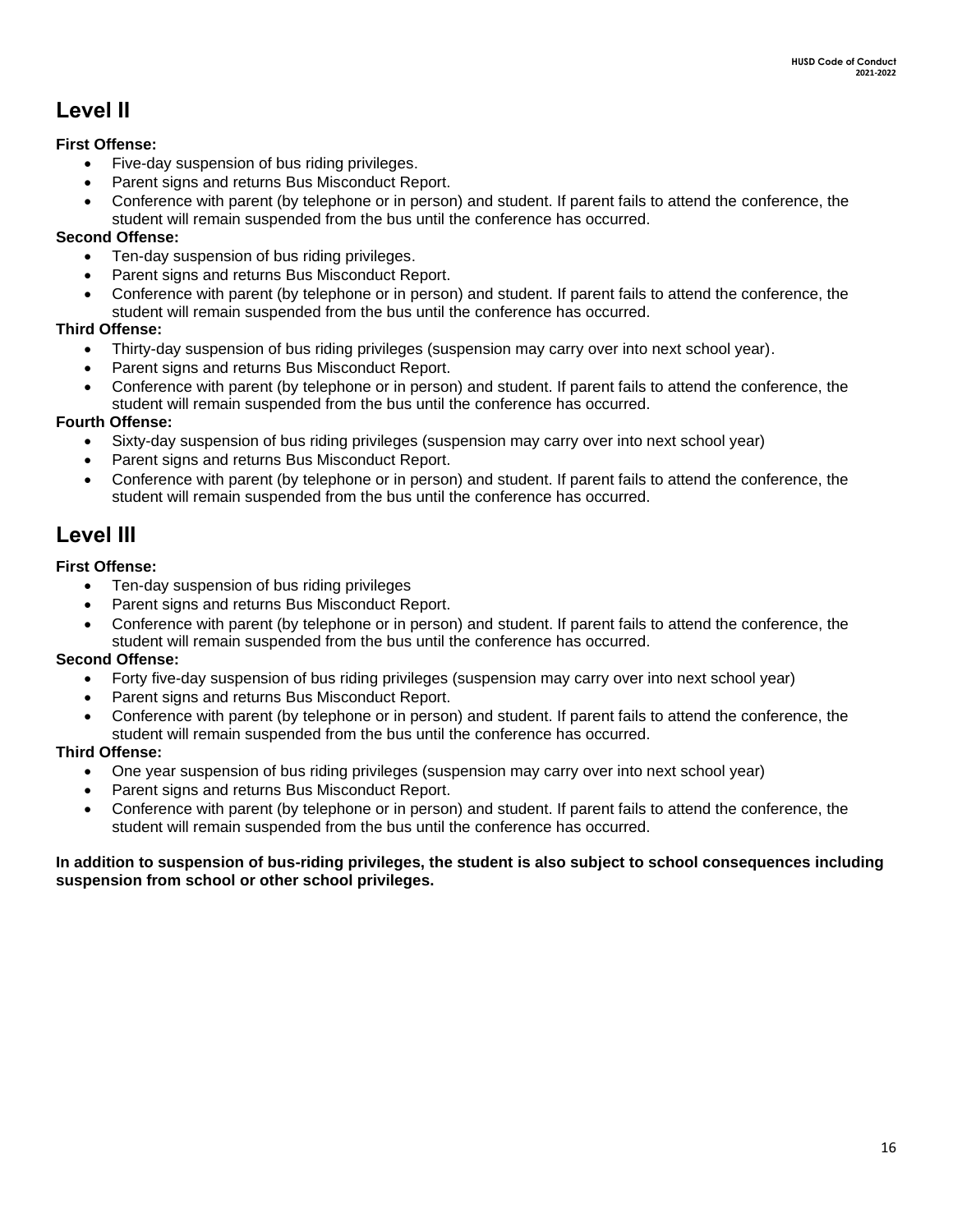### **CONDUCT VIOLATIONS & CONSEQUENCES**

<span id="page-16-0"></span>The violations and definitions listed are not to be viewed as all-inclusive. School administrators have the authority to determine the violation category of a student's misconduct based on all evidence collected and in alignment with normal practice.

While students will receive consequences for violations, students may also receive consequences for attempting to commit a violation or knowingly assisting or provoking a violation of the Code of Conduct.

Violations such as those involving alcohol, drugs, firearms possession, sexual abuse or other abuse and other serious incidents including threats, require a report to law enforcement. Schools also have the discretion to notify police of other incidents depending on the circumstances of the misconduct.

Nothing in this handbook is intended to restrict the district from imposing more or less severe consequences if, in the discretion of the district, the severity of harm, danger, damage or the potential for harm, danger or damage warrants it, or if one incident involves more than one infraction. In addition, based upon the facts, long-term suspension or expulsion may be imposed, even if not necessarily listed as a potential consequence on the grid for a particular behavior.

\*Mandated report to ADE.

\*\* Mandated to report to local law enforcement, also ADE.

┯

### **CONDUCT VIOLATIONS & CONSEQUENCES**

| <b>VIOLATION</b>    | <b>Aggravated Assault**</b>                                                                                                                                                                                                                                                                          |                                                            |  |
|---------------------|------------------------------------------------------------------------------------------------------------------------------------------------------------------------------------------------------------------------------------------------------------------------------------------------------|------------------------------------------------------------|--|
| <b>DEFINITION</b>   | Assault accompanied by circumstances that make the situation severe, such as the<br>use of a deadly weapon or dangerous instrument; causing serious physical injury;<br>committing the assault knowing or having reason to know that the victim is a school<br>staff member engaged in their duties. |                                                            |  |
| <b>CONSEQUENCES</b> | <b>Minimum</b>                                                                                                                                                                                                                                                                                       | <b>Maximum</b>                                             |  |
| $K-2$               | 1 day OSS                                                                                                                                                                                                                                                                                            | 9 day OSS                                                  |  |
| $3 - 6$             | 3 day OSS                                                                                                                                                                                                                                                                                            | Referral to District for Long Term Suspension or Expulsion |  |
| $7 - 8$             | 5 day OSS                                                                                                                                                                                                                                                                                            | Referral to District for Long Term Suspension or Expulsion |  |
| $9 - 12$            | 9 day OSS                                                                                                                                                                                                                                                                                            | Referral to District for Long Term Suspension or Expulsion |  |

| <b>VIOLATION</b>    |                         | Arson<br>Unoccupied*<br>Occupied**                                                      |
|---------------------|-------------------------|-----------------------------------------------------------------------------------------|
| <b>DEFINITION</b>   |                         | Knowingly damaging a structure, property, place or item by causing a fire or explosion. |
| <b>CONSEQUENCES</b> | <b>Minimum</b>          | <b>Maximum</b>                                                                          |
| $K-2$               | 3 days OSS, Restitution | Referral to District for Long Term Suspension or Expulsion                              |
| $3 - 6$             | 5 days OSS, Restitution | Referral to District for Long Term Suspension or Expulsion                              |
| 7-8                 | 5 days OSS, Restitution | Referral to District for Long Term Suspension or Expulsion                              |
| $9 - 12$            | 5 days OSS, Restitution | Referral to District for Long Term Suspension or Expulsion                              |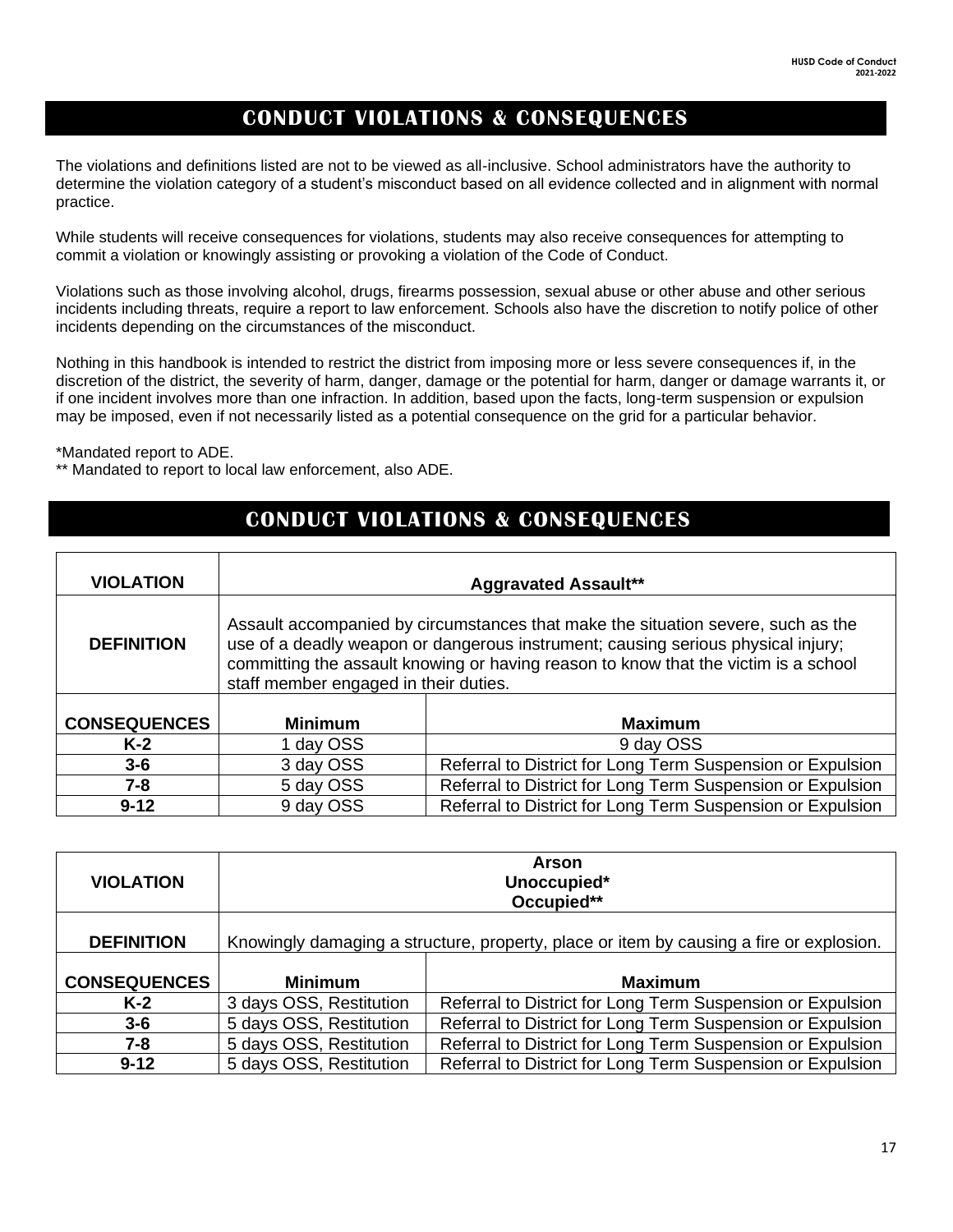| <b>VIOLATION</b>    |                                                                                                                                                                                                | Assault*                                                   |  |
|---------------------|------------------------------------------------------------------------------------------------------------------------------------------------------------------------------------------------|------------------------------------------------------------|--|
| <b>DEFINITION</b>   | Intentionally or recklessly causing physical injury or touching another with intent to<br>injure, insult, or provoke. Intentional placement of another to create a fear of physical<br>injury. |                                                            |  |
| <b>CONSEQUENCES</b> | <b>Minimum</b>                                                                                                                                                                                 | <b>Maximum</b>                                             |  |
| $K-2$               | 1 day OSS                                                                                                                                                                                      | 9 days OSS                                                 |  |
| $3 - 6$             | 3 days OSS                                                                                                                                                                                     | Referral to District for Long Term Suspension or Expulsion |  |
| $7 - 8$             | 5 days OSS                                                                                                                                                                                     | Referral to District for Long Term Suspension or Expulsion |  |
| $9 - 12$            | 9 days OSS                                                                                                                                                                                     | Referral to District for Long Term Suspension or Expulsion |  |

| <b>VIOLATION</b>    | <b>Bullying**</b><br><b>Policy JICK</b>                                                                                                                                                                            |                                                            |  |
|---------------------|--------------------------------------------------------------------------------------------------------------------------------------------------------------------------------------------------------------------|------------------------------------------------------------|--|
|                     | Repeated acts over time that involve a real or perceived imbalance of power, with the<br>more powerful child or group attacking those who are less powerful. Bullying may be<br>physical, verbal or psychological. |                                                            |  |
| <b>CONSEQUENCES</b> | <b>Minimum</b>                                                                                                                                                                                                     | <b>Maximum</b>                                             |  |
| $K-2$               | 1 day ISS                                                                                                                                                                                                          | 3 days OSS                                                 |  |
| $3 - 6$             | 1 day ISS                                                                                                                                                                                                          | 9 days OSS                                                 |  |
| $7 - 8$             | 3 days OSS                                                                                                                                                                                                         | Referral to District for Long Term Suspension or Expulsion |  |
| $9 - 12$            | 3 days OSS                                                                                                                                                                                                         | Referral to District for Long Term Suspension or Expulsion |  |

| <b>VIOLATION</b>    |                                                                                                                                                  | <b>Bus Misconduct</b>                                      |
|---------------------|--------------------------------------------------------------------------------------------------------------------------------------------------|------------------------------------------------------------|
| <b>DEFINITION</b>   | Any violation as defined by Level I, Level II, or Level II under Bus Misconduct on page<br>11. Any other policy JIC, Student Conduct, violation. |                                                            |
| <b>CONSEQUENCES</b> | <b>Minimum</b>                                                                                                                                   | <b>Maximum</b>                                             |
| $K-2$               | Conference with student                                                                                                                          | Referral to District for Long Term Suspension or Expulsion |
| $3 - 6$             | Conference with student                                                                                                                          | Referral to District for Long Term Suspension or Expulsion |
| 7-8                 | Conference with student                                                                                                                          | Referral to District for Long Term Suspension or Expulsion |
| $9 - 12$            | Conference with student                                                                                                                          | Referral to District for Long Term Suspension or Expulsion |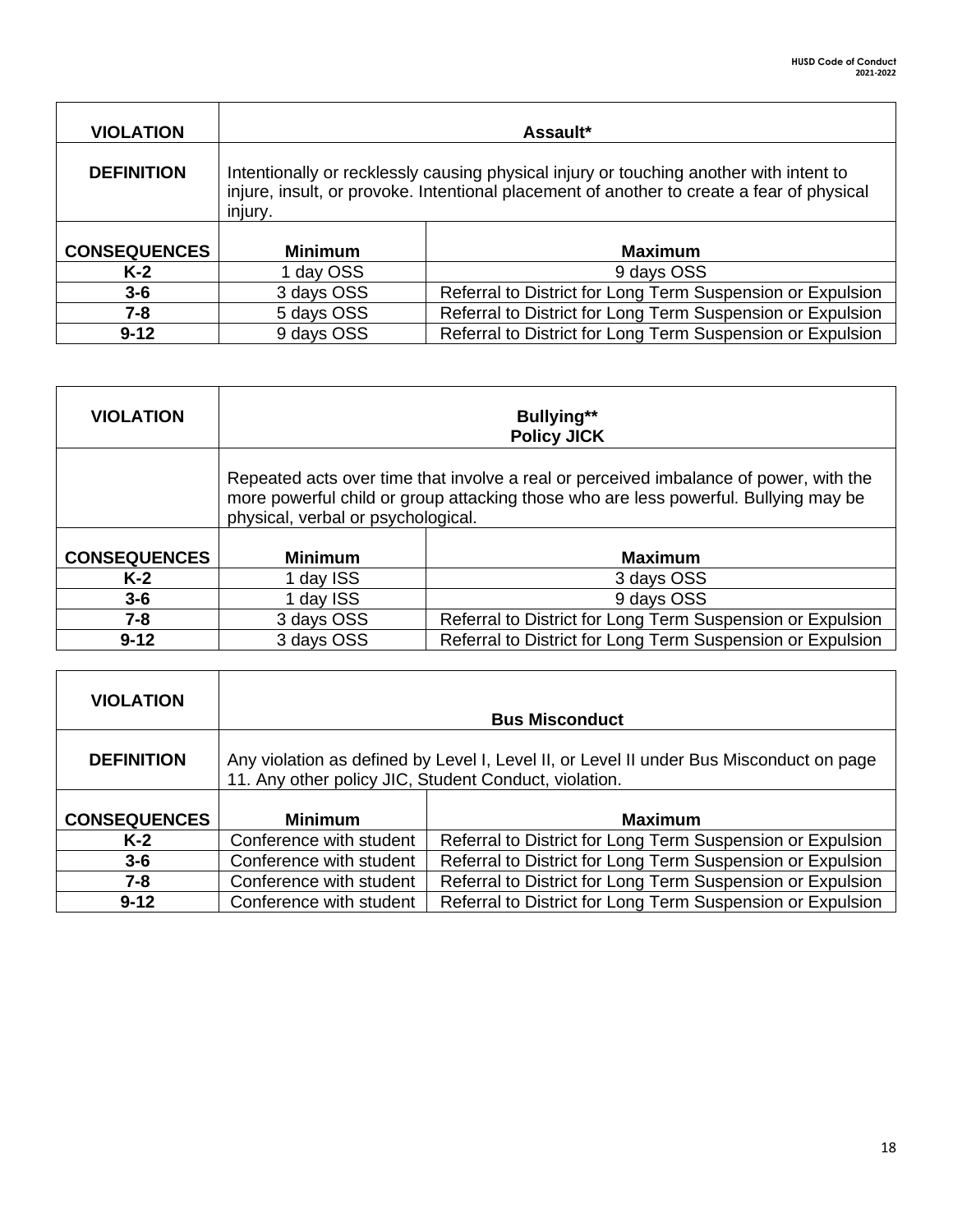| <b>VIOLATION</b>    | <b>Cheating/Plagiarism</b>                                                                                                                                                    |                      |  |
|---------------------|-------------------------------------------------------------------------------------------------------------------------------------------------------------------------------|----------------------|--|
| <b>DEFINITION</b>   | Intentionally using information from or property of another without permission to obtain<br>an unfair advantage or receive a grade or score that was not legitimately earned. |                      |  |
| <b>CONSEQUENCES</b> | <b>Minimum</b><br><b>Maximum</b>                                                                                                                                              |                      |  |
| $K-2$               | Conference,                                                                                                                                                                   | 1 day OSS,           |  |
|                     | Alternate Assignment                                                                                                                                                          | Alternate Assignment |  |
| $3-6$               | Conference,                                                                                                                                                                   | 2 day OSS,           |  |
|                     | Alternate Assignment                                                                                                                                                          | Alternate Assignment |  |
| $7 - 8$             | Conference,                                                                                                                                                                   | Removal from Class,  |  |
|                     | No Credit                                                                                                                                                                     | No Credit            |  |
| $9 - 12$            | Conference,                                                                                                                                                                   | Removal from Class,  |  |
|                     | No Credit                                                                                                                                                                     | No Credit            |  |

| <b>VIOLATION</b>    |                                                                                                                                                                                                                                                                                                                                                                                                    | Dangerous Items*<br>Use/Possession/Distribution/Sale<br><b>Policy JICI</b> |  |
|---------------------|----------------------------------------------------------------------------------------------------------------------------------------------------------------------------------------------------------------------------------------------------------------------------------------------------------------------------------------------------------------------------------------------------|----------------------------------------------------------------------------|--|
| <b>DEFINITION</b>   | Items that are used, attempted or threatened to be used, and/or are readily capable of<br>causing physical injury or creating a safety risk to any person. Sale or distribution is the<br>attempt or act of offering, selling, trading, procuring or distributing (with or without<br>compensation). This includes a knife with a blade less than 2.5 inches, airsoft gun,<br>mace or airsoft gun. |                                                                            |  |
| <b>CONSEQUENCES</b> | <b>Minimum</b>                                                                                                                                                                                                                                                                                                                                                                                     | <b>Maximum</b>                                                             |  |
| $K-2$               | Confiscate Item                                                                                                                                                                                                                                                                                                                                                                                    | Referral to District for Long Term Suspension or Expulsion                 |  |
| $3-6$               | Confiscate Item                                                                                                                                                                                                                                                                                                                                                                                    | Referral to District for Long Term Suspension or Expulsion                 |  |
| $7 - 8$             | Confiscate Item                                                                                                                                                                                                                                                                                                                                                                                    | Referral to District for Long Term Suspension or Expulsion                 |  |
| $9 - 12$            | Confiscate Item                                                                                                                                                                                                                                                                                                                                                                                    | Referral to District for Long Term Suspension or Expulsion                 |  |

| <b>VIOLATION</b>    |                              | Defiance/Insubordination                                                                                                                                                                                                                                                             |
|---------------------|------------------------------|--------------------------------------------------------------------------------------------------------------------------------------------------------------------------------------------------------------------------------------------------------------------------------------|
| <b>DEFINITION</b>   | district (i.e., volunteers). | Intentionally resisting or disregarding the authority of District personnel. Disobedience<br>including refusing to identify self, or failing to follow the directions of authority of a<br>school or district staff member or an individual placed in authority by the school or the |
| <b>CONSEQUENCES</b> | <b>Minimum</b>               | <b>Maximum</b>                                                                                                                                                                                                                                                                       |
| $K-2$               | Conference                   | 3 days OSS                                                                                                                                                                                                                                                                           |
| $3 - 6$             | Conference                   | 5 days OSS                                                                                                                                                                                                                                                                           |
| $7 - 8$             | Conference                   | 9 days OSS                                                                                                                                                                                                                                                                           |
| $9 - 12$            | Conference                   | 9 days OSS                                                                                                                                                                                                                                                                           |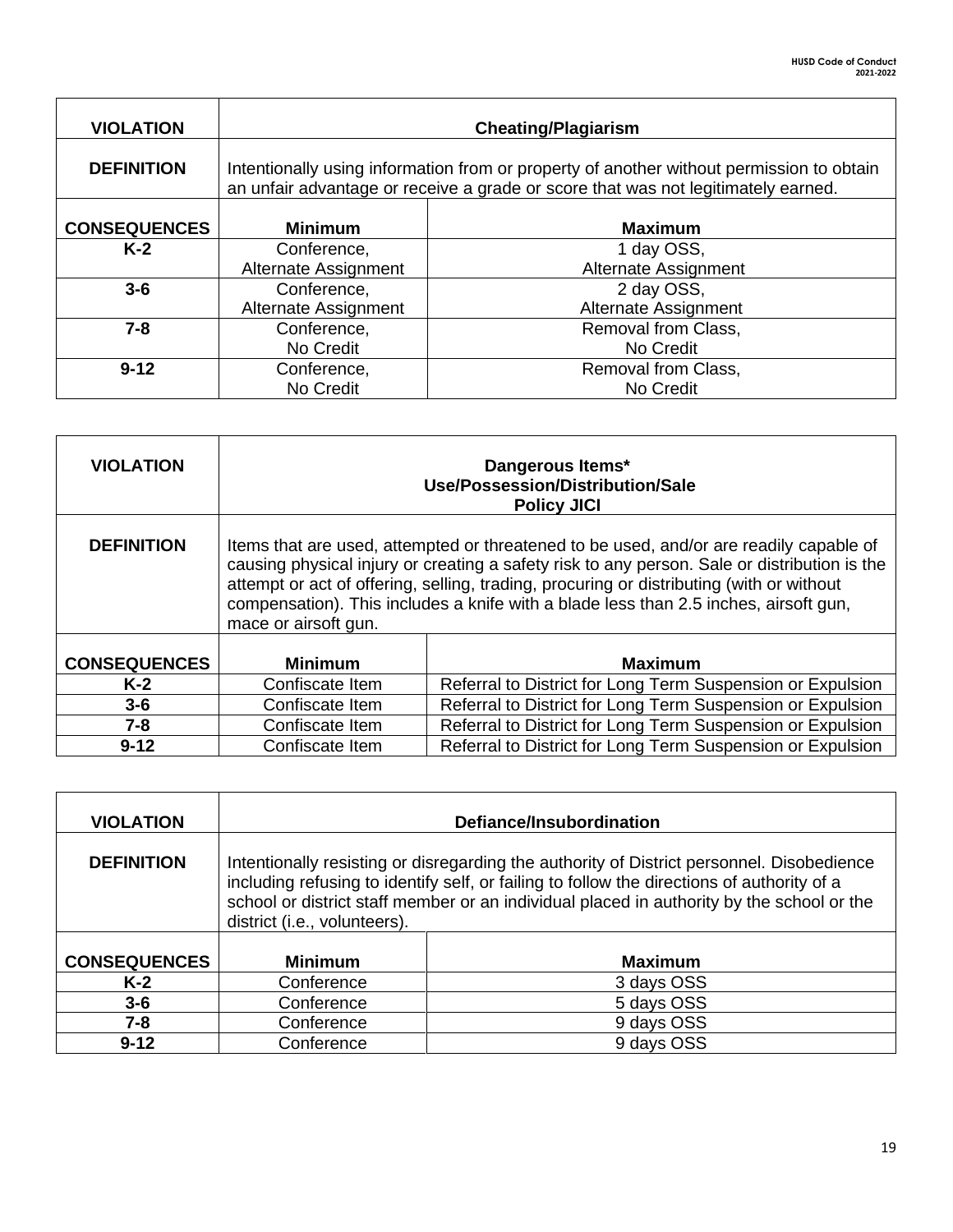| <b>VIOLATION</b>    |                | <b>Disorderly Conduct</b>                                                                                                                                |
|---------------------|----------------|----------------------------------------------------------------------------------------------------------------------------------------------------------|
| <b>DEFINITION</b>   |                | An act which substantially disrupts the orderly conduct of a school function or behavior<br>which substantially disrupts the orderly school environment. |
| <b>CONSEQUENCES</b> | <b>Minimum</b> | <b>Maximum</b>                                                                                                                                           |
| K-2                 | 1 day OSS      | 3 days OSS                                                                                                                                               |
| $3 - 6$             | 1 day OSS      | 5 days OSS                                                                                                                                               |
| 7-8                 | day OSS        | Referral to District for Long Term Suspension or Expulsion                                                                                               |
| $9 - 12$            | day OSS        | Referral to District for Long Term Suspension or Expulsion                                                                                               |

| <b>VIOLATION</b>    |                  | <b>Disrespect</b>                                                           |
|---------------------|------------------|-----------------------------------------------------------------------------|
| <b>DEFINITION</b>   |                  | Treating District personnel or any other person with contempt and rudeness. |
| <b>CONSEQUENCES</b> | <b>Minimum</b>   | <b>Maximum</b>                                                              |
| $K-2$               | Conference       | 3 days OSS                                                                  |
| $3 - 6$             | <b>Detention</b> | 5 days OSS                                                                  |
| 7-8                 | <b>Detention</b> | 9 days OSS                                                                  |
| $9 - 12$            | <b>Detention</b> | 9 days OSS                                                                  |

| <b>VIOLATION</b>    |                | <b>Disruption</b>                                                        |
|---------------------|----------------|--------------------------------------------------------------------------|
| <b>DEFINITION</b>   |                | Creating disturbances in class, on campus or at school sponsored events. |
| <b>CONSEQUENCES</b> | <b>Minimum</b> | <b>Maximum</b>                                                           |
| $K-2$               | Conference     | 3 days OSS                                                               |
| $3 - 6$             | Conference     | 5 days OSS                                                               |
| 7-8                 | Conference     | 9 days OSS                                                               |
| $9 - 12$            | Conference     | 9 days OSS                                                               |

| <b>VIOLATION</b>    |                                                  | <b>Dress Code</b><br><b>Policy JICA</b>                           |
|---------------------|--------------------------------------------------|-------------------------------------------------------------------|
| <b>DEFINITION</b>   |                                                  | Non-compliance with the established student dress code standards. |
| <b>CONSEQUENCES</b> | <b>Minimum</b>                                   | <b>Maximum</b>                                                    |
| $K-2$               | Conference, Parent<br>Contact, Change<br>Clothes | Conference, Parent Contact, Change Clothes                        |
| $3 - 6$             | Conference, Parent<br>Contact, Change<br>Clothes | Conference, Parent Contact, Change Clothes                        |
| 7-8                 | Conference, Parent<br>Contact, Change            | Conference, Parent Contact, Change Clothes                        |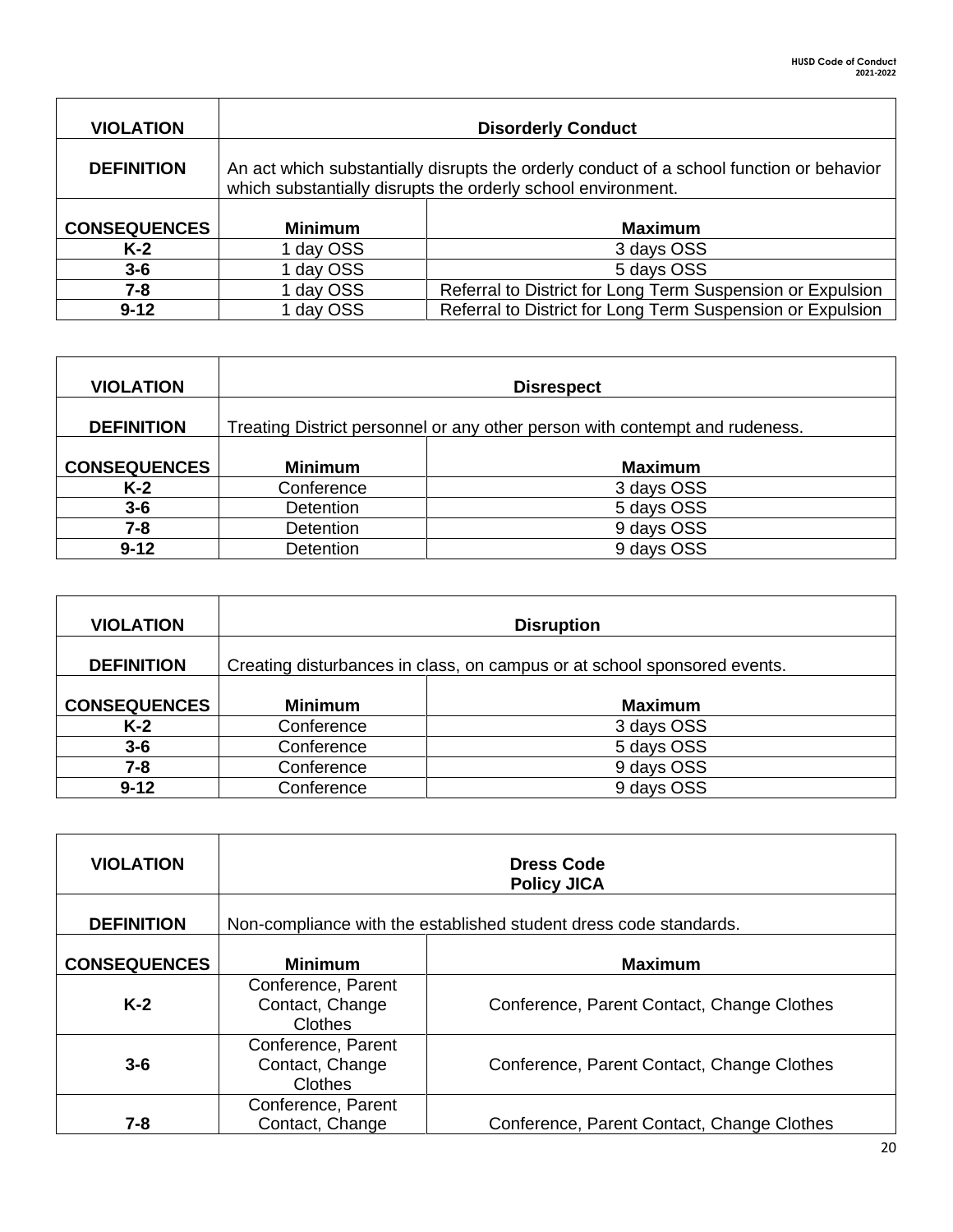| <b>VIOLATION</b> |                                                         | <b>Dress Code</b><br><b>Policy JICA</b>    |
|------------------|---------------------------------------------------------|--------------------------------------------|
|                  | Clothes                                                 |                                            |
| $9 - 12$         | Conference, Parent<br>Contact, Change<br><b>Clothes</b> | Conference, Parent Contact, Change Clothes |

| <b>VIOLATION</b>    |                                                                                                                                                                                                                                                                     | Drug Paraphernalia*<br>Use/Possession/Distribution/Sale |
|---------------------|---------------------------------------------------------------------------------------------------------------------------------------------------------------------------------------------------------------------------------------------------------------------|---------------------------------------------------------|
| <b>DEFINITION</b>   | Any apparatus or equipment used or capable of being used in any consumption,<br>cultivation, manufacture, producing, processing, testing, (re)packaging, storing,<br>concealing of a drug. Includes items used to store, package or contain any drug<br>substances. |                                                         |
| <b>CONSEQUENCES</b> | <b>Minimum</b>                                                                                                                                                                                                                                                      | <b>Maximum</b>                                          |
| $K-2$               | 1 day OSS                                                                                                                                                                                                                                                           | 9 days OSS                                              |
| $3 - 6$             | 1 day OSS                                                                                                                                                                                                                                                           | 9 days OSS                                              |
| 7-8                 | 1 day OSS                                                                                                                                                                                                                                                           | 9 days OSS                                              |
| $9 - 12$            | 1 day OSS                                                                                                                                                                                                                                                           | 9 days OSS                                              |

| <b>VIOLATION</b>    |                                                                                                                                                                                                                                                                                                                                                                                                                                                                                                                                                                                                                                                                       | Drugs and/or Alcohol**<br>Use/Possession/Distribution/Sale<br><b>Policy JICH</b> |
|---------------------|-----------------------------------------------------------------------------------------------------------------------------------------------------------------------------------------------------------------------------------------------------------------------------------------------------------------------------------------------------------------------------------------------------------------------------------------------------------------------------------------------------------------------------------------------------------------------------------------------------------------------------------------------------------------------|----------------------------------------------------------------------------------|
| <b>DEFINITION</b>   | The use, cultivation, manufacture, distribution, sale, purchase, transportation or<br>possession of any alcohol, chemical substances, narcotics, prescription, non-<br>prescription medications, inhalants, controlled substances or substances that are<br>represented as any of the above. Over-the-counter and non-prescription<br>pharmaceuticals are included unless the student has complied with the District's policy<br>for such medication. Medication for cessation of smoking must be checked through the<br>Health Office. Supplements and/or nutritional supplements shall be considered look-a-<br>like drugs. Drug residue is also considered a drug. |                                                                                  |
| <b>CONSEQUENCES</b> | <b>Minimum</b>                                                                                                                                                                                                                                                                                                                                                                                                                                                                                                                                                                                                                                                        | <b>Maximum</b>                                                                   |
| $K-2$               | 3 days OSS                                                                                                                                                                                                                                                                                                                                                                                                                                                                                                                                                                                                                                                            | Referral to District for Long Term Suspension or Expulsion                       |
| $3 - 6$             | 3 days OSS                                                                                                                                                                                                                                                                                                                                                                                                                                                                                                                                                                                                                                                            | Referral to District for Long Term Suspension or Expulsion                       |
| $7 - 8$             | 5 days OSS                                                                                                                                                                                                                                                                                                                                                                                                                                                                                                                                                                                                                                                            | Referral to District for Long Term Suspension or Expulsion                       |
| $9 - 12$            | 9 days OSS                                                                                                                                                                                                                                                                                                                                                                                                                                                                                                                                                                                                                                                            | Referral to District for Long Term Suspension or Expulsion                       |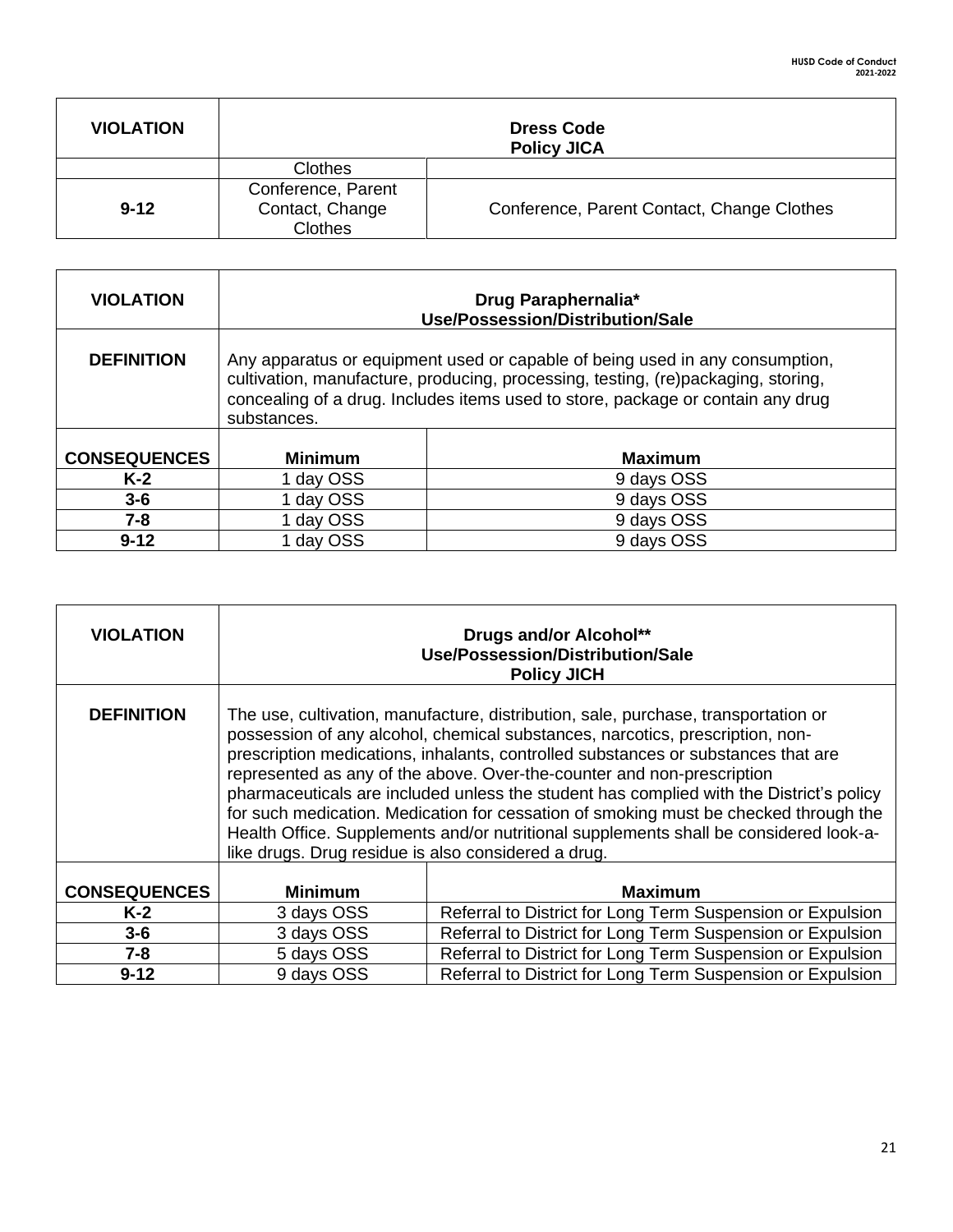| <b>VIOLATION</b>    |                | Endangerment*                                                                                                                                                                                                                                                                                                                          |
|---------------------|----------------|----------------------------------------------------------------------------------------------------------------------------------------------------------------------------------------------------------------------------------------------------------------------------------------------------------------------------------------|
| <b>DEFINITION</b>   |                | Recklessly or intentionally creating, engaging in, encouraging or failing to report any<br>potentially unsafe, dangerous or hazardous situation. Includes direct or indirect<br>involvement in a risk to health, safety, welfare, injury, harm and/or death of students<br>and staff. Includes acting as an accessory to any of above. |
| <b>CONSEQUENCES</b> | <b>Minimum</b> | <b>Maximum</b>                                                                                                                                                                                                                                                                                                                         |
| $K-2$               | 1 day ISS      | 5 days OSS                                                                                                                                                                                                                                                                                                                             |
| $3-6$               | 3 days OSS     | 9 days OSS                                                                                                                                                                                                                                                                                                                             |
| 7-8                 | 3 days OSS     | Referral to District for Long Term Suspension or Expulsion                                                                                                                                                                                                                                                                             |
| $9 - 12$            | 5 days OSS     | Referral to District for Long Term Suspension or Expulsion                                                                                                                                                                                                                                                                             |

| <b>VIOLATION</b>    |                                                                                                                                                                                                                                                                                                         | <b>Extortion*</b>                                          |
|---------------------|---------------------------------------------------------------------------------------------------------------------------------------------------------------------------------------------------------------------------------------------------------------------------------------------------------|------------------------------------------------------------|
| <b>DEFINITION</b>   | Knowingly obtaining or seeking to obtain property or services, or causing or seeking to<br>cause another to act in a manner, by means of a threat to do any of the following:<br>(1) cause physical injury, (2) cause damage to property, (3) engage in illegal conduct,<br>(4) make false accusations. |                                                            |
| <b>CONSEQUENCES</b> | <b>Minimum</b>                                                                                                                                                                                                                                                                                          | <b>Maximum</b>                                             |
| $K-2$               | 1 day ISS                                                                                                                                                                                                                                                                                               | Referral to District for Long Term Suspension or Expulsion |
| $3 - 6$             | 1 day ISS                                                                                                                                                                                                                                                                                               | Referral to District for Long Term Suspension or Expulsion |
| 7-8                 | 1 day ISS                                                                                                                                                                                                                                                                                               | Referral to District for Long Term Suspension or Expulsion |
| $9 - 12$            | 1 day ISS                                                                                                                                                                                                                                                                                               | Referral to District for Long Term Suspension or Expulsion |

| <b>VIOLATION</b>    |                              | Fighting*                                                                         |
|---------------------|------------------------------|-----------------------------------------------------------------------------------|
| <b>DEFINITION</b>   | angry or quarrelsome manner. | When two or more persons engage in any physical violence towards each other in an |
| <b>CONSEQUENCES</b> | <b>Minimum</b>               | <b>Maximum</b>                                                                    |
| $K-2$               | 1 day OSS                    | 5 days OSS                                                                        |
|                     |                              |                                                                                   |
| $3 - 6$             | 3 days OSS                   | Referral to District for Long Term Suspension or Expulsion                        |
| 7-8                 | 5 days OSS                   | Referral to District for Long Term Suspension or Expulsion                        |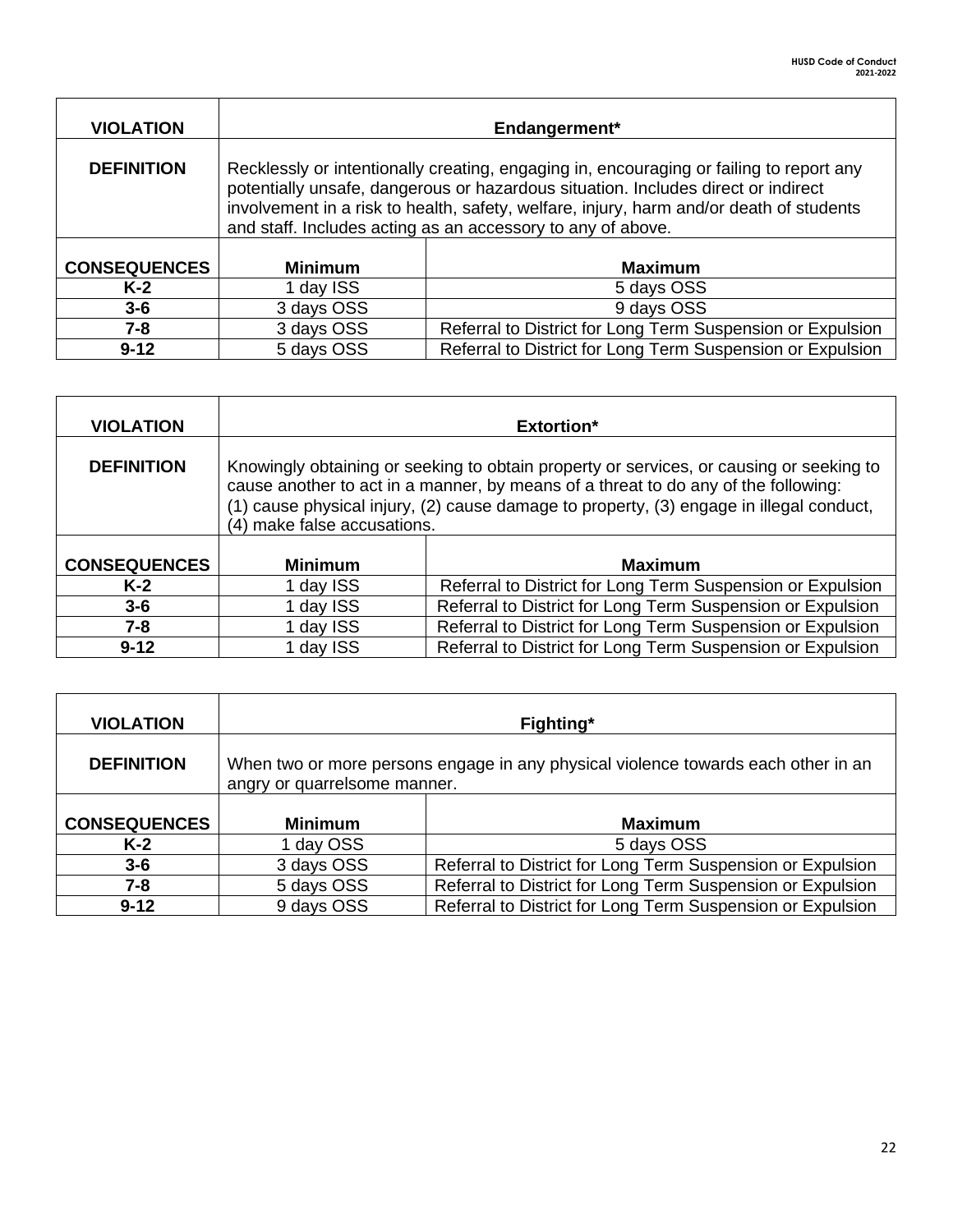| <b>VIOLATION</b>    | Firearm**<br>Use/Possession/Distribution/Sale<br><b>Policy JICI</b>                                                                                                                                         |
|---------------------|-------------------------------------------------------------------------------------------------------------------------------------------------------------------------------------------------------------|
| <b>DEFINITION</b>   | A loaded or unloaded handgun, pistol, revolver, rifle, shotgun or other weapon that will<br>expel, is designed to expel or may readily be converted to expel a projectile by the<br>action of an explosive. |
| <b>CONSEQUENCES</b> | All                                                                                                                                                                                                         |
| $K-2$               | Referral to District for Long Term Suspension or Expulsion                                                                                                                                                  |
| $3 - 6$             | Referral to District for Long Term Suspension or Expulsion                                                                                                                                                  |
| $7 - 8$             | Referral to District for Long Term Suspension or Expulsion                                                                                                                                                  |
| $9 - 12$            | Referral to District for Long Term Suspension or Expulsion                                                                                                                                                  |

| <b>VIOLATION</b>    |                                                                                                                                                                                                                                                 | <b>Fire Alarm Misuse**</b>                                 |
|---------------------|-------------------------------------------------------------------------------------------------------------------------------------------------------------------------------------------------------------------------------------------------|------------------------------------------------------------|
| <b>DEFINITION</b>   | Knowingly or purposely causing the fire alarm system and/or fire sprinkler system to<br>engage. Additional consequences for any vandalism or school disruption may be<br>applied. Fire Alarm Misuse shall be considered a threat to the school. |                                                            |
| <b>CONSEQUENCES</b> | <b>Minimum</b>                                                                                                                                                                                                                                  | <b>Maximum</b>                                             |
| $K-2$               | day OSS, Restitution                                                                                                                                                                                                                            | Referral to District for Long Term Suspension or Expulsion |
| $3 - 6$             | 3 days OSS, Restitution                                                                                                                                                                                                                         | Referral to District for Long Term Suspension or Expulsion |
| $7 - 8$             | 5 days OSS, Restitution                                                                                                                                                                                                                         | Referral to District for Long Term Suspension or Expulsion |
| $9 - 12$            | 5 days OSS, Restitution                                                                                                                                                                                                                         | Referral to District for Long Term Suspension or Expulsion |

| <b>VIOLATION</b>    |                                                                                                                                                                                                                                                                   | Forgery/Falsification/Lying |
|---------------------|-------------------------------------------------------------------------------------------------------------------------------------------------------------------------------------------------------------------------------------------------------------------|-----------------------------|
| <b>DEFINITION</b>   | Falsely or fraudulently marking or altering a document or a verbal, written or electronic<br>communication, or any verbal or written communication that is intentionally false or<br>fraudulent (includes dishonesty). Signing someone else's name to a document. |                             |
| <b>CONSEQUENCES</b> | <b>Minimum</b>                                                                                                                                                                                                                                                    | <b>Maximum</b>              |
| $K-2$               | Conference                                                                                                                                                                                                                                                        | 1 day ISS                   |
| $3 - 6$             | Conference                                                                                                                                                                                                                                                        | 3 days OSS                  |
| 7-8                 | Conference                                                                                                                                                                                                                                                        | 5 days OSS                  |
| $9 - 12$            | Conference                                                                                                                                                                                                                                                        | 5 days OSS                  |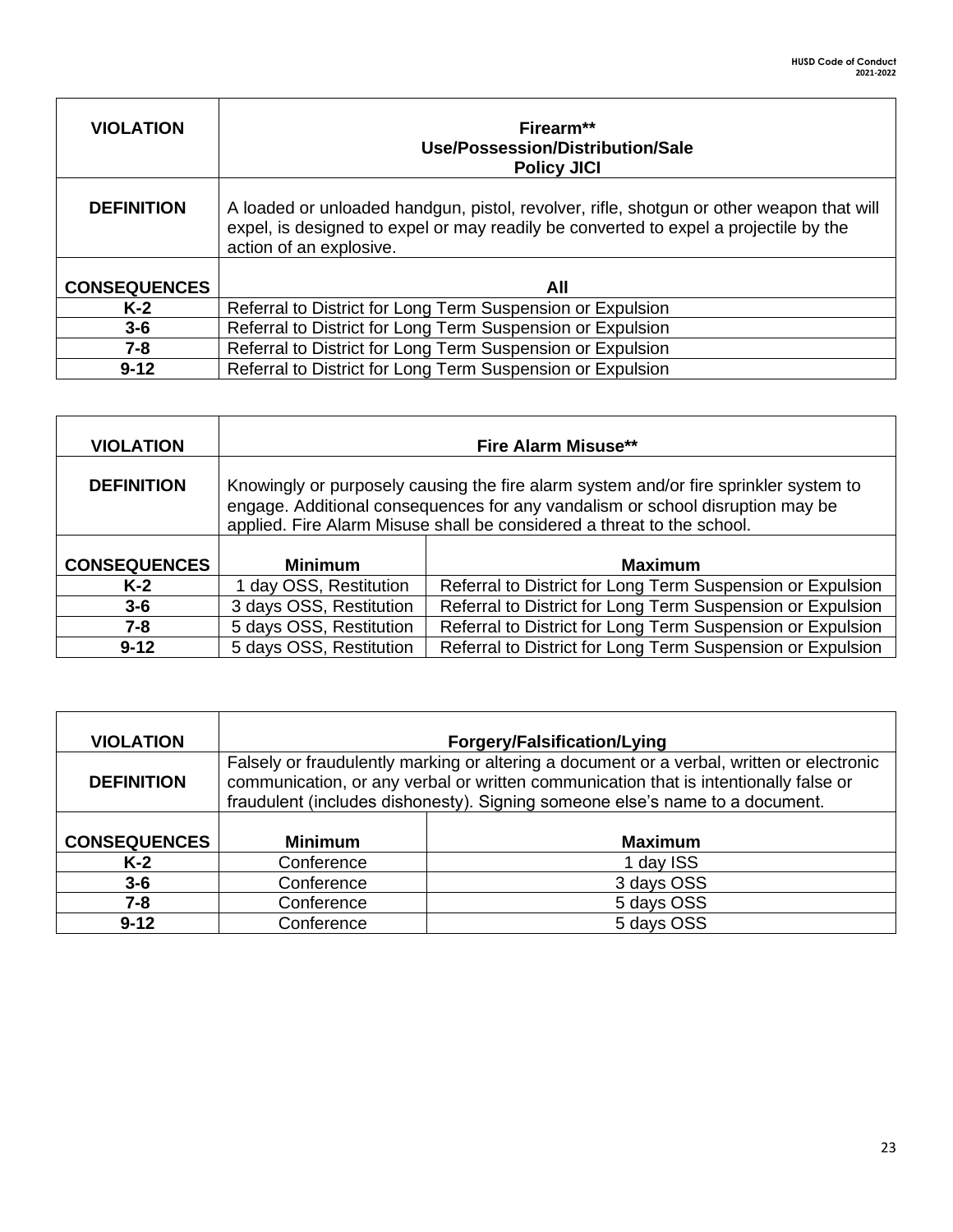| <b>VIOLATION</b>    |                | Gambling                                                                        |
|---------------------|----------------|---------------------------------------------------------------------------------|
| <b>DEFINITION</b>   |                | Risking money or anything of value on the outcome of anything involving chance. |
| <b>CONSEQUENCES</b> | <b>Minimum</b> | <b>Maximum</b>                                                                  |
| K-2                 | 1 day ISS      | 3 days OSS                                                                      |
| $3 - 6$             | 1 day ISS      | 5 days OSS                                                                      |
| 7-8                 | 1 day ISS      | Referral to District for Long Term Suspension or Expulsion                      |
| $9 - 12$            | 1 day ISS      | Referral to District for Long Term Suspension or Expulsion                      |

| <b>VIOLATION</b>    | <b>Gang Activity/Negative Group Affiliation</b><br><b>Policy JICF</b>                                                                                                                                                                                                                                |                                                            |
|---------------------|------------------------------------------------------------------------------------------------------------------------------------------------------------------------------------------------------------------------------------------------------------------------------------------------------|------------------------------------------------------------|
| <b>DEFINITION</b>   | An activity or affiliation of an ongoing loosely organized association of two or more<br>persons, whether formal or informal that may or may not have a common name, signs,<br>symbols or colors and whose members engage either individually or collectively in<br>prohibited or criminal activity. |                                                            |
| <b>CONSEQUENCES</b> | <b>Minimum</b>                                                                                                                                                                                                                                                                                       | <b>Maximum</b>                                             |
| $K-2$               | 1 day ISS                                                                                                                                                                                                                                                                                            | Referral to District for Long Term Suspension or Expulsion |
| $3 - 6$             | 3 days OSS                                                                                                                                                                                                                                                                                           | Referral to District for Long Term Suspension or Expulsion |
| $7 - 8$             | 5 days OSS                                                                                                                                                                                                                                                                                           | Referral to District for Long Term Suspension or Expulsion |
| $9 - 12$            | 9 days OSS                                                                                                                                                                                                                                                                                           | Referral to District for Long Term Suspension or Expulsion |

| <b>VIOLATION</b>    | Harassment*<br><b>Policy JICK</b><br><b>Policy JB</b>         |                |
|---------------------|---------------------------------------------------------------|----------------|
| <b>DEFINITION</b>   | The persistent or repeated annoying or tormenting of another. |                |
| <b>CONSEQUENCES</b> | <b>Minimum</b>                                                | <b>Maximum</b> |
| $K-2$               | Conference                                                    | 3 days OSS     |
| $3 - 6$             | Conference                                                    | 5 days OSS     |
| $7 - 8$             | Conference                                                    | 9 days OSS     |
| $9 - 12$            | 1 day ISS                                                     | 9 days OSS     |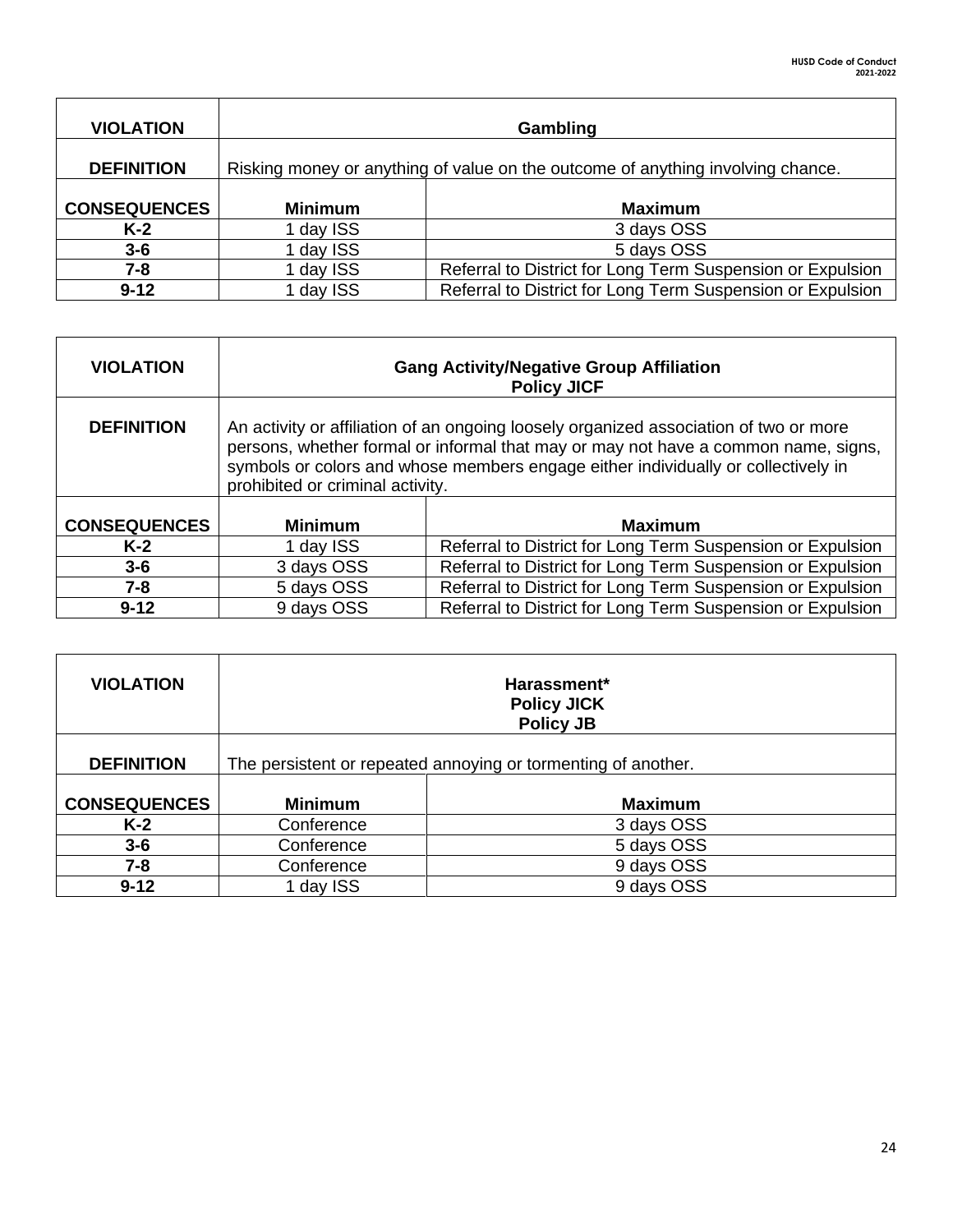| <b>VIOLATION</b>    | Hate/Bias Related*                                                                                                                                                                                                                                                                                                                                                                                                                                                                                                                                     |                                                            |
|---------------------|--------------------------------------------------------------------------------------------------------------------------------------------------------------------------------------------------------------------------------------------------------------------------------------------------------------------------------------------------------------------------------------------------------------------------------------------------------------------------------------------------------------------------------------------------------|------------------------------------------------------------|
| <b>DEFINITION</b>   | Written, oral, physical or electronic communication that one could reasonably conclude<br>was motivated, in whole or in part, by the perpetrator's bias or attitude against an<br>individual victim or group based on perceived or actual personal characteristics.<br>Examples of bias/hate related incidents include age, ancestry or ethnicity, disability,<br>economic status, gender, height or weight, immigration or citizenship status, marital<br>status, race, religion or religious practices, gender identification or sexual orientation. |                                                            |
| <b>CONSEQUENCES</b> | <b>Minimum</b>                                                                                                                                                                                                                                                                                                                                                                                                                                                                                                                                         | <b>Maximum</b>                                             |
| $K-2$               | 1 day OSS                                                                                                                                                                                                                                                                                                                                                                                                                                                                                                                                              | 3 days OSS                                                 |
| $3 - 6$             | 3 days OSS                                                                                                                                                                                                                                                                                                                                                                                                                                                                                                                                             | 9 days OSS                                                 |
| $7 - 8$             | 3 days OSS                                                                                                                                                                                                                                                                                                                                                                                                                                                                                                                                             | Referral to District for Long Term Suspension or Expulsion |
| $9 - 12$            | 5 days OSS                                                                                                                                                                                                                                                                                                                                                                                                                                                                                                                                             | Referral to District for Long Term Suspension or Expulsion |

 $\mathbf{r}$ 

| <b>VIOLATION</b>    | Hazing*<br><b>Policy JICFA</b>                                                                                                                                                                                                                                                                                                                                                                                                                                                                                                                                                                  |                                                            |
|---------------------|-------------------------------------------------------------------------------------------------------------------------------------------------------------------------------------------------------------------------------------------------------------------------------------------------------------------------------------------------------------------------------------------------------------------------------------------------------------------------------------------------------------------------------------------------------------------------------------------------|------------------------------------------------------------|
| <b>DEFINITION</b>   | Intentional, knowing or reckless act committed by a student, whether individually or in<br>concert with other persons, against another student, committed in connection with an<br>initiation into an affiliation or membership in any organization, that is affiliated with an<br>educational institution or when the act contributes to a substantial risk of potential<br>physical injury, mental harm or degradation, or causes physical injury, mental harm or<br>personal degradation. It is no defense to a violation of this policy if the victim<br>consented or acquiesced to hazing. |                                                            |
| <b>CONSEQUENCES</b> | <b>Minimum</b>                                                                                                                                                                                                                                                                                                                                                                                                                                                                                                                                                                                  | <b>Maximum</b>                                             |
| $K-2$               | 1 day ISS                                                                                                                                                                                                                                                                                                                                                                                                                                                                                                                                                                                       | 3 days OSS                                                 |
| $3-6$               | 1 day ISS                                                                                                                                                                                                                                                                                                                                                                                                                                                                                                                                                                                       | 9 days OSS                                                 |
| $7 - 8$             | 3 days OSS                                                                                                                                                                                                                                                                                                                                                                                                                                                                                                                                                                                      | Referral to District for Long Term Suspension or Expulsion |
| $9 - 12$            | 5 days OSS                                                                                                                                                                                                                                                                                                                                                                                                                                                                                                                                                                                      | Referral to District for Long Term Suspension or Expulsion |

| <b>VIOLATION</b>    | Horseplay/Rough-Housing             |                |
|---------------------|-------------------------------------|----------------|
| <b>DEFINITION</b>   | Rough, boisterous play or behavior. |                |
| <b>CONSEQUENCES</b> | <b>Minimum</b>                      | <b>Maximum</b> |
| $K-2$               | Conference                          | 3 days OSS     |
| $3 - 6$             | Conference                          | 3 days OSS     |
| $7 - 8$             | Conference                          | 3 days OSS     |
| $9 - 12$            | Conference                          | 3 days OSS     |
|                     |                                     |                |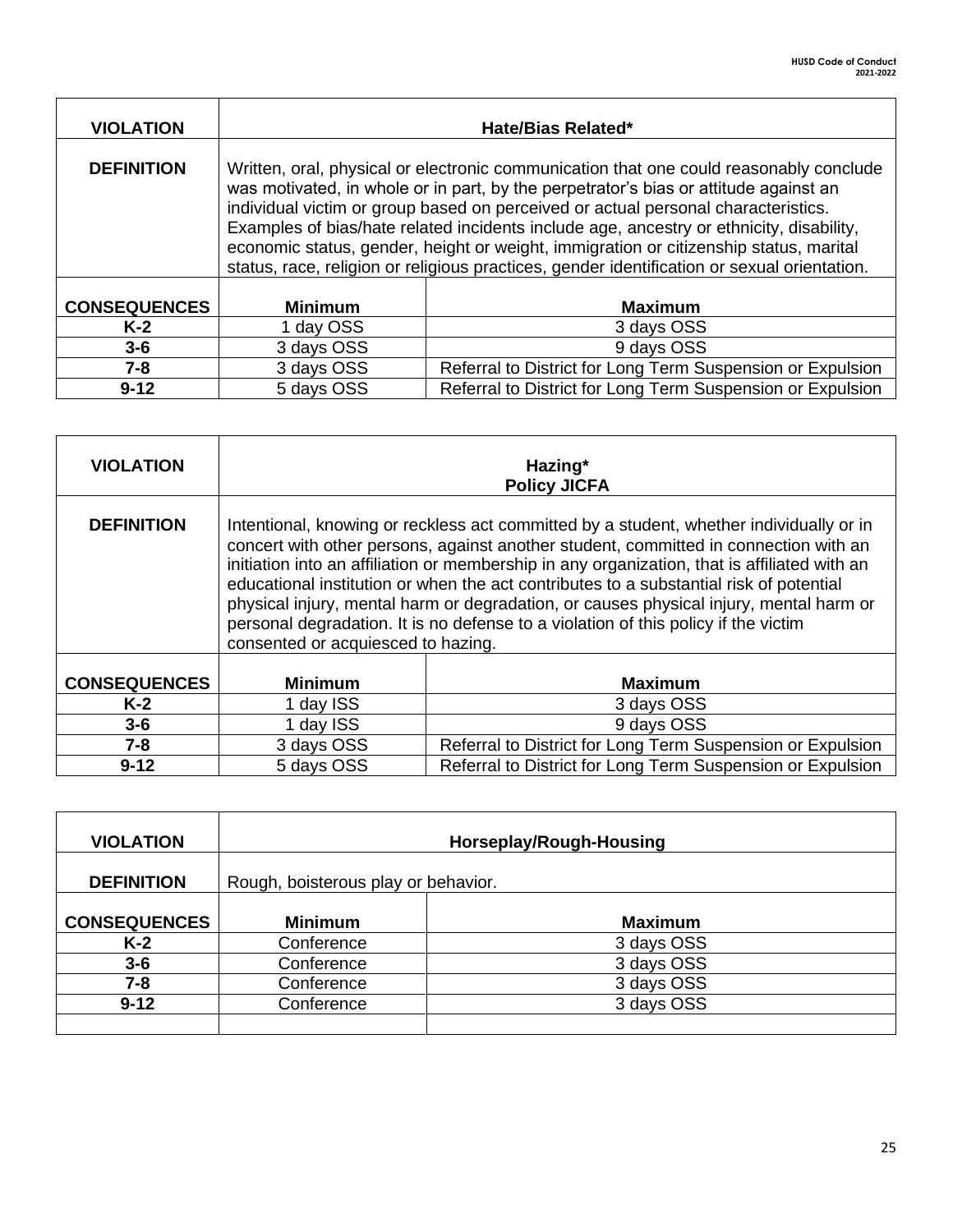| <b>VIOLATION</b>    | <b>Indecent Exposure</b>                                                                                                                                                     |                |
|---------------------|------------------------------------------------------------------------------------------------------------------------------------------------------------------------------|----------------|
| <b>DEFINITION</b>   | Intentional or attempted inappropriate display of body parts considered offensive to<br>social standards. This may include depantsing or pulling at another's underclothing. |                |
| <b>CONSEQUENCES</b> | <b>Minimum</b>                                                                                                                                                               | <b>Maximum</b> |
| $K-2$               | Conference                                                                                                                                                                   | 1 days OSS     |
| $3 - 6$             | Conference                                                                                                                                                                   | 3 days OSS     |
| $7 - 8$             | 3 days SUS                                                                                                                                                                   | 9 days OSS     |
| $9 - 12$            | 5 days OSS                                                                                                                                                                   | 9 days OSS     |

| <b>VIOLATION</b>    | <b>Instigation/Verbal Provocation</b>                                           |                |
|---------------------|---------------------------------------------------------------------------------|----------------|
| <b>DEFINITION</b>   | Provoking or antagonizing a fight or other dangerous, inappropriate situations. |                |
| <b>CONSEQUENCES</b> | <b>Minimum</b>                                                                  | <b>Maximum</b> |
| $K-2$               | Conference                                                                      | 3 days OSS     |
| $3-6$               | Conference                                                                      | 5 days OSS     |
| 7-8                 | Conference                                                                      | 9 days OSS     |
| $9 - 12$            | Conference                                                                      | 9 days OSS     |

| <b>VIOLATION</b>    | Loitering                                                                                                                                                                                                                          |                  |
|---------------------|------------------------------------------------------------------------------------------------------------------------------------------------------------------------------------------------------------------------------------|------------------|
| <b>DEFINITION</b>   | Being intentionally present on school grounds, after a reasonable request to leave, not<br>having any specific reason for being there, or not having written permission to be there<br>from anyone authorized to grant permission. |                  |
| <b>CONSEQUENCES</b> | <b>Minimum</b>                                                                                                                                                                                                                     | <b>Maximum</b>   |
| $K-2$               | Conference                                                                                                                                                                                                                         | <b>Detention</b> |
| $3 - 6$             | Conference                                                                                                                                                                                                                         | <b>Detention</b> |
| $7 - 8$             | Conference                                                                                                                                                                                                                         | Detention        |
| $9 - 12$            | Conference                                                                                                                                                                                                                         | Detention        |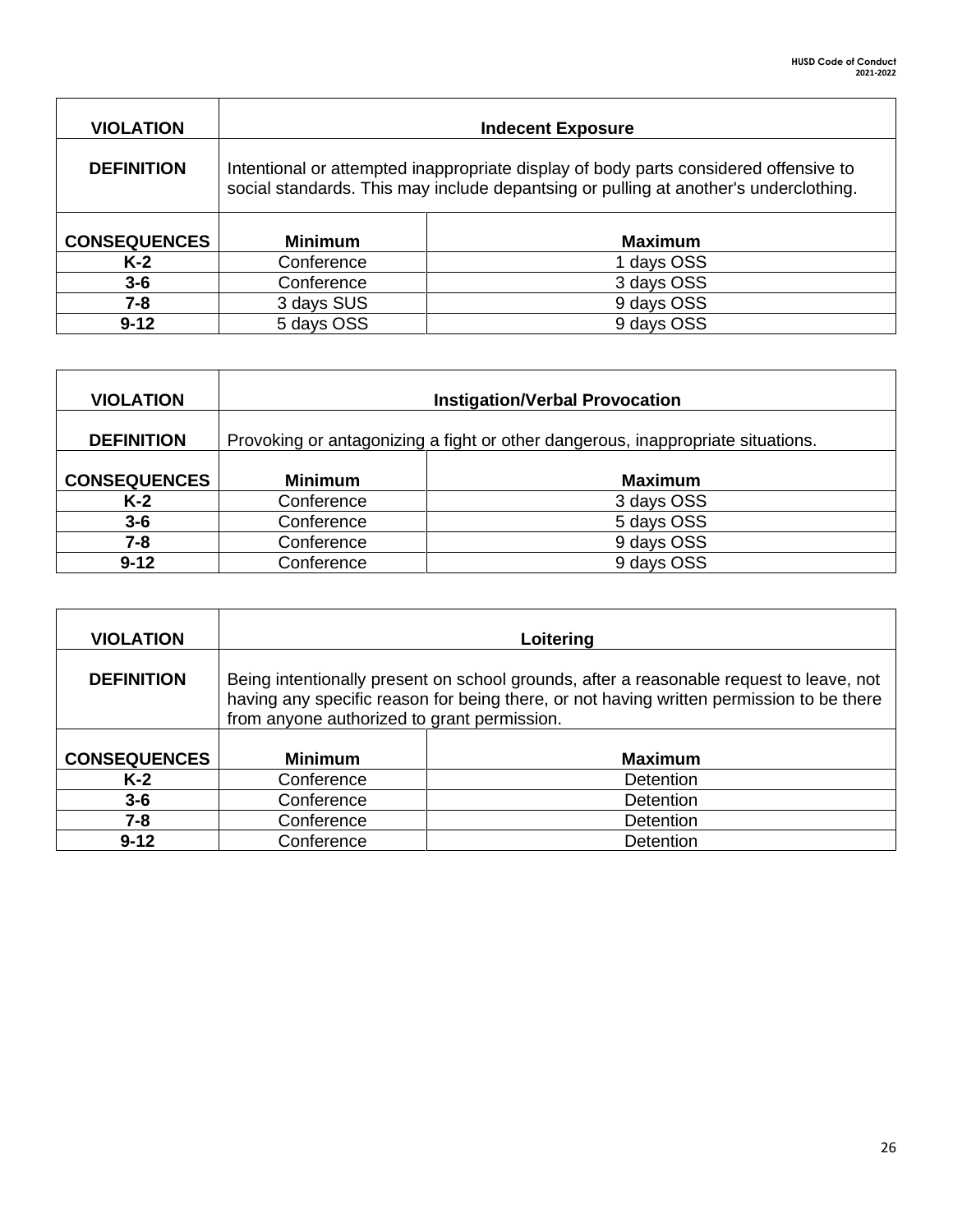| <b>VIOLATION</b>    | Other Firearm**<br>Use/Possession/Distribution/Sale<br><b>Policy JICI</b>                                                                                                                                                                                                                                                                                                                                                                                 |                                                            |
|---------------------|-----------------------------------------------------------------------------------------------------------------------------------------------------------------------------------------------------------------------------------------------------------------------------------------------------------------------------------------------------------------------------------------------------------------------------------------------------------|------------------------------------------------------------|
| <b>DEFINITION</b>   | Other than handguns, rifles or shotguns or any weapon including a starter gun which<br>will, is designed to, or may readily be converted to expel a projectile. This includes the<br>frame or receiver of any weapon described above, any firearm muffler or firearm<br>silencer, any explosive, incendiary, or poison gas, bomb, grenade, mine or similar<br>device or any weapon which will or which may be readily converted to expel a<br>projectile. |                                                            |
| <b>CONSEQUENCES</b> | <b>Minimum</b>                                                                                                                                                                                                                                                                                                                                                                                                                                            | <b>Maximum</b>                                             |
| $K-2$               | 3 days OSS                                                                                                                                                                                                                                                                                                                                                                                                                                                | Referral to District for Long Term Suspension or Expulsion |
| $3-6$               | 5 days OSS                                                                                                                                                                                                                                                                                                                                                                                                                                                | Referral to District for Long Term Suspension or Expulsion |
| $7 - 8$             | 9 days OSS                                                                                                                                                                                                                                                                                                                                                                                                                                                | Referral to District for Long Term Suspension or Expulsion |
| $9 - 12$            | 9 days OSS                                                                                                                                                                                                                                                                                                                                                                                                                                                | Referral to District for Long Term Suspension or Expulsion |

 $\mathbf{r}$ 

| <b>VIOLATION</b>    |                                                                                                                | <b>Physical Aggression/Minor Aggressive Acts</b> |
|---------------------|----------------------------------------------------------------------------------------------------------------|--------------------------------------------------|
| <b>DEFINITION</b>   | Tussles, minor confrontations, pushing, shoving or other unsafe and/or inappropriate<br>physical interactions. |                                                  |
| <b>CONSEQUENCES</b> | <b>Minimum</b>                                                                                                 | <b>Maximum</b>                                   |
|                     |                                                                                                                |                                                  |
| $K-2$               | Conference                                                                                                     | 5 days OSS                                       |
| $3 - 6$             | Conference                                                                                                     | 5 days OSS                                       |
| 7-8                 | Conference                                                                                                     | 5 days OSS                                       |
| $9 - 12$            | Conference                                                                                                     | 5 days OSS                                       |

| <b>VIOLATION</b>    |                                                                                                                                                                                                                                                      | Profanity/Obscenity/Inappropriate Language |
|---------------------|------------------------------------------------------------------------------------------------------------------------------------------------------------------------------------------------------------------------------------------------------|--------------------------------------------|
| <b>DEFINITION</b>   | Inappropriate, vulgar, or obscene language or gestures to the extent that it disturbs the<br>educational process or environment. Profanity/Obscenity directed towards a school or<br>district employee will be grounds for more severe consequences. |                                            |
| <b>CONSEQUENCES</b> | <b>Minimum</b>                                                                                                                                                                                                                                       | <b>Maximum</b>                             |
| $K-2$               | Conference                                                                                                                                                                                                                                           | 3 days OSS                                 |
| $3 - 6$             | Conference                                                                                                                                                                                                                                           | 5 days OSS                                 |
| 7-8                 | <b>Detention</b>                                                                                                                                                                                                                                     | 9 days OSS                                 |
| $9 - 12$            | <b>Detention</b>                                                                                                                                                                                                                                     | 9 days OSS                                 |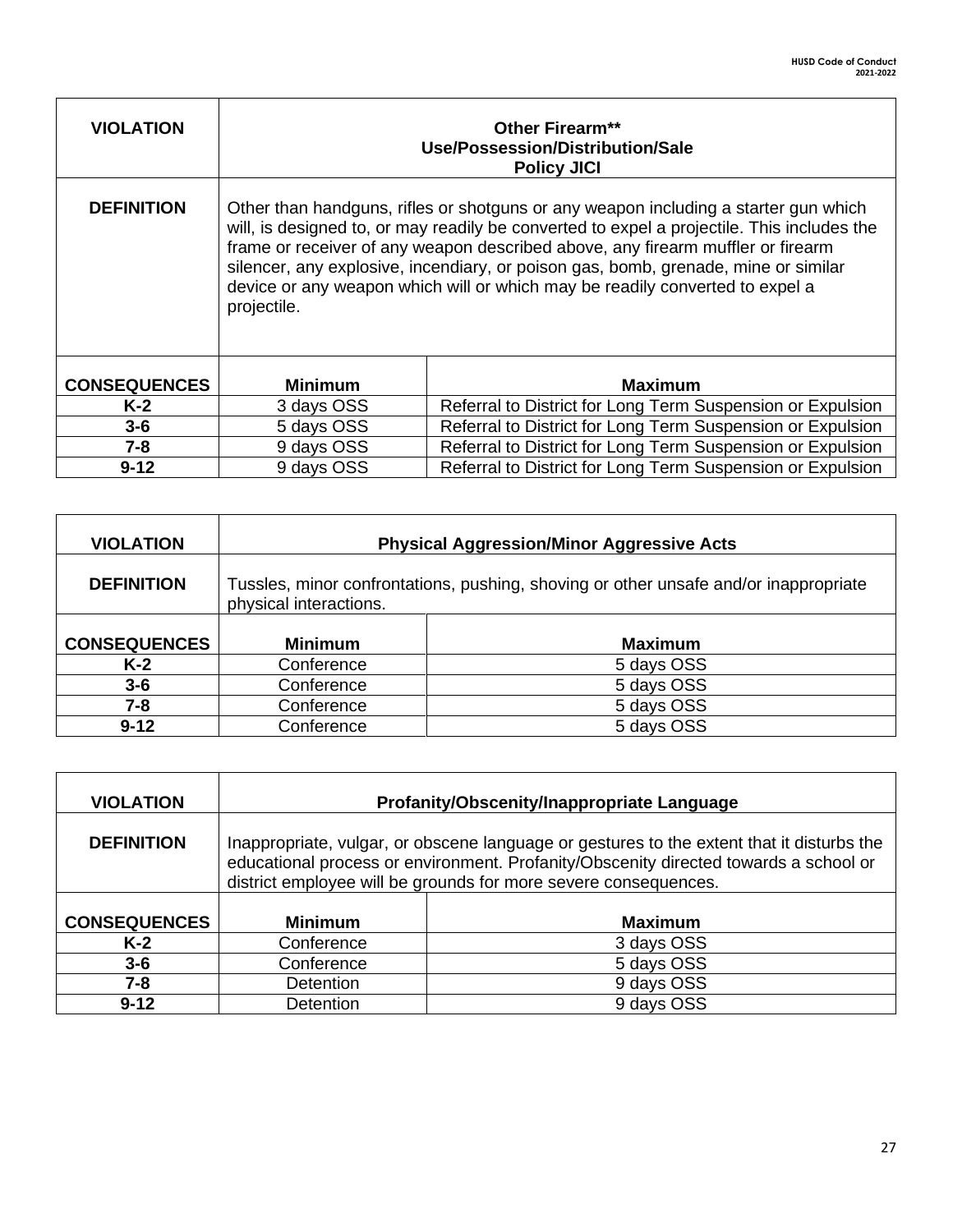| <b>VIOLATION</b>    | <b>Public Display of Affection</b>                                                                                                                             |                |
|---------------------|----------------------------------------------------------------------------------------------------------------------------------------------------------------|----------------|
| <b>DEFINITION</b>   | Consensual kissing, hugging, fondling or touching in public that is beyond casual<br>contact and which creates, or has the potential to create, a disturbance. |                |
| <b>CONSEQUENCES</b> | <b>Minimum</b>                                                                                                                                                 | <b>Maximum</b> |
| $K-2$               | Conference                                                                                                                                                     | 1 day OSS      |
| $3 - 6$             | Conference                                                                                                                                                     | 1 day OSS      |
| 7-8                 | Conference                                                                                                                                                     | 1 day OSS      |
| $9 - 12$            | Conference                                                                                                                                                     | 1 day OSS      |

 $\mathbf{r}$ 

| <b>VIOLATION</b>    |                                                                                                                                         | Robbery*                                                   |
|---------------------|-----------------------------------------------------------------------------------------------------------------------------------------|------------------------------------------------------------|
| <b>DEFINITION</b>   | The use or threat to use force to take, or attempt to take, money or property that<br>belongs to another person or the school/district. |                                                            |
| <b>CONSEQUENCES</b> | <b>Minimum</b>                                                                                                                          | <b>Maximum</b>                                             |
| $K-2$               | 3 days OSS                                                                                                                              | Referral to District for Long Term Suspension or Expulsion |
| $3 - 6$             | 5 days OSS                                                                                                                              | Referral to District for Long Term Suspension or Expulsion |
| 7-8                 | 5 days OSS                                                                                                                              | Referral to District for Long Term Suspension or Expulsion |
| $9 - 12$            | 9 days OSS                                                                                                                              | Referral to District for Long Term Suspension or Expulsion |

| <b>VIOLATION</b>    | <b>Sale/Distribution of Personal Property</b>                                                                                                                                                                                                         |                                                            |
|---------------------|-------------------------------------------------------------------------------------------------------------------------------------------------------------------------------------------------------------------------------------------------------|------------------------------------------------------------|
| <b>DEFINITION</b>   | The attempt or act of offering, selling, trading, procuring or distributing (with or without<br>compensation) personal property or services on district property, at a school or district-<br>sponsored event or on district-provided transportation. |                                                            |
| <b>CONSEQUENCES</b> | <b>Minimum</b>                                                                                                                                                                                                                                        | <b>Maximum</b>                                             |
| $K-2$               | Conference                                                                                                                                                                                                                                            | 3 days OSS                                                 |
| $3 - 6$             | Conference                                                                                                                                                                                                                                            | 5 days OSS                                                 |
| 7-8                 | Conference                                                                                                                                                                                                                                            | Referral to District for Long Term Suspension or Expulsion |
| $9 - 12$            | Conference                                                                                                                                                                                                                                            | Referral to District for Long Term Suspension or Expulsion |

| <b>VIOLATION</b>    |                                                                                                                                                                                                                                                                                                                                        | <b>School Threat**</b>                                     |
|---------------------|----------------------------------------------------------------------------------------------------------------------------------------------------------------------------------------------------------------------------------------------------------------------------------------------------------------------------------------|------------------------------------------------------------|
| <b>DEFINITION</b>   | The act of stating an intended action whether written, oral or electronic or an action<br>that could cause harm, death, fear or panic. A school threat includes, but not limited to:<br>fire alarm misuse, a bomb threat, any chemical threat, threats through social media<br>specific to the school or students/staff at the school. |                                                            |
| <b>CONSEQUENCES</b> | <b>Minimum</b>                                                                                                                                                                                                                                                                                                                         | <b>Maximum</b>                                             |
| $K-2$               | 3 day OSS                                                                                                                                                                                                                                                                                                                              | Referral to District for Long Term Suspension or Expulsion |
| $3 - 6$             | 5 days OSS                                                                                                                                                                                                                                                                                                                             | Referral to District for Long Term Suspension or Expulsion |
| $7 - 8$             | 9 days OSS                                                                                                                                                                                                                                                                                                                             | Referral to District for Long Term Suspension or Expulsion |
| $9 - 12$            | 9 days OSS                                                                                                                                                                                                                                                                                                                             | Referral to District for Long Term Suspension or Expulsion |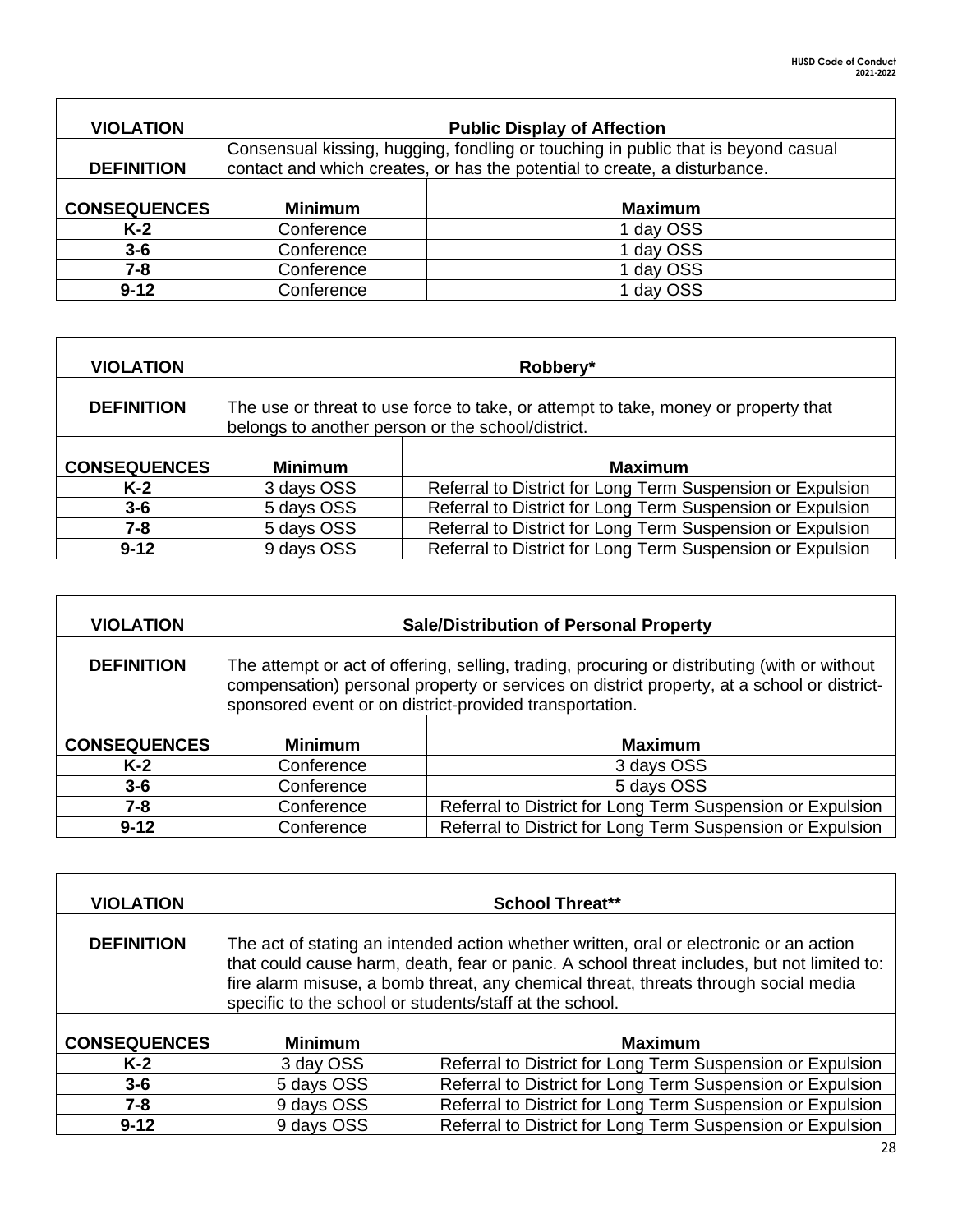| <b>VIOLATION</b>    | <b>Sexual Harassment* With/Without Contact</b><br><b>Policy ACA</b>                                                                                              |                                                            |
|---------------------|------------------------------------------------------------------------------------------------------------------------------------------------------------------|------------------------------------------------------------|
| <b>DEFINITION</b>   | Unwelcome sexual advances, requests for sexual favors, or other verbal, non-verbal,<br>or physical conduct of a sexual nature made by one individual to another. |                                                            |
|                     |                                                                                                                                                                  |                                                            |
| <b>CONSEQUENCES</b> | <b>Minimum</b>                                                                                                                                                   | <b>Maximum</b>                                             |
| $K-2$               | <b>Detention</b>                                                                                                                                                 | 3 days OSS                                                 |
| $3 - 6$             | 1 day ISS                                                                                                                                                        | 5 days OSS                                                 |
| $7 - 8$             | 3 days OSS                                                                                                                                                       | Referral to District for Long Term Suspension or Expulsion |
| $9 - 12$            | 5 days OSS                                                                                                                                                       | Referral to District for Long Term Suspension or Expulsion |

| <b>VIOLATION</b>    | <b>Sexual Materials/Pornography</b><br>Use/Possession/Distribution/Sale                                                                                                          |                |
|---------------------|----------------------------------------------------------------------------------------------------------------------------------------------------------------------------------|----------------|
| <b>DEFINITION</b>   | Sexually explicit depiction of persons, images, words, or devices that contain nudity or<br>represent sexual activity that is offensive or disrupts the educational environment. |                |
| <b>CONSEQUENCES</b> | <b>Minimum</b>                                                                                                                                                                   | <b>Maximum</b> |
| $K-2$               | 1 day ISS                                                                                                                                                                        | 3 days ISS     |
| $3 - 6$             | 1 day ISS                                                                                                                                                                        | 5 days OSS     |
| 7-8                 | 1 day ISS                                                                                                                                                                        | 9 days OSS     |
| $9 - 12$            | day ISS                                                                                                                                                                          | 9 days OSS     |

| <b>VIOLATION</b>    | <b>Sexual Misconduct/Public Sexual Indecency</b>                                                                                                                                                                                                                                                                                                                                                      |                                                            |
|---------------------|-------------------------------------------------------------------------------------------------------------------------------------------------------------------------------------------------------------------------------------------------------------------------------------------------------------------------------------------------------------------------------------------------------|------------------------------------------------------------|
| <b>DEFINITION</b>   | The use of verbal, written, electronic or physical actions or any language that is<br>sexually demeaning. This violation includes, but is not limited to, indecent exposure,<br>consensual participation in any sexual act involving physical contact, lewd comments,<br>touching private areas, or other acts that are inappropriate for the school environment<br>related to sexual-type behaviors. |                                                            |
| <b>CONSEQUENCES</b> | <b>Minimum</b>                                                                                                                                                                                                                                                                                                                                                                                        | <b>Maximum</b>                                             |
| $K-2$               | 1 day ISS                                                                                                                                                                                                                                                                                                                                                                                             | 3 days ISS                                                 |
| $3 - 6$             | 3 days ISS                                                                                                                                                                                                                                                                                                                                                                                            | 5 days OSS                                                 |
| $7 - 8$             | 3 days ISS                                                                                                                                                                                                                                                                                                                                                                                            | Referral to District for Long Term Suspension or Expulsion |
| $9 - 12$            | 3 days ISS                                                                                                                                                                                                                                                                                                                                                                                            | Referral to District for Long Term Suspension or Expulsion |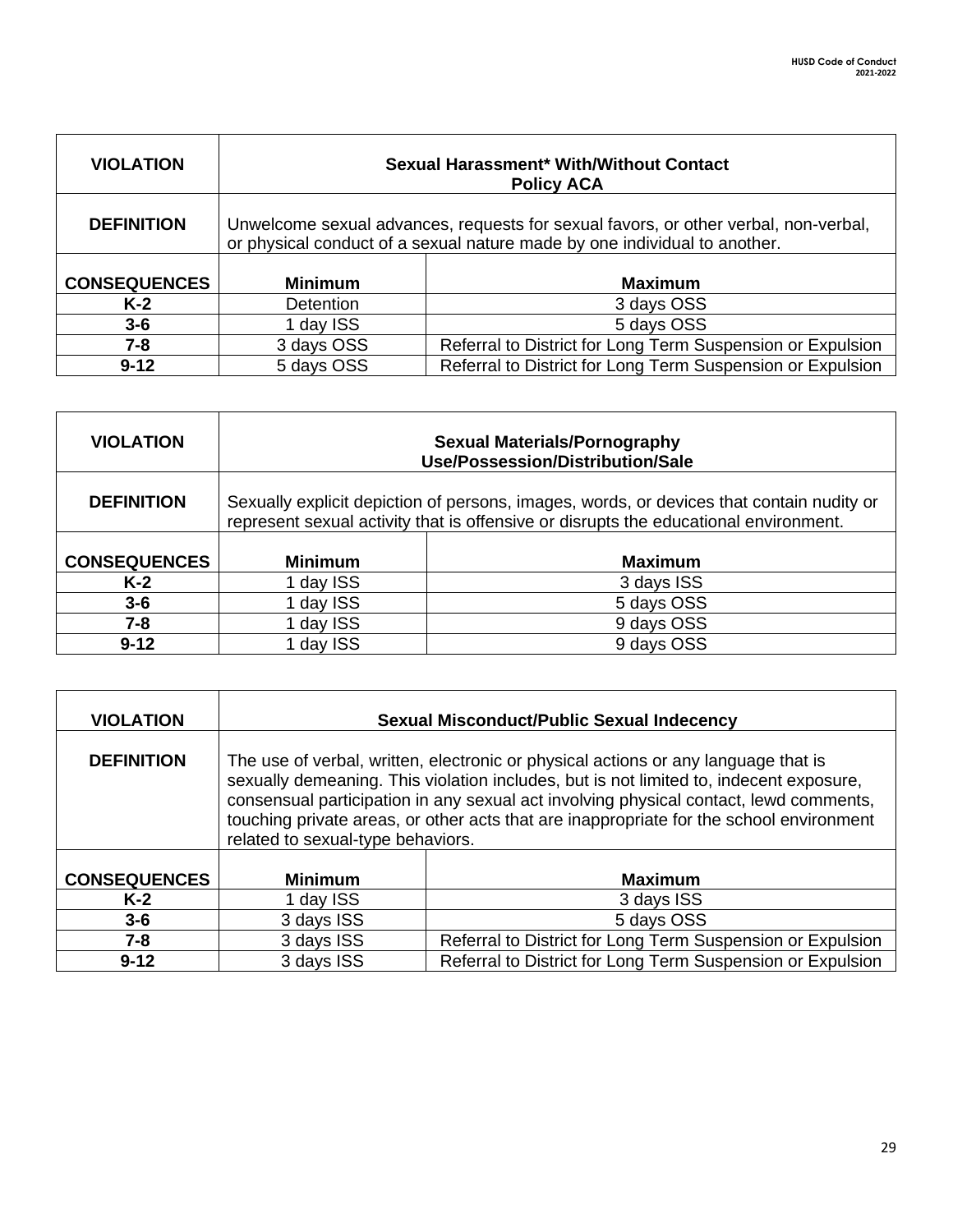| <b>VIOLATION</b>    | <b>Simulated Weapon</b><br><b>Use/Possession/ Distribution/Sale</b><br><b>Policy JICI</b>    |                                                            |
|---------------------|----------------------------------------------------------------------------------------------|------------------------------------------------------------|
| <b>DEFINITION</b>   | An instrument displayed or represented as a weapon, including toys that resemble<br>weapons. |                                                            |
| <b>CONSEQUENCES</b> | <b>Minimum</b>                                                                               | <b>Maximum</b>                                             |
| $K-2$               | Conference                                                                                   | 1 day OSS                                                  |
| $3 - 6$             | Conference                                                                                   | 3 days OSS                                                 |
| 7-8                 | Conference                                                                                   | Referral to District for Long Term Suspension or Expulsion |
| $9 - 12$            | Conference                                                                                   | Referral to District for Long Term Suspension or Expulsion |

Г

| <b>VIOLATION</b>    | <b>Tardy</b><br><b>Policy JE</b>                                                                                                      |                                           |
|---------------------|---------------------------------------------------------------------------------------------------------------------------------------|-------------------------------------------|
| <b>DEFINITION</b>   | Failing to be at a designated location at a specified time. Repeated acts of tardiness<br>may be considered defiance/insubordination. |                                           |
| <b>CONSEQUENCES</b> | <b>Minimum</b>                                                                                                                        | <b>Maximum</b>                            |
|                     |                                                                                                                                       |                                           |
| $K-2$               | Conference                                                                                                                            | Detention, CUTS LITE Referral             |
| $3-6$               | Conference                                                                                                                            | Detention, CUTS LITE Referral             |
| $7 - 8$             | <b>Detention</b>                                                                                                                      | 3 days ISS, Detention, CUTS LITE Referral |
| $9 - 12$            | Detention                                                                                                                             | 3 days ISS, Detention, CUTS LITE Referral |

| <b>VIOLATION</b>    | <b>Technology Misuse</b><br><b>Policy IJNDB</b>                                                                                                                                                                                     |                                                            |
|---------------------|-------------------------------------------------------------------------------------------------------------------------------------------------------------------------------------------------------------------------------------|------------------------------------------------------------|
| <b>DEFINITION</b>   | Failure to use hardware, software, electronic devices, web pages, the internet, or<br>networks for the intended educational use or in a manner that causes disruption at a<br>campus or any district facility, including proxy use. |                                                            |
|                     |                                                                                                                                                                                                                                     |                                                            |
| <b>CONSEQUENCES</b> | <b>Minimum</b>                                                                                                                                                                                                                      | <b>Maximum</b>                                             |
| $K-2$               | Suspension from                                                                                                                                                                                                                     | 3 days OSS,                                                |
|                     | Technology                                                                                                                                                                                                                          | Suspension from Technology for Remainder of the Year       |
| $3-6$               | Suspension from                                                                                                                                                                                                                     | 5 days OSS,                                                |
|                     | Technology                                                                                                                                                                                                                          | Suspension from Technology for Remainder of the Year       |
| $7 - 8$             | Suspension from                                                                                                                                                                                                                     |                                                            |
|                     | Technology                                                                                                                                                                                                                          | Referral to District for Long Term Suspension or Expulsion |
| $9 - 12$            | Suspension from                                                                                                                                                                                                                     |                                                            |
|                     | Technology                                                                                                                                                                                                                          | Referral to District for Long Term Suspension or Expulsion |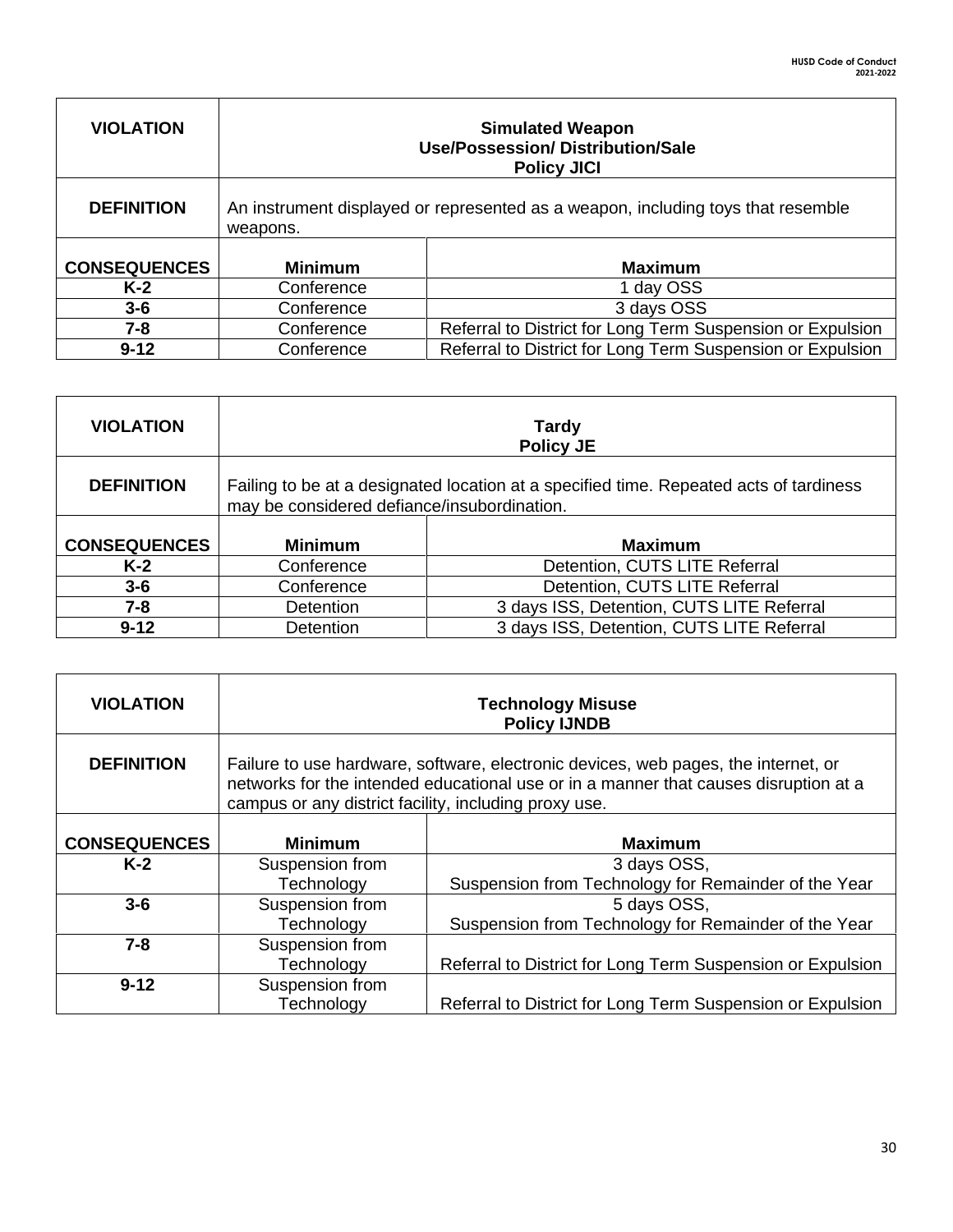| <b>VIOLATION</b>    |                                                                                                                                                                                                                                                                                                                                                                                                                          | <b>Theft/Burglary</b>                                      |  |
|---------------------|--------------------------------------------------------------------------------------------------------------------------------------------------------------------------------------------------------------------------------------------------------------------------------------------------------------------------------------------------------------------------------------------------------------------------|------------------------------------------------------------|--|
| <b>DEFINITION</b>   | Taking, or attempting to take, money or property that belongs to another person or the<br>school/district without personal confrontation, threat, violence or bodily harm. Theft<br>does not include confiscation by school authorities of property not permitted at the<br>school. Burglary is the entering or remaining unlawfully in a structure or fenced yard<br>with the intent to commit any theft or any felony. |                                                            |  |
| <b>CONSEQUENCES</b> | <b>Minimum</b>                                                                                                                                                                                                                                                                                                                                                                                                           | <b>Maximum</b>                                             |  |
| $K-2$               | Detention, Restitution                                                                                                                                                                                                                                                                                                                                                                                                   | 9 days OSS, Restitution                                    |  |
| $3 - 6$             | Detention, Restitution                                                                                                                                                                                                                                                                                                                                                                                                   | Referral to District for Long Term Suspension or Expulsion |  |
| $7 - 8$             | 1 day ISS, Restitution                                                                                                                                                                                                                                                                                                                                                                                                   | Referral to District for Long Term Suspension or Expulsion |  |
| $9 - 12$            | 3 days ISS, Restitution                                                                                                                                                                                                                                                                                                                                                                                                  | Referral to District for Long Term Suspension or Expulsion |  |

| <b>VIOLATION</b>    |                                                                                                                                                                | Threatening/Intimidating*<br><b>Policy JICK</b> |  |
|---------------------|----------------------------------------------------------------------------------------------------------------------------------------------------------------|-------------------------------------------------|--|
| <b>DEFINITION</b>   | Frightening, compelling or deterring actions which may be actual or implied, verbal or<br>physical in nature. May cause physical injury or damage to property. |                                                 |  |
| <b>CONSEQUENCES</b> | <b>Minimum</b>                                                                                                                                                 | <b>Maximum</b>                                  |  |
| K-2                 | days ISS                                                                                                                                                       | 3 days OSS                                      |  |
| $3 - 6$             | days ISS                                                                                                                                                       | 5 days OSS                                      |  |
| $7 - 8$             | days ISS                                                                                                                                                       | 5 days OSS                                      |  |
| $9 - 12$            | days ISS                                                                                                                                                       | 5 days OSS                                      |  |

| <b>VIOLATION</b>    |                                                                                                                                                                                                                                                                                                                                                                                                  | Tobacco*<br>Use/Possession/Distribution/Sale<br><b>Policy JICG</b> |  |
|---------------------|--------------------------------------------------------------------------------------------------------------------------------------------------------------------------------------------------------------------------------------------------------------------------------------------------------------------------------------------------------------------------------------------------|--------------------------------------------------------------------|--|
| <b>DEFINITION</b>   | Tobacco and tobacco substitutes (i.e., cigarettes, cigars), smokeless tobacco (i.e., dip,<br>chew, snuff, twist) and/or electronic cigarettes, vaporizing pens or similar devices.<br>Possession or distribution by any person of tobacco products on K-12 public, buildings,<br>parking lots, playing fields and vehicles, and at off-campus school sponsored events, is<br>a criminal offense. |                                                                    |  |
| <b>CONSEQUENCES</b> | <b>Minimum</b>                                                                                                                                                                                                                                                                                                                                                                                   | <b>Maximum</b>                                                     |  |
| $K-2$               | Conference                                                                                                                                                                                                                                                                                                                                                                                       | 3 days OSS                                                         |  |
| $3 - 6$             | 1 day OSS                                                                                                                                                                                                                                                                                                                                                                                        | 9 days OSS                                                         |  |
| $7 - 8$             | 3 days OSS                                                                                                                                                                                                                                                                                                                                                                                       | Referral to District for Long Term Suspension or Expulsion         |  |
| $9 - 12$            | 3 days OSS                                                                                                                                                                                                                                                                                                                                                                                       | Referral to District for Long Term Suspension or Expulsion         |  |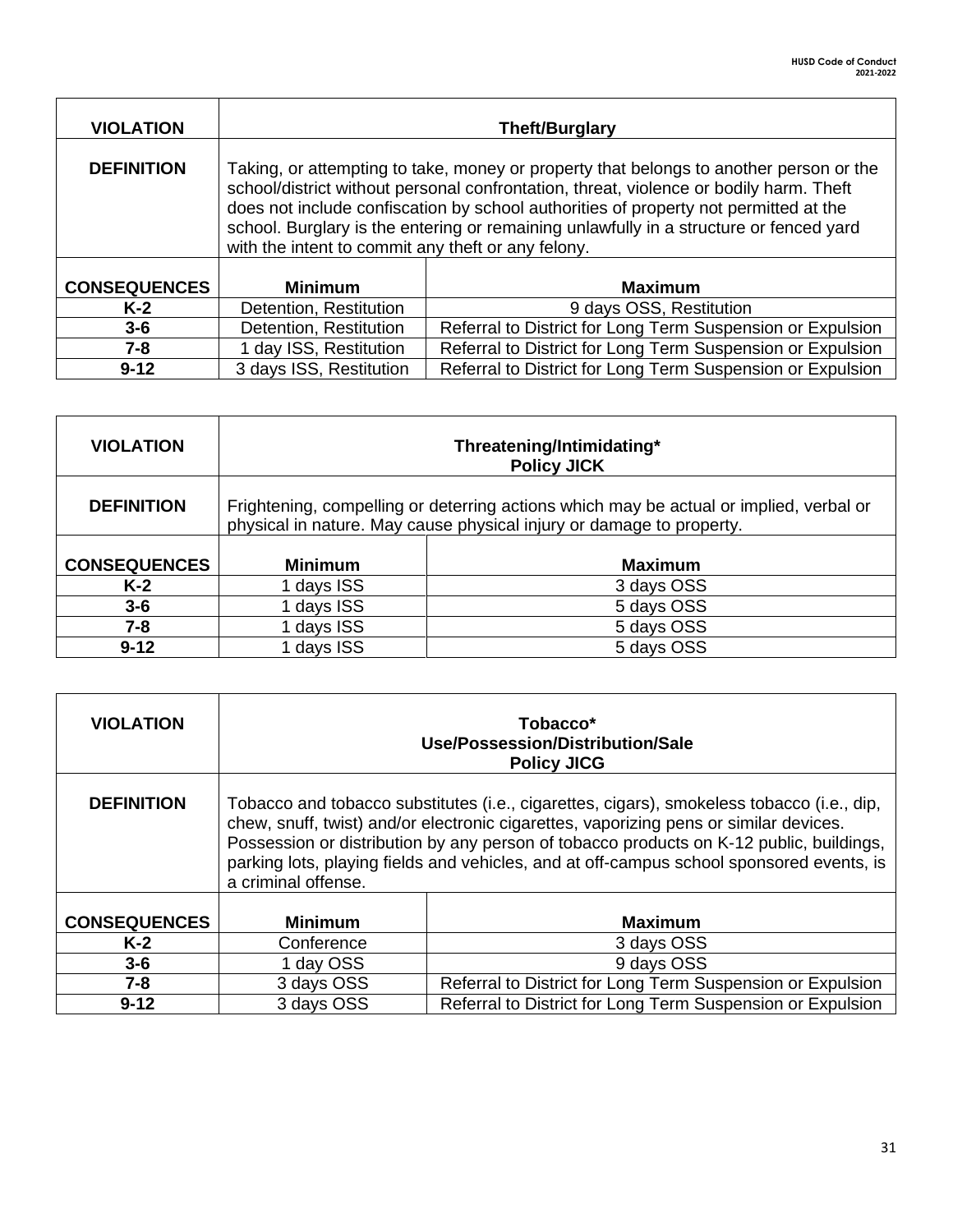| <b>VIOLATION</b>    |                                                                                                                                                                                                                            | <b>Trespass</b> |  |
|---------------------|----------------------------------------------------------------------------------------------------------------------------------------------------------------------------------------------------------------------------|-----------------|--|
| <b>DEFINITION</b>   | Entering upon, or in, school property without legal justification or without the implied or<br>actual permission of the administration. Applies to students serving a suspension<br>and/or directed to leave the premises. |                 |  |
| <b>CONSEQUENCES</b> | <b>Minimum</b>                                                                                                                                                                                                             | <b>Maximum</b>  |  |
| $K-2$               | Conference                                                                                                                                                                                                                 | 3 days OSS      |  |
| $3 - 6$             | Conference                                                                                                                                                                                                                 | 5 days OSS      |  |
| 7-8                 | Conference                                                                                                                                                                                                                 | 5 days OSS      |  |
| $9 - 12$            | Conference                                                                                                                                                                                                                 | 9 days OSS      |  |

| <b>VIOLATION</b>    |                                                                                                                                                                                                                                                         | <b>Truancy</b><br><b>Policy JHB</b>          |  |
|---------------------|---------------------------------------------------------------------------------------------------------------------------------------------------------------------------------------------------------------------------------------------------------|----------------------------------------------|--|
| <b>DEFINITION</b>   | Unexcused absence for at least one class period during the school day or when a<br>student is absent from school during the hours school is in session, unless excused<br>pursuant to A.R.S. § 15-802. This includes leaving campus without permission. |                                              |  |
| <b>CONSEQUENCES</b> | <b>Minimum</b>                                                                                                                                                                                                                                          | <b>Maximum</b>                               |  |
| $K-2$               | Conference                                                                                                                                                                                                                                              | Detention, CUTS LITE Referral                |  |
| $3 - 6$             | Conference                                                                                                                                                                                                                                              | Detention, CUTS LITE Referral                |  |
| $7 - 8$             | <b>Detention</b>                                                                                                                                                                                                                                        | 5 days ISS, CUTS Citation                    |  |
| $9 - 12$            | Detention                                                                                                                                                                                                                                               | 5 days ISS, Non-Credit Status, CUTS Citation |  |

| <b>VIOLATION</b>    | Vandalism/Property Damage*                                  |                                                            |
|---------------------|-------------------------------------------------------------|------------------------------------------------------------|
| <b>DEFINITION</b>   | Willful defacing or destroying school/district or personal. |                                                            |
| <b>CONSEQUENCES</b> | <b>Minimum</b>                                              | <b>Maximum</b>                                             |
| K-2                 | <b>Restitution, Work Detail</b>                             | Restitution, 3 days OSS                                    |
| $3 - 6$             | <b>Restitution, Work Detail</b>                             | Restitution, 5 days OSS                                    |
| 7-8                 | <b>Restitution, Work Detail</b>                             | Referral to District for Long Term Suspension or Expulsion |
| $9 - 12$            | <b>Restitution, Work Detail</b>                             | Referral to District for Long Term Suspension or Expulsion |

| <b>VIOLATION</b>    | <b>Vehicle Violation/Parking Lot</b>                                                                                                             |                                           |  |
|---------------------|--------------------------------------------------------------------------------------------------------------------------------------------------|-------------------------------------------|--|
| <b>DEFINITION</b>   | Improper driving or parking of a vehicle on school district property, parking in prohibited<br>areas, and/or improper driving to or from campus. |                                           |  |
| <b>CONSEQUENCES</b> | <b>Minimum</b>                                                                                                                                   | <b>Maximum</b>                            |  |
| K-8                 | N/A                                                                                                                                              | N/A                                       |  |
| $9 - 12$            | Conference                                                                                                                                       | Revocation of parking permit for one year |  |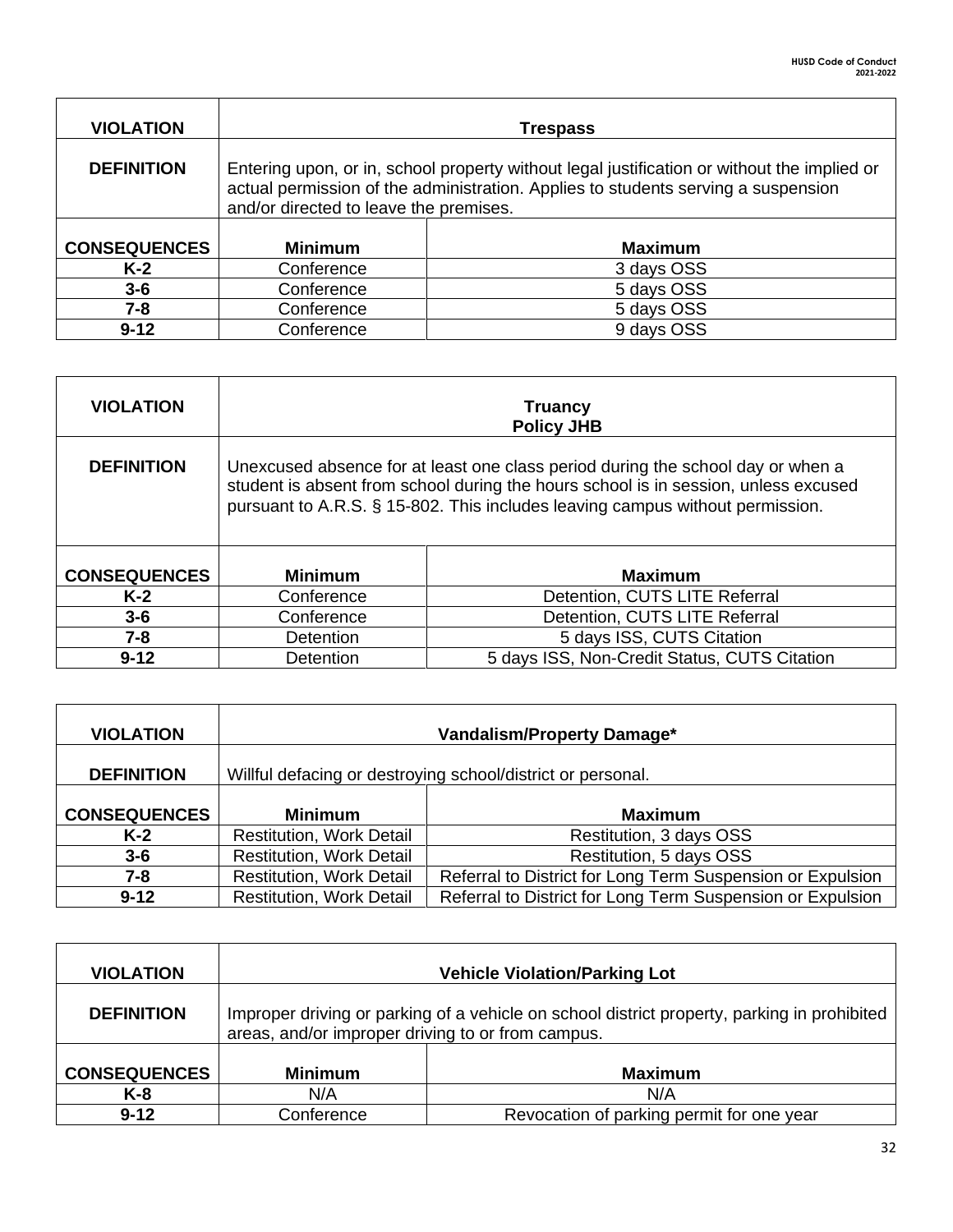| <b>VIOLATION</b>    |                                                                                                                                                                                                                                                                                                                                                                                                                                                     | <b>Vehicle Violation/Parking Lot</b>                       |  |
|---------------------|-----------------------------------------------------------------------------------------------------------------------------------------------------------------------------------------------------------------------------------------------------------------------------------------------------------------------------------------------------------------------------------------------------------------------------------------------------|------------------------------------------------------------|--|
| <b>VIOLATION</b>    | Weapon**<br>Use/Possession/Distribution/Sale<br><b>Policy JICI</b>                                                                                                                                                                                                                                                                                                                                                                                  |                                                            |  |
| <b>DEFINITION</b>   | Any object capable of inflicting bodily harm or intimidating another. Includes but is not<br>limited to a dagger, dirk, stiletto, knife, pocket knife (at least 2.5 inches) opened by a<br>mechanical device, iron bar, brass knuckles, chains, Billy clubs, Chinese stars, or any<br>incendiary devices. Any dangerous item used to cause bodily injury to, threaten, or<br>intimidate another person may be classified as a dangerous instrument. |                                                            |  |
| <b>CONSEQUENCES</b> | <b>Minimum</b>                                                                                                                                                                                                                                                                                                                                                                                                                                      | <b>Maximum</b>                                             |  |
| $K-2$               | 1 day ISS                                                                                                                                                                                                                                                                                                                                                                                                                                           | Referral to District for Long Term Suspension or Expulsion |  |
| $3 - 6$             | 1 day OSS                                                                                                                                                                                                                                                                                                                                                                                                                                           | Referral to District for Long Term Suspension or Expulsion |  |
| $7 - 8$             | 3 days OSS                                                                                                                                                                                                                                                                                                                                                                                                                                          | Referral to District for Long Term Suspension or Expulsion |  |
| $9 - 12$            | 5 days OSS                                                                                                                                                                                                                                                                                                                                                                                                                                          | Referral to District for Long Term Suspension or Expulsion |  |

**Nothing in this handbook is intended to restrict the district from imposing more or less severe consequences if, in the discretion of the district, the severity of harm, danger, damage or the potential for harm, danger or damage warrants it, or if one incident involves more than one infraction. In addition, based upon the facts, long-term suspension or expulsion may be imposed, even if not necessarily listed as a potential consequence on the grid for a particular behavior.** 

**\*Mandated report to ADE.**

**\*\* Mandated to report to local law enforcement, also ADE.**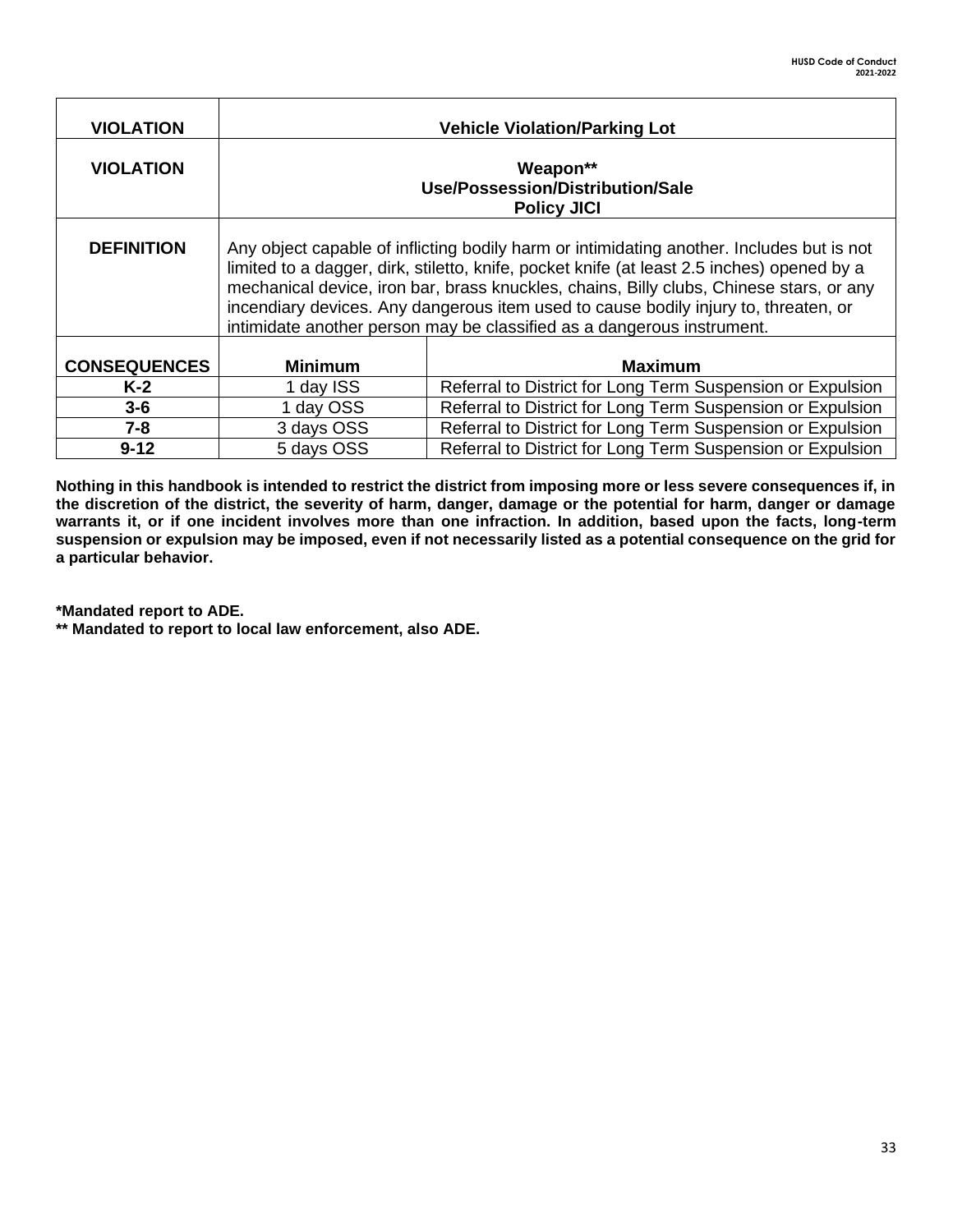

Everyone is responsible for safe and secure schools Call: 480.279.7233 Email [safe.hotline@husd.org](mailto:safe.hotline@husd.org) 

To report Bullying, Harassment or Intimidation, please click on the link below.

<https://www.husd.org/report-bullying>

The form may be submitted to any school employee who is then obligated by law to submit the report to the school administration.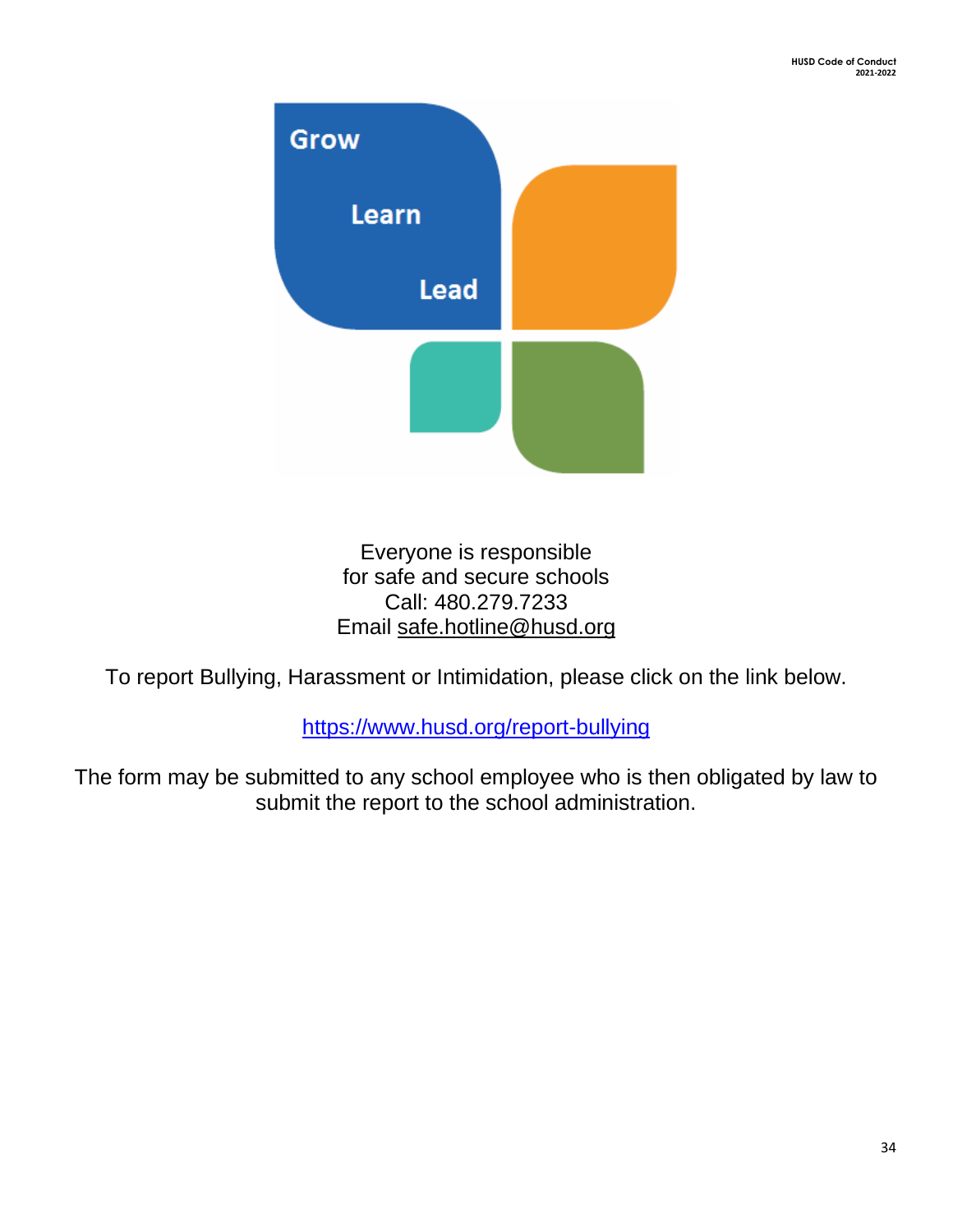### <span id="page-34-0"></span>**ACKNOWLEDGEMENT OF RECEIPT**

This form is to be returned to the designated teacher within two (2) school days of the date it is received by the student. Code of Conduct can be found at [www.husd.org.](http://www.husd.org/)

| Please print.                |                               |                                   |
|------------------------------|-------------------------------|-----------------------------------|
| <b>Student Name</b>          | Grade                         |                                   |
| $\Box$ Bridges Elementary    | □ Higley Traditional Academy  | □ Cooley Middle School            |
| $\Box$ Centennial Elementary | $\Box$ Power Ranch Elementary | □ Sossaman Middle School          |
| □ Chaparral Elementary       | $\Box$ San Tan Elementary     |                                   |
| □ Coronado Elementary        |                               | □ Higley High School              |
| $\Box$ Cortina Elementary    | □ Higley Virtual Academy      | $\Box$ Williams Field High School |
| □ Gateway Pointe Elementary  |                               |                                   |

### **Student Code of Conduct**

Student and Parent: I have been provided access to and/or received the District Code of Conduct. I acknowledge that I have been given the opportunity to read and review it with my child/parent/guardian. I understand that I am expected to comply with all provisions that apply to me. I understand that I may contact the school administration if I have any questions pertaining to the information in the Code of Conduct.

### **Technology Acceptable Use Policy**

Student: I have read and agree to abide by the Technology Acceptable Use Policy rules and guidelines. I understand that access to computers and internet resources is provided for educational purposes only and I must not use the technology resources to send or request offensive or illegal material. I understand that if I violate the rules and guidelines for technology resources, my access privileges may be revoked and school and/or legal action may be taken as a consequence.

Parent: I have read the Technology Acceptable Use Policy rules and guidelines. I understand that school access to computers and internet resources is provided for educational purposes only. While the District has taken precautions to minimize access by students to inappropriate material, I understand that is impossible for the District to completely restrict access to such material and will not hold the District responsible if my child accesses such material either directly or indirectly. Unless I check the box below to **prohibit** such use, I hereby give permission to the District to permit my child to use District owned computers and internet access.

### **Student Violence/Harassment/Intimidation/Bullying and Hazing Policies:**

Student and Parent: I have read the information, including what is related to Student Violence, Harassment, Intimidation, Bullying, and Hazing, in the Code of Conduct and understand the consequences for violating these policies.

### **Equal Educational Opportunities:**

Student and Parent: I understand that in accordance with Governing Board Policy JB—Equal Educational Opportunities the right of a student to participate fully in classroom instruction shall not be abridged or impaired because of race, color, religion, sex, age, national origin, and disability or any other reason not related to the student's individual capabilities. My signature below attests that I have been provided access to and/or received a copy of the Code of Conduct, Use of Technology Resources rules and guidelines, Hazing Policy, Student Violence Policy, the Equal Educational Opportunity Policy of the Higley Unified School District and have been provided the opportunity to read and review them with my child/parent/guardian. Failure to sign this form does not preclude students from the responsibilities and/or consequences outlined in the Code of Conduct.

Check box to **prohibit** the student's use of District owned computers and internet access, except as may be required to access educational materials.

\_\_\_\_\_\_\_\_\_\_\_\_\_\_\_\_\_\_\_\_\_\_\_\_\_\_\_\_\_\_\_\_\_\_\_\_\_\_\_\_\_\_\_\_\_\_\_\_\_\_\_\_\_\_\_\_\_\_\_\_\_\_\_\_\_\_ \_\_\_\_\_\_\_\_\_\_\_\_\_\_\_\_\_\_\_

\_\_\_\_\_\_\_\_\_\_\_\_\_\_\_\_\_\_\_\_\_\_\_\_\_\_\_\_\_\_\_\_\_\_\_\_\_\_\_\_\_\_\_\_\_\_\_\_\_\_\_\_\_\_\_\_\_\_\_\_\_\_\_\_\_\_ \_\_\_\_\_\_\_\_\_\_\_\_\_\_\_\_\_\_\_

Parent/Guardian Signature **Date of American Structure Date** Date Date

Student Signature Date Communication and the Communication of the Communication of the Date Date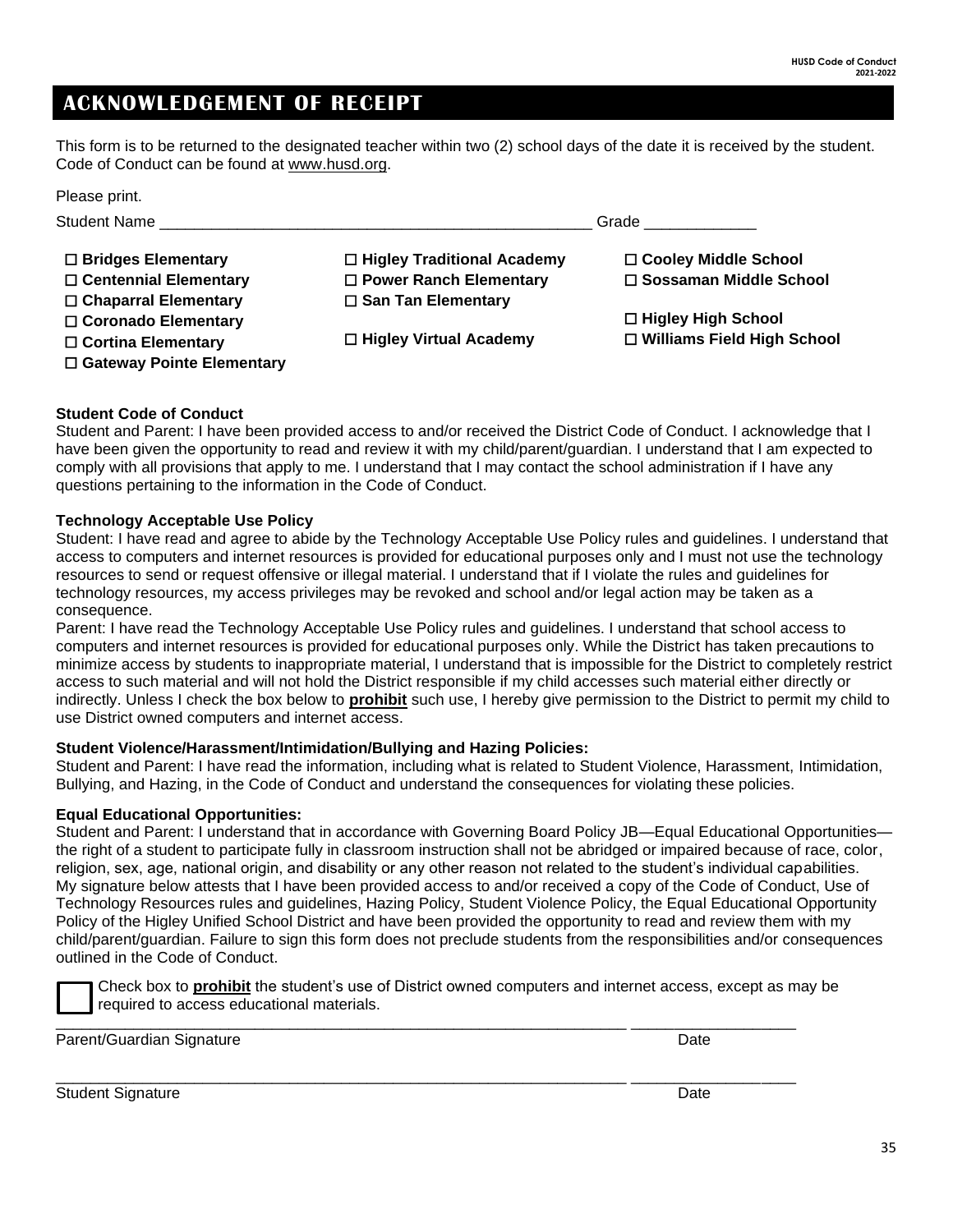### **ACKNOWLEDGEMENT TECHNOLOGY ACCEPTABLE USE AGREEMENT**

### <span id="page-35-0"></span>**TECHNOLOGY ACCEPTABLE USE AGREEMENT**

The Acceptable Use Agreement provides students, families, and staff with an understanding of the behaviors expected while using electronic devices belonging to the Higley Unified School District and personal electronic devices (PEDs) using the Higley Unified School District's (the District's) network. Signing of the Acceptable Use Agreement indicates acceptance of and agreement to adhere to the expectations outlined in this document. Any use of the District's equipment or accessing of the network implies agreement to and acceptance of the conditions outlined in this document.

### **General Provisions**

- All activities occurring on the District's network are intended for educational use and are subject to monitoring and retention.
- Access to all online content on the District's network is subject to compliance with school policies, federal and state regulations, and the Children's Internet Protection Act (CIPA).
- Attempts to circumvent the network filter are prohibited.
- Passwords are not to be shared with others.
- Users who engage in activities that result in the destruction of, loss of, or damage to the District's equipment may be held financially responsible for device repair or replacement.
- The District reserves the right to confiscate any electronic devices and to revoke usage privileges for anyone in violation of policies and procedures detailed in and/or in the spirit of the Acceptable Use Agreement. PED's that have been confiscated will be turned over to the student's parents or other responsible adult at the end of the school day, unless additional time is required for investigation or otherwise directed by law enforcement.

### **Device as an Academic Tool**

- It is understood that electronic devices are intended for educational use. Personal use of electronic devices is prohibited while on school premises. Additionally, devices must comply with the following:
	- $\circ$  Screensavers, backgrounds, and displays must be in alignment with the generally accepted understanding of school appropriate content. Disputes related to determinations of school appropriate content will be resolved by the site level administrator.
	- o Any non-school related music, games, or other activities are prohibited during school hours, unless otherwise authorized by a site level authority.
	- $\circ$  Only games and applications which in no way contradict the accepted understanding of school appropriate content are allowed at any time.
	- o Overwriting of content will occur during update and maintenance of devices belonging to the District. The District makes no guarantee that content will be preserved.
	- o All education related content should be saved on school servers, drives, or other appropriate off-device storage.
	- o Storage space will be allocated for educationally related use only.
	- $\circ$  The District's technology staff cannot provide support for off-site technical matters, websites and applications not of its creation, or non-District issued equipment.

### **Web 2.0 / Social Media Use**

The District's may provide users with access to web sites or tools that allow communication, collaboration, sharing, and messaging among users.

- Users are expected to communicate with the same appropriate, safe, mindful, courteous conduct online as offline.
- Posts, chats, sharing, and messaging may be monitored.
- Engaging in and/or participating in cyberbullying is prohibited.
	- $\circ$  Cyberbullying is defined as the use of electronic communication to bully a person, typically by sending messages of a threatening or intimidating nature.
	- o Cyberbullying will be subject to disciplinary action.

### **Document and File Storage**

The District offers both local and cloud storage for the students and employees.

• Cloud storage is intended for the convenience of teachers and students as they store classroom work and other publicly available files.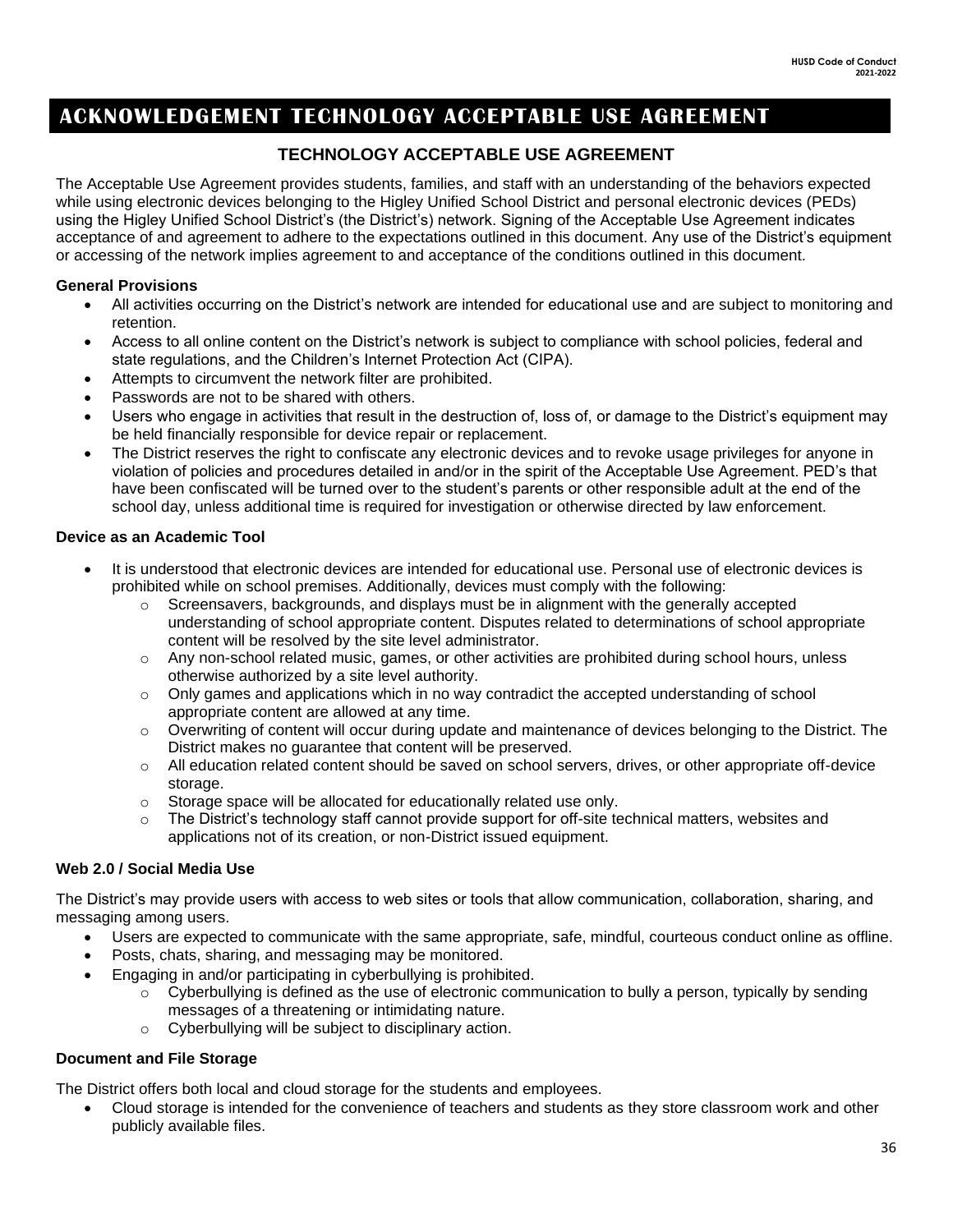- Local storage is intended for sensitive documents and files including anything specific to a student or employees personal information.
	- Examples of files appropriate to store to the cloud include:
		- o Student work, lesson plans, assignment details
		- o Class notes, newsletters, school calendars

Examples of files that should NOT be saved to cloud storage include but are not limited to:

- Any files containing personally identifying information such as social security numbers, addresses, grades, medical data, or behavioral information.
- Should there be a question as to whether a file is appropriate for cloud storage, contact the Technology Department, or err on the side of caution and save only to the local file server.

### **Prohibited Uses and Right of Inspection**

The District reserves the right to examine the contents of the file server, email, computers, and mobile devices used by district students. Random audits of all resources owned by the District's will occur and should be expected by all users. Detailed examination of personal electronic devices will only occur when there is reason to suspect an activity or material that violates any of the school's code of conduct or the law.

The following are explicitly forbidden at all times while using any the District's device, and when using any device while on school property, when representing the District's in any capacity, and/or when attending or participating in a the District's event. Anyone engaging in any of the following will be subject to disciplinary action:

- Accessing, sending, or distributing materials that may be deemed illegal, defamatory, abusive, offensive, threatening, pornographic, obscene, or sexually explicit.
- Engaging in illegal activities. Engaging in activities in violation of copyright or trademark laws.
- Taking, sending or distributing inappropriate, illicit, or sexually explicit photographs or videos.
- Using devices with the intent and/or result of embarrassing or maligning anyone.
- Taking photos of or recording anyone without their express permission.
- Using any recording device in areas assumed to be private such as bathrooms, locker or changing rooms, regardless of intent.
- "Hacking." Hacking includes malicious use of the District's network or property with personal devices or with devices belonging to the District's to develop programs or infiltrate a computer or computer systems and/or damage network or device components.
- Attempting to gain unauthorized access to any wireless network, school owned device, or account.

### **Limitation of Liability**

The District makes no warranties of any kind, express or implied, that the functions or the services provided by or through the District's will be error free or without defect. The District will not be responsible for any damage users may suffer including, but not limited to, loss of data or interruption of service.

The District is not responsible for financial obligations arising through the unauthorized use of the system. The District's website, intranet, and network are to be used for educational purposes only. These resources will contain links to other sites that may be of educational interest to employees and students. The District is not the author of or otherwise associated with linked sites and is not responsible for the material contained in or obtained by these linked or searched sites.

### **Violations of the Acceptable Use Agreement**

Violations of this Acceptable Use Agreement may have disciplinary repercussions, including but not limited to:

- Suspension of network, technology, or computer privileges (all users)
- Loss of device use for a determined period of time (students)
- Notification of parents (students)
- Detention or suspension from school and school-related activities (students)
- Legal action and/or prosecution (all users)
- Financial restitution (all users)
- Confiscation of personal electronic devices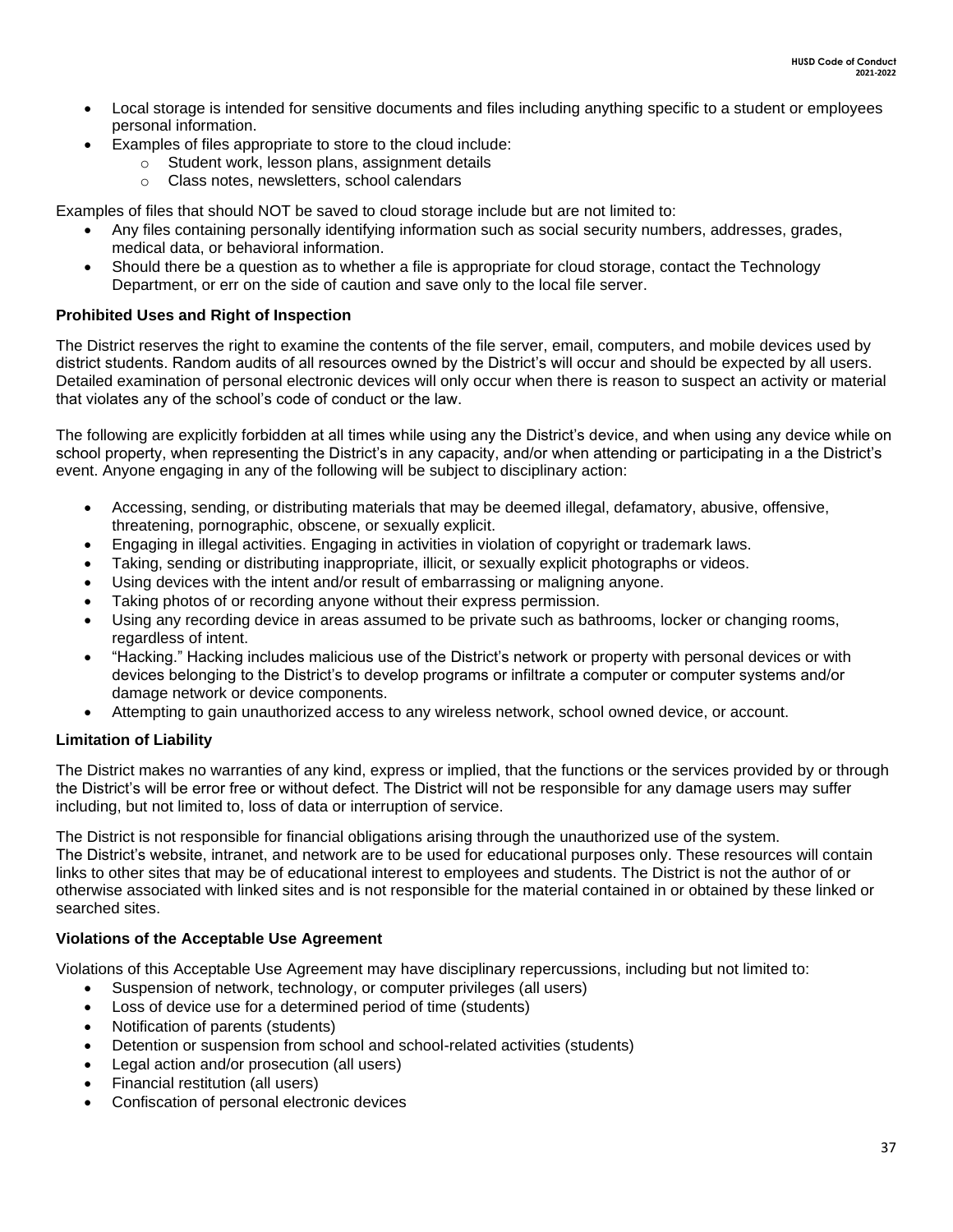### **Network Etiquette**

Students are expected to abide by the generally acceptable rules of network etiquette:

- Be polite and use appropriate language. Do not send, or encourage others to send, abusive messages.
- Be brief.
- Strive to use correct spelling and make messages easy to understand.
- Use short and descriptive titles for articles.
- Post only to known groups or persons.
- Respect privacy. Do not reveal any home addresses or personal phone numbers or personally identifiable information.
- Avoid disruptions. Do not use the network in any way that would disrupt use of the systems by others.
- Report any misuse to the teacher, administration or system administrator, as is appropriate.
- Agree not to submit, publish, display, or retrieve any defamatory, inaccurate, abusive, obscene, profane, sexuallyoriented, threatening, racially offensive, or illegal material.
- Abide by all copyright and trademark laws and regulations
- Not attempt to harm, modify, add/or destroy software or hardware nor interfere with system security.

### **Additional Requirements for Personal Electronic Devices (PED's)**

- While on campus, students will keep PED's off when they are not being used for instructional purposes, as permitted by a teacher or administrator.
- Students will access the Internet only through the District's secure Wi-Fi server while on campus. The school/District is not, and will not be responsible for additional charges incurred for use during school while not on the District's server. Students will pay all fees for their data plans.
- Students will charge their PED before bringing it to school.
- Students will keep logins, passwords and personal information confidential.

Parent: I have received and read the *Technology Acceptable Use Agreement*. I accept full responsibility for supervision if, and when, my child's use of the electronic information services is not in a school setting. I hereby give my permission to have my child use the electronic information services.

Parent or Guardian Name (print)

Signature \_\_\_\_\_\_\_\_\_\_\_\_\_\_\_\_\_\_\_\_\_\_\_\_\_\_\_\_\_\_\_\_\_\_\_\_ Date \_\_\_\_\_\_\_\_\_\_\_\_

STUDENT: I understand that violations of the rules stated in the Agreement may result in disciplinary action and my use of the technology resources may be suspended or permanently revoked.

| Student Name (print) |  |
|----------------------|--|
|----------------------|--|

Signature \_\_\_\_\_\_\_\_\_\_\_\_\_\_\_\_\_\_\_\_\_\_\_\_\_\_\_\_\_\_\_\_\_\_\_\_ Date \_\_\_\_\_\_\_\_\_\_\_\_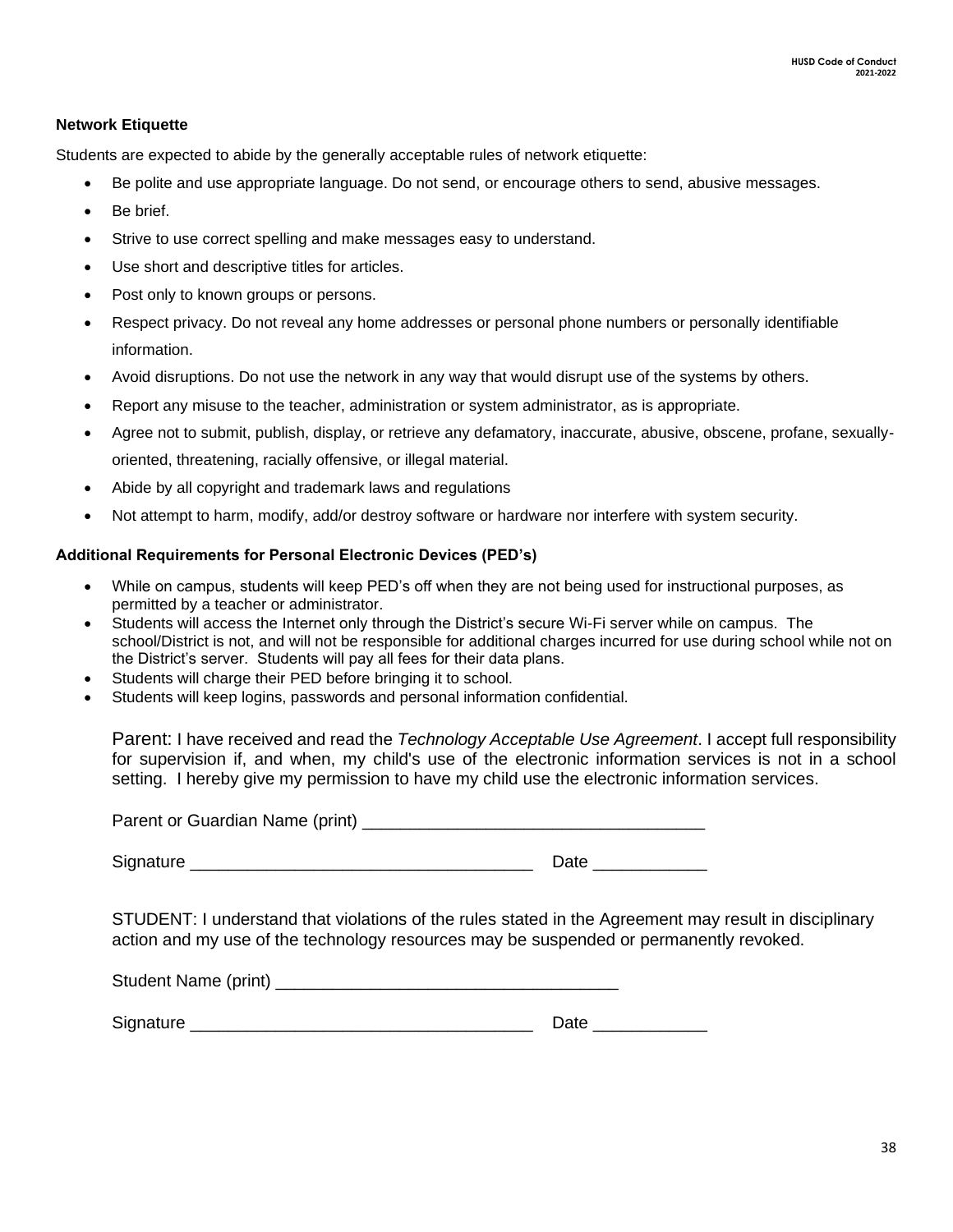<span id="page-38-0"></span>Because all students may at one time or another ride a bus during the school year, this form is to be returned to the designated teacher within two (2) school days of the date it is received by the student. Code of Conduct can be found at [www.husd.org.](http://www.husd.org/)

Student Name **Example 20** Student Name **Contract 20 Student Name Contract 20 Student Name Bridges Elementary Cooley Middle School Higley High School Centennial Elementary Sossaman Middle School Williams Field High School Chaparral Elementary Coronado Elementary Cortina Elementary Gateway Elementary Higley Traditional Academy Higley Virtual Academy Power Ranch Elementary** 

 **San Tan Elementary** 

Please print.

**Bus Rules and Consequences:** 

Student and Parent: I have been provided access to and/or received the District Code of Conduct where the rules and consequences for bus behavior are described. I acknowledge that I have been given the opportunity to read and review the bus rules and consequences with my child/parent/guardian. I understand that I am expected to comply with all provisions that apply to me whenever I am a passenger in District-provided transportation. I understand that I may contact the Director of Transportation or the school administrator if I have any questions pertaining to the information in the Code of Conduct.

### **Posted in all HUSD Buses**

### **FOLLOW THESE RULES**

- 1. Observe same conduct as in the classroom.
- 2. Be courteous. No yelling, screaming or profane language.
- 3. Be at the pick-up location on time. No running, pushing or shoving on bus or off the bus.
- 4. Do not eat or drink on the bus. Water bottles, used appropriately, are allowed.
- 5. Remain seated while the doors of the bus are closed.
- 6. Do not vandalize the bus. Skateboards, longboards, and scooters are not allowed on the bus.
- 7. The driver or aide is authorized to assign seats. Follow the direction of the driver or aide at all times.
- 8. Stay sitting in your seat, facing forward.
- 9. Keep all body parts and objects inside the bus and to yourself. Do not throw items in or out of the bus.
- 10. No glass bottles, pets, insects, reptiles, weapons, chemicals, or drugs/alcohol/tobacco are allowed on the bus.

\_\_\_\_\_\_\_\_\_\_\_\_\_\_\_\_\_\_\_\_\_\_\_\_\_\_\_\_\_\_\_\_\_\_\_\_\_\_\_\_\_\_\_\_\_\_\_\_\_\_\_\_\_\_\_\_\_\_\_\_\_\_\_\_\_\_\_ \_\_\_\_\_\_\_\_\_\_\_\_\_\_\_\_\_\_\_\_

\_\_\_\_\_\_\_\_\_\_\_\_\_\_\_\_\_\_\_\_\_\_\_\_\_\_\_\_\_\_\_\_\_\_\_\_\_\_\_\_\_\_\_\_\_\_\_\_\_\_\_\_\_\_\_\_\_\_\_\_\_\_\_\_\_\_\_ \_\_\_\_\_\_\_\_\_\_\_\_\_\_\_\_\_\_\_\_

Parent/Guardian Signature Date Date of the United States of the Date Date Date Date Date

Student Signature Date **Date of American** Student Signature Date Date **Date of American** Student Signature Date Date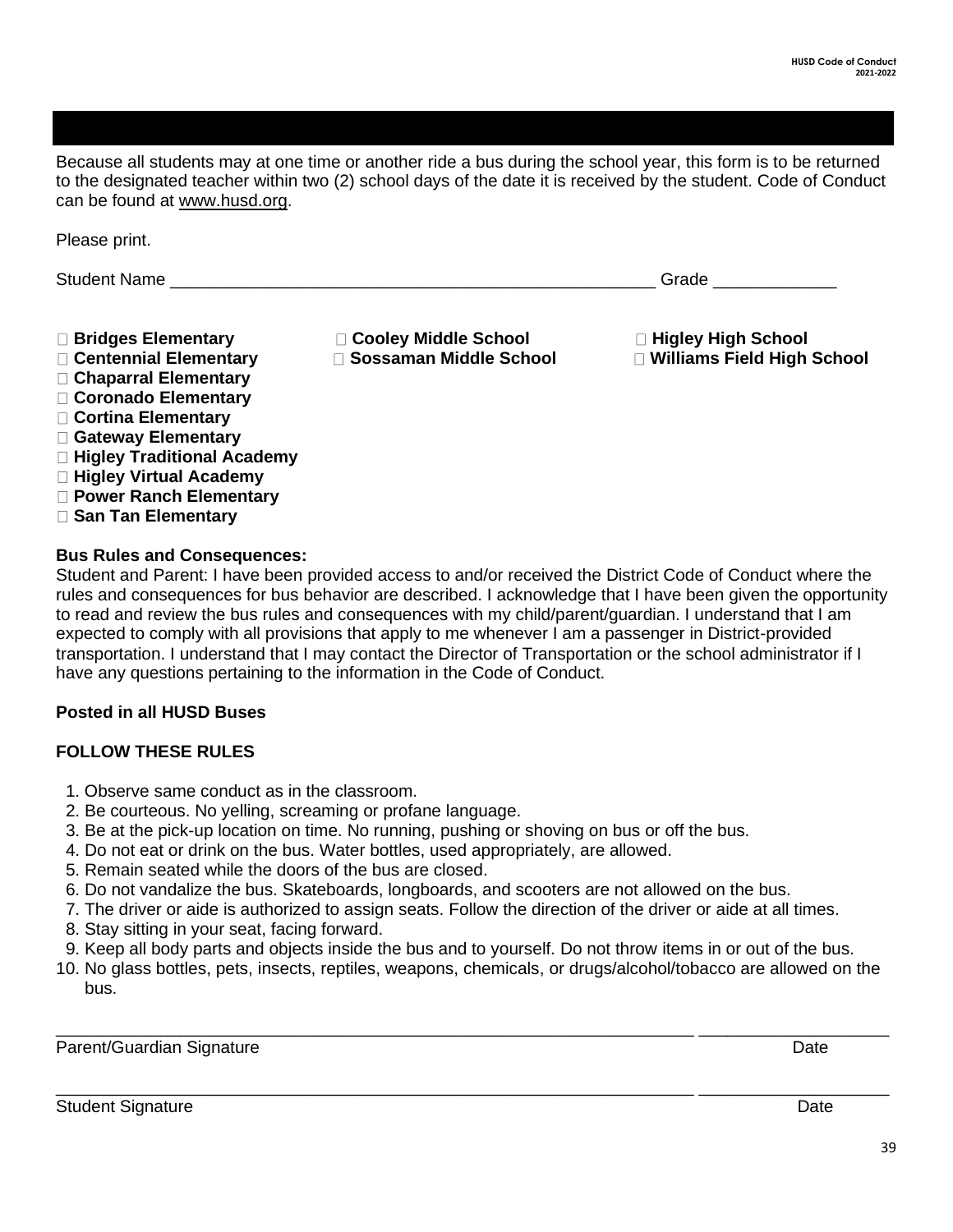### <span id="page-39-0"></span>**RELEASE OF STUDENT DIRECTORY INFORMATION**

During the school year, the District may compile non-confidential student directory information that may be used for the school yearbook, school directory, athletic/activity rosters, school or District programs and newsletters. Student directory information is also requested by others such as colleges, universities, scholarship committees, the military, newspapers or other similar entities.

According to State and Federal laws, student directory information may be released to third parties without the permission of parents/guardians or eligible students. Except for reports to CPS or law enforcement that are required by law, HUSD will honor a parent's request to not release directory information.

If you do not want your child's directory information released, please check the box and sign and return this form to the designated teacher within 14 calendar days of the date it is received by the student. If this notification is not received, the District may release directory information without further notice.

- Name\* Address\* Photograph\*\* □ Grade level  $\Box$  Participation in activities and sports  $\Box$  Weight & height if a member of an athletic team □ Honors and awards received Student Name the control of the School control of the School control of the control of the control of the control of the control of the control of the control of the control of the control of the control of the control of Grade **and a** 
	- $\Box$  I request that the District NOT release the directory information listed in the above box relating to the student named above. If there is a specific type of information that you wish not to be released from the above list, please note here:

\_\_\_\_\_\_\_\_\_\_\_\_\_\_\_\_\_\_\_\_\_\_\_\_\_\_\_\_\_\_\_\_\_\_\_\_\_\_\_\_\_\_\_\_\_\_\_\_\_\_\_\_\_\_\_\_\_\_\_\_\_\_\_\_\_ \_\_\_\_\_\_\_\_\_\_\_\_\_\_\_\_\_\_\_\_\_\_

\_\_\_\_\_\_\_\_\_\_\_\_\_\_\_\_\_\_\_\_\_\_\_\_\_\_\_\_\_\_\_\_\_\_\_\_\_\_\_\_\_\_\_\_\_\_\_\_\_\_\_\_\_\_\_\_\_\_\_\_\_\_\_\_\_\_\_\_\_\_\_\_\_\_\_\_\_\_\_\_\_\_

Parent/Guardian Signature Date Date Date Date

\*Does not apply to law enforcement or Child Protective Services in accordance with Governing Board Policy JLF.

\*\*Does not apply to the school yearbook. If you do not want your child's name and picture to appear in the school yearbook, please submit your request in writing to the school administration.